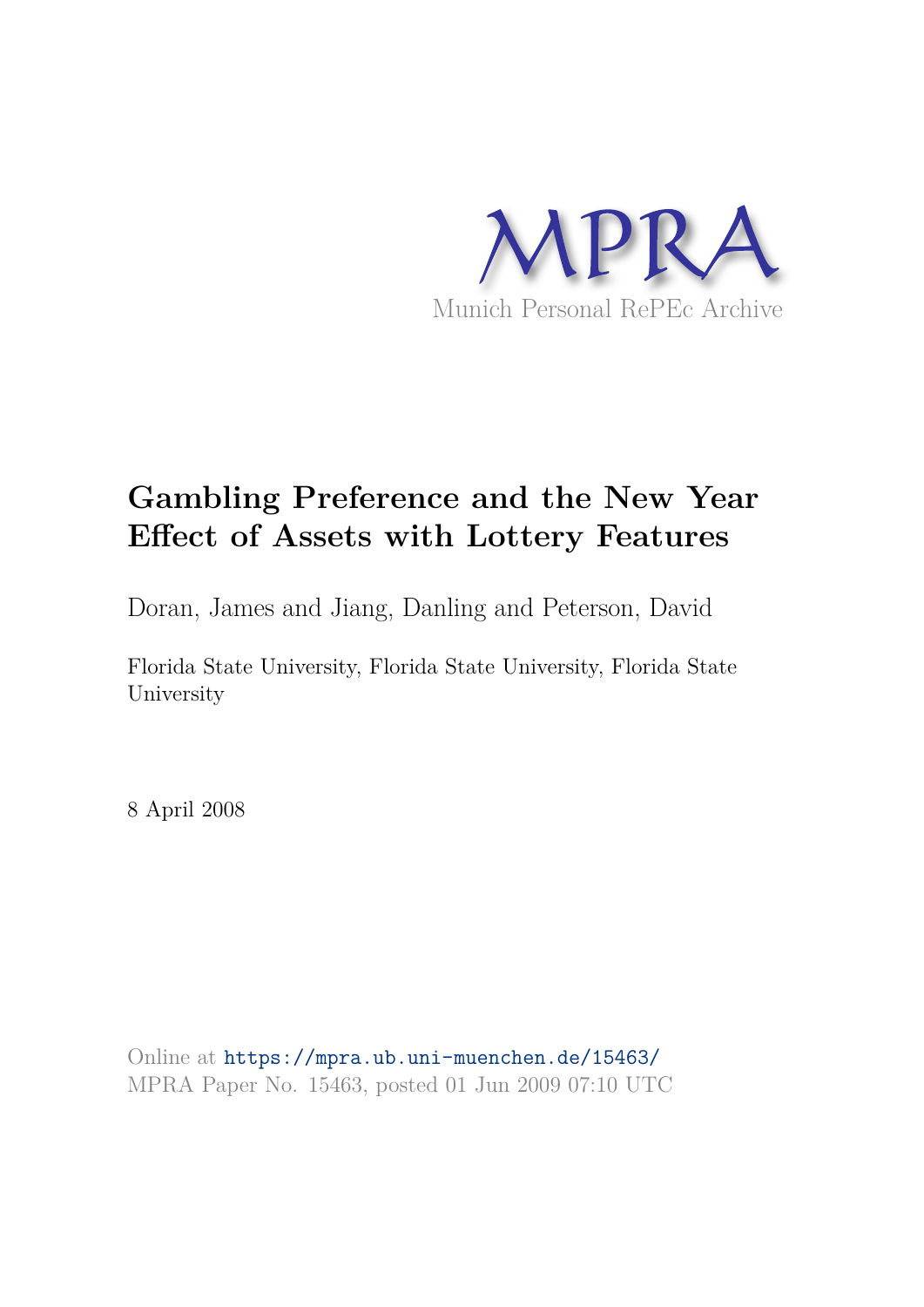# Gambling Preference and the New Year Effect of Assets with Lottery Features <sup>∗</sup>

James S. Doran†

Danling Jiang‡

David R. Peterson§

March 10, 2009

<sup>∗</sup>We appreciate helpful comments and suggestions on earlier drafts from Hal Arkes, Don Autore, Gurdip Bakshi, Robert Battalio, Gary Benesh, Jie Cao, Honghui Chen, Mike Cliff, Gonul Colak, John Griffin, David Hirshleifer, Irena Hutton, Narasimhan Jegadeesh, Alok Kumar, Xiaoding Liu, Chris James, Sonya Lim, Roger Loh, Mahendrarajah Nimalendran (Nimal), Jay Ritter, Hersh Shefrin, K.R. Subramanyam, Rossen Valkanov, Yexiao Xu and seminar participants at Florida State University and University of Florida, conference participants at the 2008 BDRM conference hosted by Rady School of Management in UCSD, 2008 China International conference in finance in Dalian, China, and 2008 FMA at Dallas, Texas. We appreciate Ji-Woong Chung and Kuan-Hui Lee for kindly answering questions about Datastream, and Ansley Chua and Dan Lawson for helpful research assistance. This paper subsumes the earlier version entitled "Gambling in the New Year? The January Idiosyncratic Volatility Puzzle." All errors remain ours.

<sup>†</sup>Bank of America Professor of Finance, College of Business, The Florida State University. (850)644-7868, jsdoran@cob.fsu.edu, http://www.jamesdoran.org/.

<sup>‡</sup>Corresponding author. Assistant professor, College of Business, The Florida State University. (850)645-1519, djiang@cob.fsu.edu, http://mailer.fsu.edu/∼djiang/.

<sup>§</sup>Wachovia Professor of Finance, College of Business, The Florida State University. (850)644-8200, dpeterson@cob.fsu.edu, http://www.cob.fsu.edu/fin/vita/dpeterson.pdf.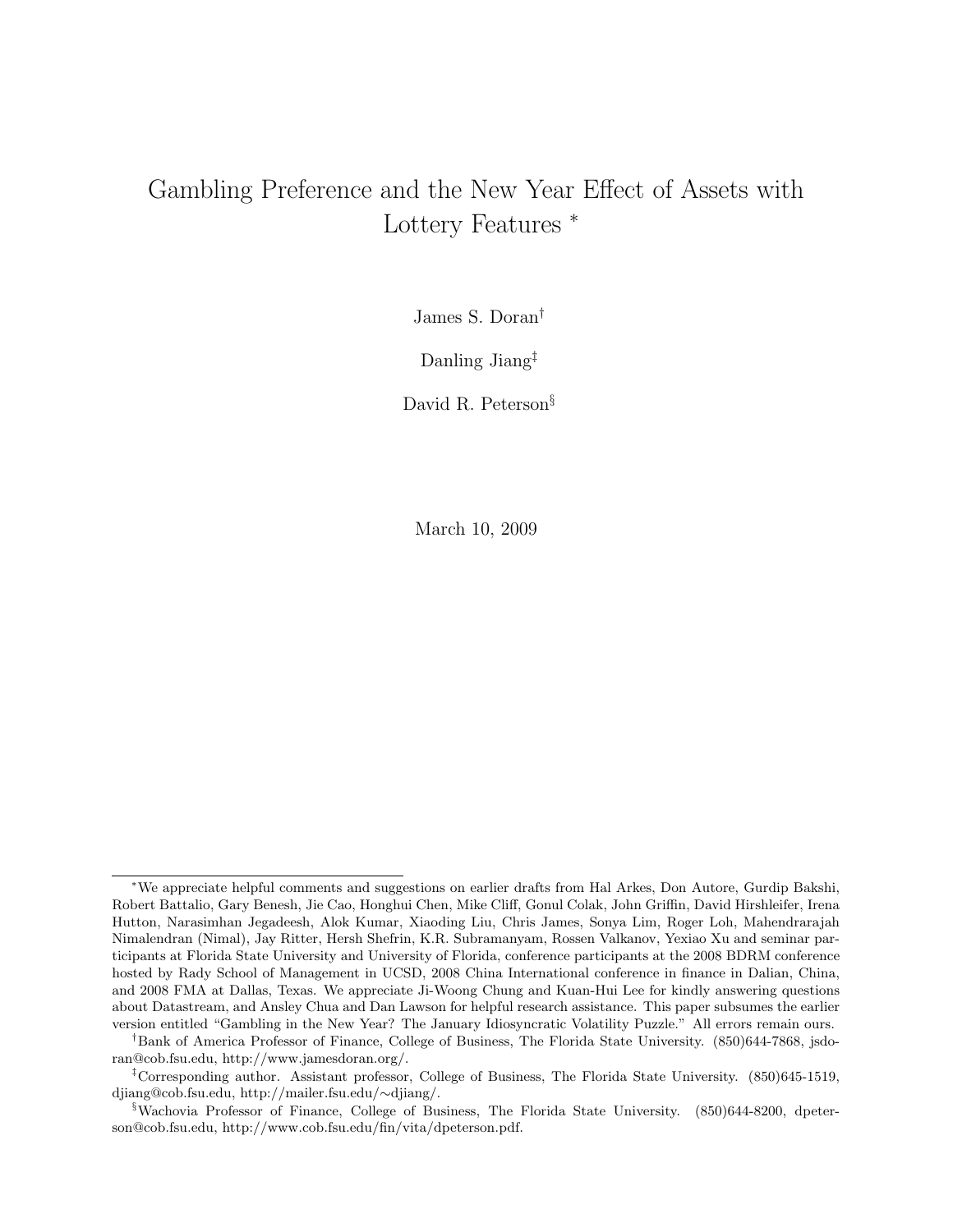# Gambling Preference and the New Year Effect of Assets with Lottery Features

# Abstract

This paper examines whether investors exhibit a New Year's gambling preference and whether such preference impacts prices and returns of assets with lottery features. In January, calls options have higher demand than put options, especially by small investors. In addition, relative to atthe-money calls, out-of-the-money calls are the most expensive and actively traded. In the equity markets, lottery-type stocks in the US outperform their counterparts mainly in January, but tend to underperform in other months. Lottery-type Chinese stocks outperform in the Chinese New Year month, but not in January. This New Year effect provides new insights into the broad phenomena related to the January effect.

[Keywords] January effect, Gambling, Preference for skewness, Out-of-the-money options, China [JEL Classification] G12, G14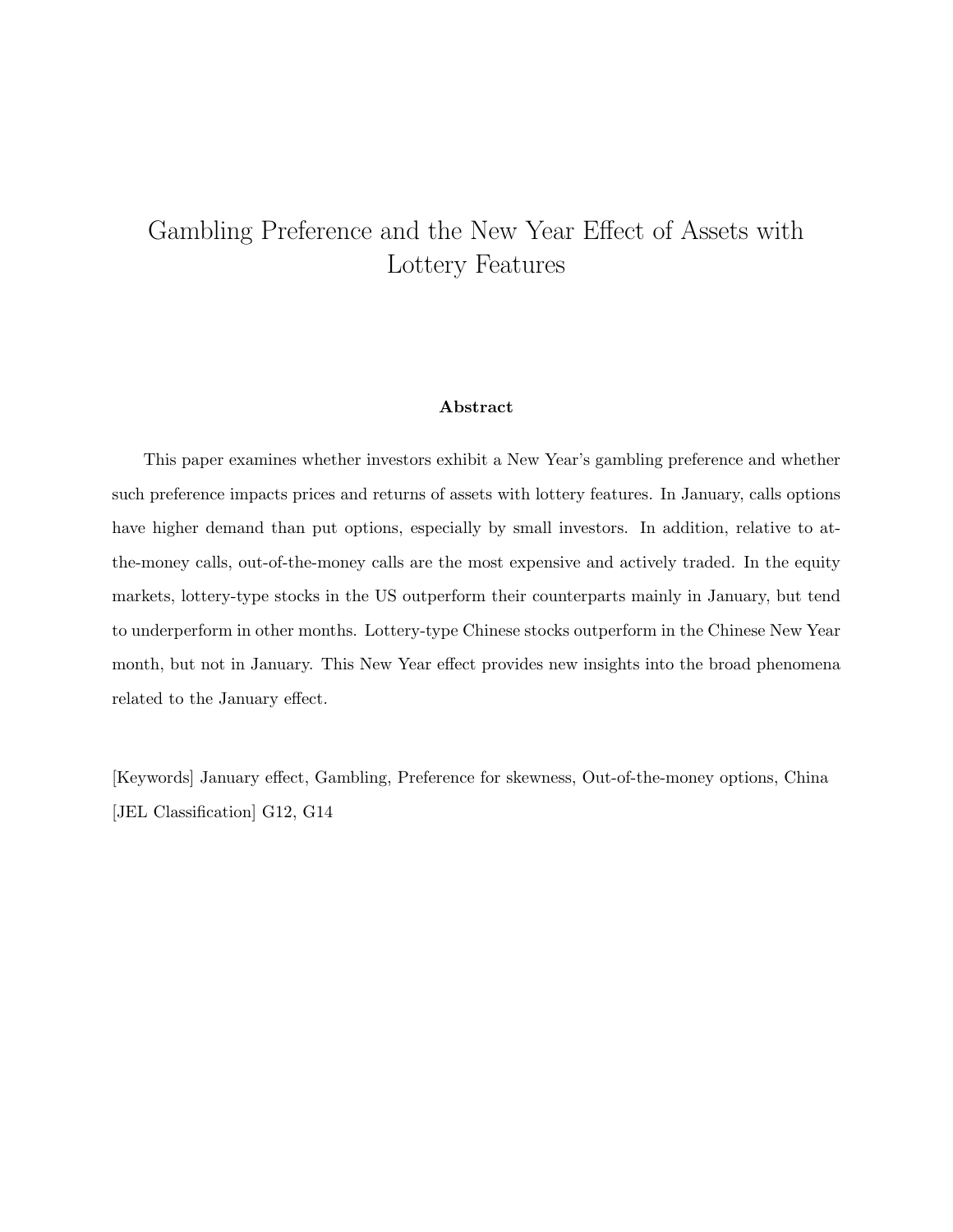"In addition to celebrating the new year last night, lottery players from around the United States were checking their raffle tickets to see if they would start 2008 as a new millionaire."

> — "New Year's Eve lottery raffles from around the USA" Lotterypost.com, January 1, 2008

"Chinese people at New Year's time always gamble...If you gamble and win, then it is good luck at the beginning of the year; through all year round you will make money."

> —"Las Vegas bets big on Lunar New Year" San Francisco Chronicle, February 10, 2008

# 1. Introduction

Individuals' preference to gamble has long been noted by financial economists as an explanation for a number of aspects of individual financial decision making, such as the purchase of both insurance and lotteries (Friedman and Savage 1948; Markowitz 1952), portfolio underdiversification (Statman 2004), and portfolio overweighting on lottery-like securities (Kumar 2009). Recent theoretical development (Shefrin and Statman 2000; Barberis and Huang 2008; Brunnermeier, Gollier, and Parker 2007; Mitton and Vorkink 2007) advances this notion into asset pricing. These theories show that a gambling preference by part of the market participants can cause overpricing of securities with lottery features.

Evidence from gambling and individual risk taking further suggests that individuals may exhibit stronger gambling mentality in the New Year. There is anecdotal evidence showing that individuals from the US and around the world actively engage in lottery plays, casino gambling, and home gaming to celebrate the New Year. Experimental work on individual decision making finds that people tend to engage in risk seeking activities after experiencing outcome payoffs in prior rounds of gambling (Thaler and Johnson 1990), and that multi-period financial decisions are commonly evaluated in intertemporal mental accounts (Thaler 1985), which can be labeled by year. As a natural starting point for a new round of gambling/investing, risk taking is likely to strengthen in the New Year. Furthermore, since at the turn of the New Year investors usually receive annual reports from mutual funds, prepare taxes, or receive bonuses, they most likely evaluate portfolios, make New Year's resolutions, and throw some money for a chance of a "home run" in the stock market.<sup>1</sup>

<sup>&</sup>lt;sup>1</sup>Benartzi and Thaler (1995) suggest that receiving annual reports and filing taxes at the year-end likely force investors to evaluate and reallocate their portfolios. Employees on Wall Street typically get their bonus numbers in the first two weeks of December – with the cash coming early in the New Year. See "Goldman Chiefs Give Up Bonuses," by Susanne Craig, Wall Street Journal, 11/17/2008.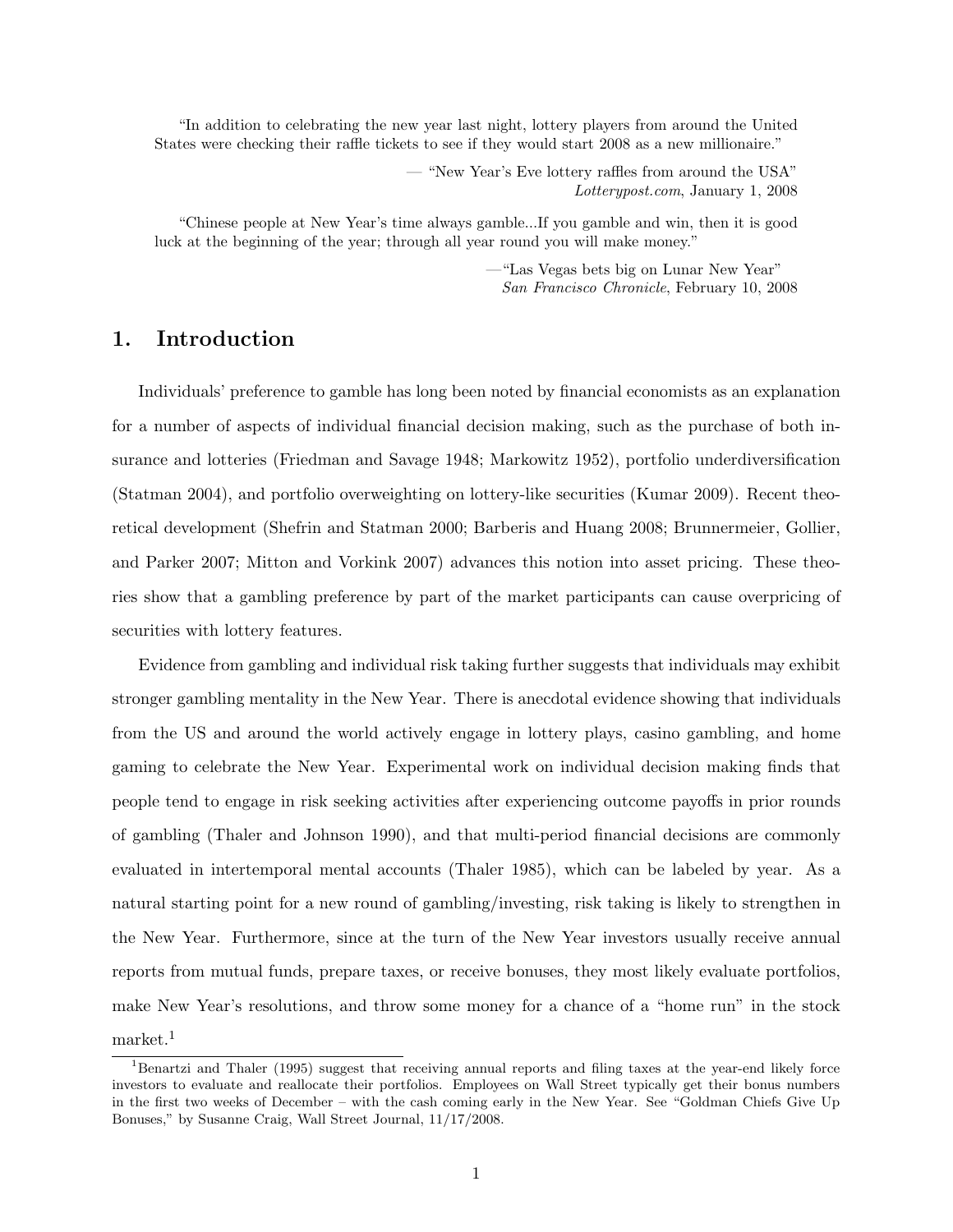In this paper, we examine whether investors exhibit the New Year's gambling mentality in the financial markets and whether such gambling preference impacts prices, returns, and trading volume of assets with lottery features. We hypothesize that investors most likely place lottery-type bets in financial markets at the start of a new year, elevating prices and returns of lottery-like options and stocks at that time. Furthermore, in markets such as China where investors celebrate the Chinese New Year that is different from January 1<sup>st</sup>, lottery-like stocks should outperform at the start of the Chinese New Year, but not necessarily in January. We find strong evidence supporting the above hypotheses. The pricing impacts are economically and statistically significant. Our evidence offers new insights into several well-known January effects.

We begin our tests with the US option markets. Behavioral theories (Shefrin and Statman 2000; Barberis and Huang 2008) suggest that out-of-the-money (OTM) call options are natural candidates for gambling purposes. Like lotteries, OTM calls are cheap and have highly skewed payoffs. If at the turn of the year investors desire to purchase lottery-type assets, they will overdemand OTM calls and drive up the prices and volume of these securities. Using at-the-money (ATM) calls on the same stocks as benchmarks, we show that, indeed, the implied volatility (which measures the relative expensiveness of options) and the volume on the OTM calls are significantly greater in January than in other months. This evidence reveals novel seasonality in option markets that are consistent with the New Year's gambling mentality of investors.

We also examine trading behaviors from accounts of clearing member firms (which mostly include big institutions) versus customers (including, among others, retail investors) across exchanges. We expect that, relative to firms, customers more likely place open buy orders on call than on put options, particularly in January.<sup>2</sup> This is consistent with the notion that unsophisticated investors usually bet on calls rather than on puts for upside potentials (Shefrin and Statman 2000; Statman 2002). Indeed, we find that customers, particularly those who place small bets per trade, significantly open more buy contracts on calls than puts, and particularly in January. Relative to firms, customers also favor cheaper options, measured by the option premium, again especially in January. Interestingly, such differentials in preference between January and non-January months are absent for open put buys. In other words, our evidence suggests that in the option markets small investors exhibit strong gambling preferences in the New Year, and reveal such preferences

<sup>&</sup>lt;sup>2</sup>Open buys refer to new purchases of options and do not include buying to cover previous short option positions.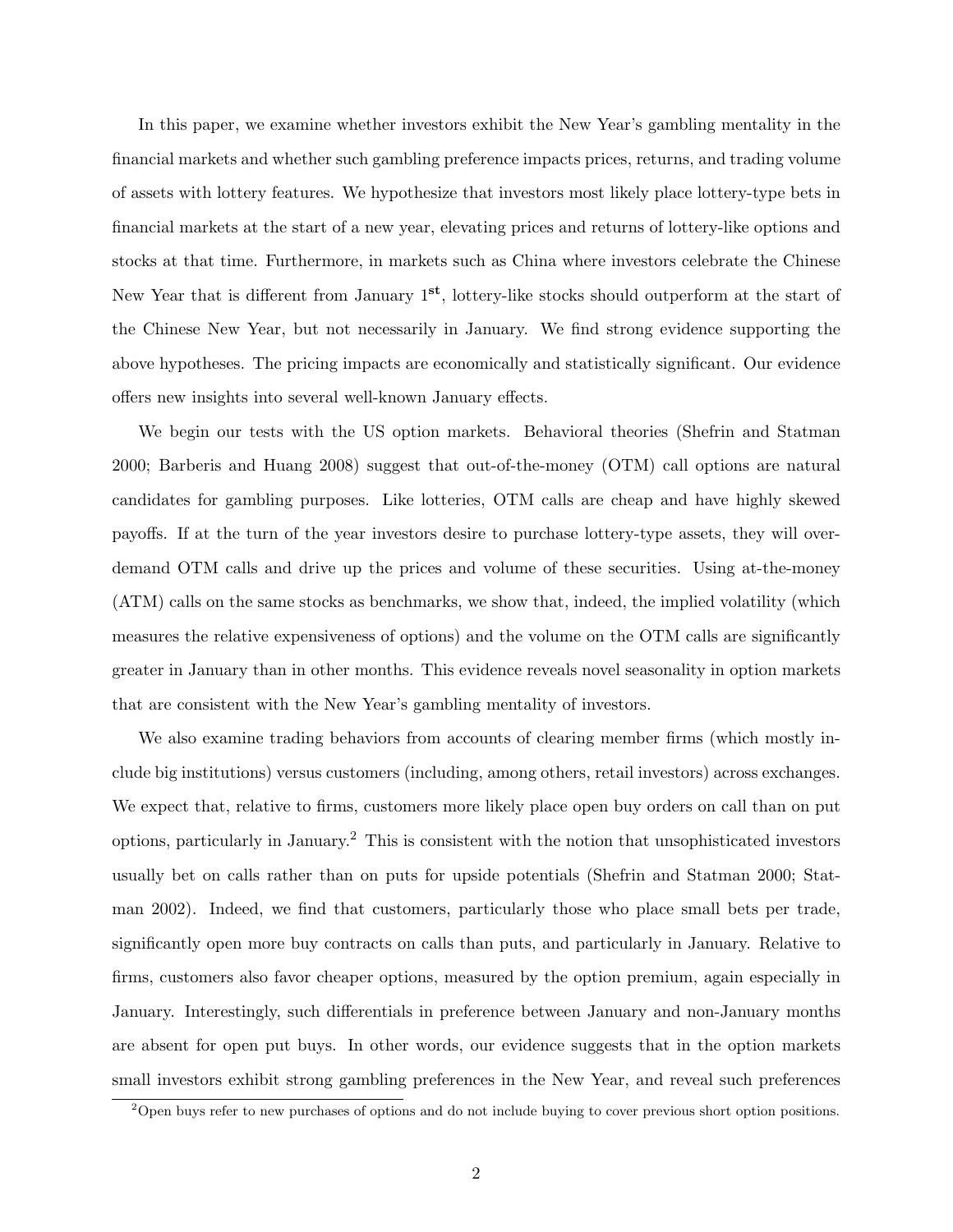through buying OTM calls.

Does the New Year's gambling mentality in the option markets translate to equity markets and impact stock prices and returns? We explore this question in the equity markets of the US and China. In the US stock markets, we employ three measures of stock lottery features following Kumar (2009): low stock price, high idiosyncratic return volatility, and high idiosyncratic return skewness.<sup>3</sup> In addition to using each of the three measures independently, we also form a composite lotteryfeature index that incorporates all three features. We show that stocks with strong lottery features significantly outperform their counterparts in January; in other months such outperformance is attenuated and commonly reversed.

Over the 44 January months from 1964 through 2007, an equal-weighted (value-weighted) hedge portfolio that is long the highest lottery-feature index quintile and short the lowest index quintile generates a mean January return of 11.48% (7.21%), and a monthly Fama-French three-factor alpha of 8.51% (4.13%). The equal-weighted portfolio has only one negative January return over this period. The January outperformance of lottery-type stocks is robust to adjustments for the bid-ask-spread (Keim 1989), the delisting bias (Shumway 1997), the elimination of stocks trading below \$5, and controls for the January effects in firm size, book-to-market equity, past short and long run returns, and loadings on a set of common factors. The effect is concentrated within a 20-day window surrounding New Year's Day and cannot be fully explained by tax-loss selling, institutional window-dressing and risk-shifting. Additionally, Lottery-type stocks are demanded by both individuals and institutions in the New Year and deliver low expected returns for the remainder of the year. However, only those purchased by individuals earn negative subsequent returns, suggesting individual investors paying a bigger premium that results in negative payoffs in lottery-type stocks. This is consistent with the finding by Kumar (2009) that retail investors exhibit stronger gambling preference than institutional investors in portfolio allocation.

In the China stock markets, we examine whether gambling mentality impacts stock returns in the New Year, but not necessarily in January unless the two coincide. This is important for clearly distinguishing the gambling-preference-based hypothesis from traditional hypotheses for broad January effects that involve tax-loss-selling (Ritter 1988; Starks, Yong, and Zheng 2006), institutional

 ${}^{3}$ Kumar (2008) suggests that investors begin searching for lottery-type stocks among those with low prices and then examine those with high skewness. High return skewness indicates a small probability of winning a large "jackpot," while high return volatility likely inflates the perception of the likelihood that the extremely large payoff is paid.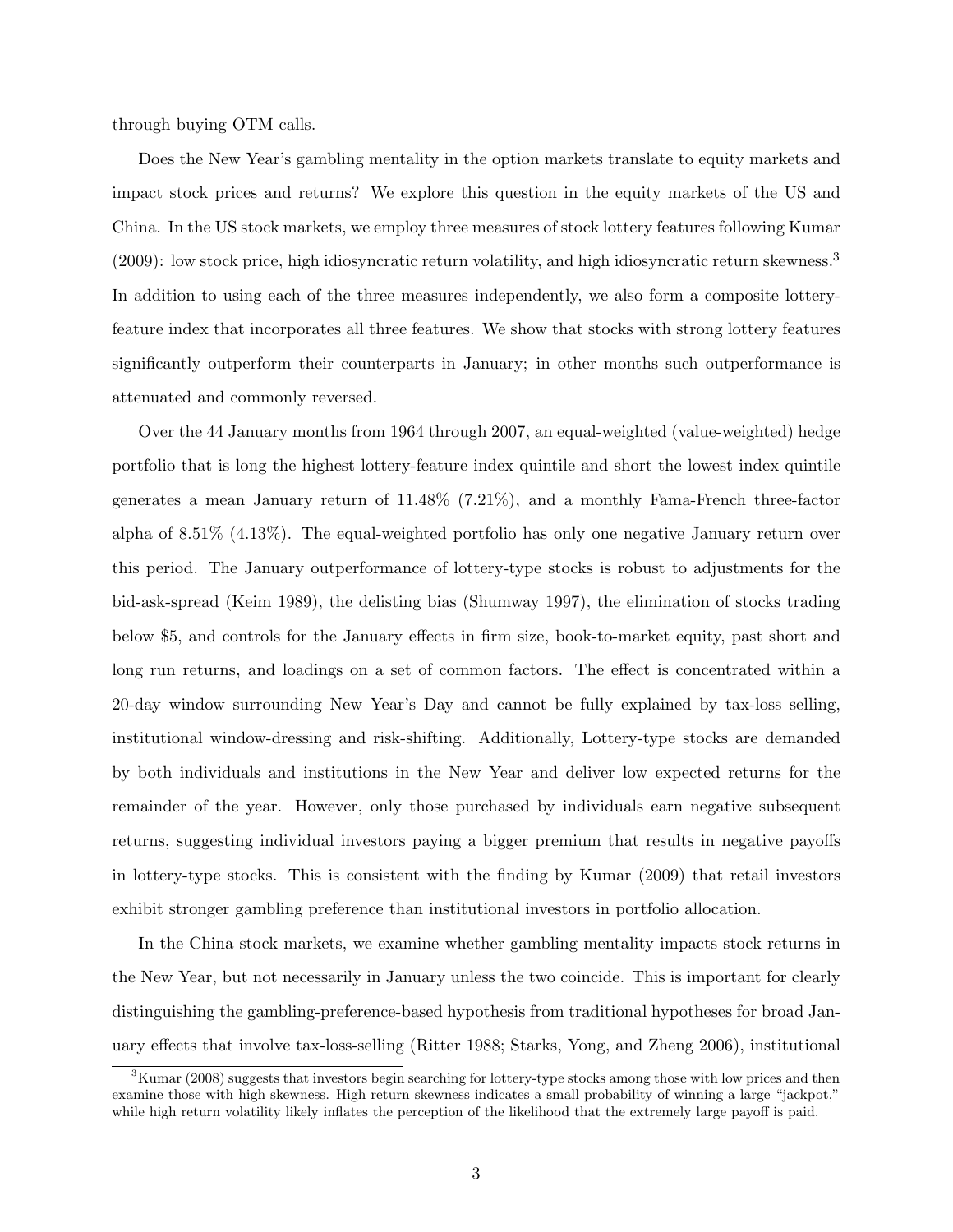window-dressing (Haugen and Lakonishok 1992), or institutional risk-shifting (Ng and Wang 2004). Chinese stock markets provide an ideal setting to test these competing hypotheses. Chinese celebrate the traditional Chinese New Year's Day based on the lunar calendar, also known as the "Spring Festival," more seriously than January 1<sup>st</sup>.<sup>4</sup> Chinese have a tradition of gambling in the New Year. There is no income or capital gains tax imposed on stock trading and an overwhelming majority of investors are retail.<sup>5</sup> Both the tax-loss-selling or institutional-trading-based hypotheses would predict no January or New Year effect. In contrast, the gambling-preference-based hypothesis predicts that the Chinese market as a whole and the lottery-type Chinese stocks outperform at the start of the Chinese New Year, but not necessarily in January. We find strong evidence for the two gambling-based predictions.

Our hypotheses and findings provide unique insights into a set of long-standing phenomena related to the January effect in stock/bond returns (Rozeff and Kinney 1976). The predominate explanation for the January effect is tax-loss selling. But, the January effect is found in countries or time periods with no capital gains taxes (Kato and Schallheim 1985; Van den Bergh and Wessels 1985), and in countries with tax years ending in a month other than January (Gultekin and Gultekin 1983; Brown, Keim, Kleidon, and Marsh 1983). The January effect occurs for noninvestment-grade bonds but not for investment-grade bonds (Maxwell 1998). These findings fit into our interpretation based on investor gambling preference in the New Year. In our US stock sample, adding the lottery feature variables (particularly the skewness measure) in Fama-MacBeth regressions visibly reduces the magnitude of, or even reverses, the sign of the coefficients on firm size. Thus, our hypothesis provides a partial explanation for broad phenomena related to the January effect.

It is, however, important to note that our results are not simply a repackaging of existing January effects. Our lottery measures show predictive power after controlling for all other January-related firm characteristics. Lottery-type stocks do well in January from the early 80s through late 90s, a period during which the small-firm-in-January effect dissipated (Schwert 2003; Haug and Hirschey 2006). More importantly, the findings about January effects of idiosyncratic volatility and skewness, of OTM versus ATM calls, and the New Year's effect of Chinese stocks are all novel. While the

<sup>&</sup>lt;sup>4</sup>The Chinese Spring Festival is a single day and equivalent to the US New Year's Day. It is based on the lunar calendar and usually occurs somewhere from mid-January to mid-February, depending on the year.

<sup>&</sup>lt;sup>5</sup>Chinese stock investors only pay a stamp tax for each stock transaction. In 1998 mutual funds held only  $2\%$  of the Chinese tradable A-shares and in March of 2006, their holdings rose to 14.4%. This explosive growth, however, occurs only after 2003 when the first national Law on Securities Investment Funds went into effect (Xi 2006).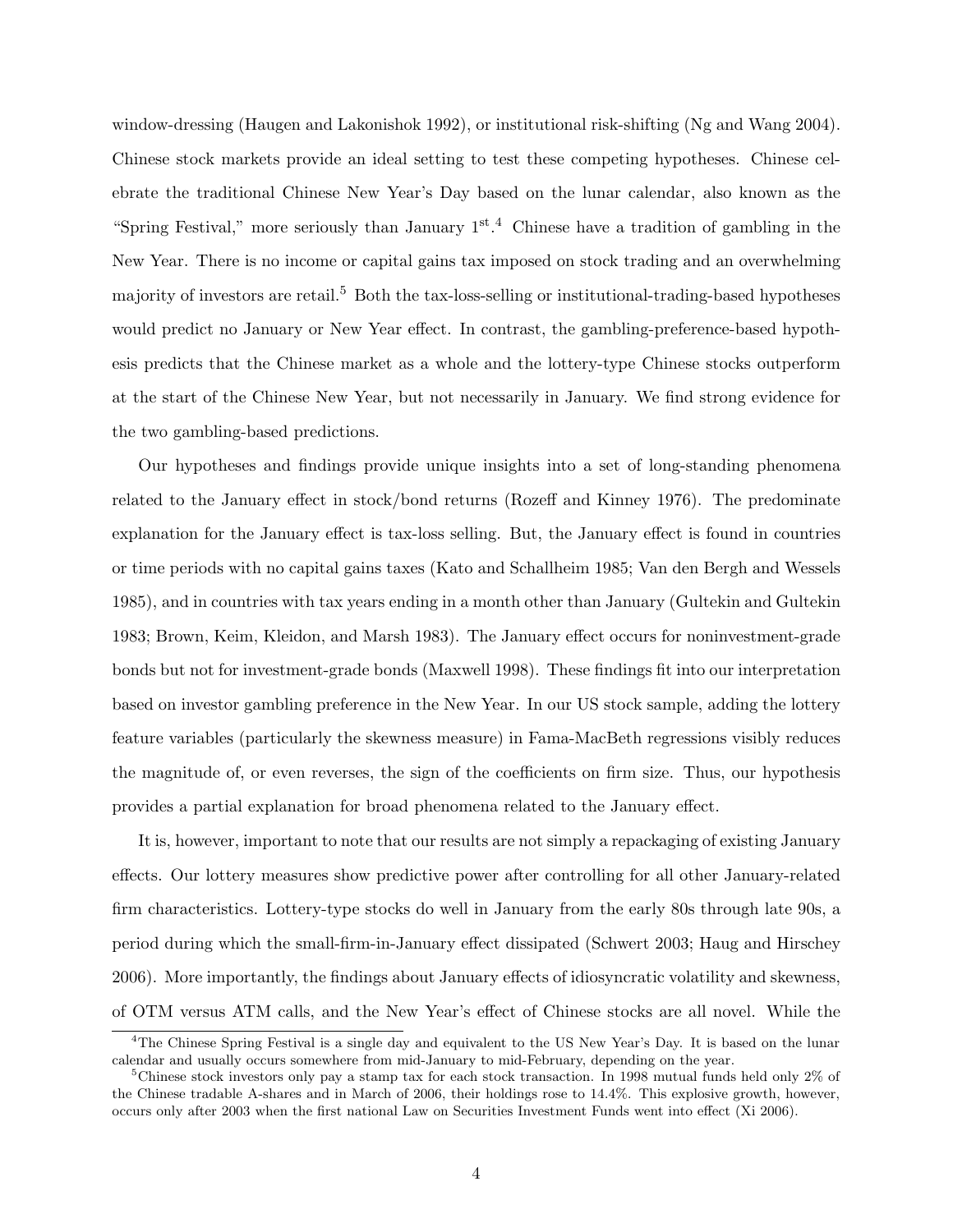gambling-preference-based hypothesis provides a coherent story for our results, these findings are interesting empirical facts irrespective of the interpretation.

The remainder of this paper is organized as follows. Section 2 summarizes the motivational literature. Section 3 describes the data. Section 4 presents the empirical results from US option and stock markets and China stock markets. Section 5 summarizes and concludes.

# 2. Motivation and Hypotheses

# 2.1. Gambling Preference and Asset Prices

The notion that individuals have a preference to speculate with part of their wealth emerged over 50 years ago. Both Friedman and Savage (1948) and Markowitz (1952) point out that it is puzzling that individuals often buy insurance as well as lotteries. They raise the question of why individuals exhibit both risk-aversion and risk-seeking behaviors.

Behavioral portfolio theory developed by Shefrin and Statman (2000) suggests one possibility. Under this theory, investors view financial assets as pyramids; they purchase insurance for downside protection, diversified mutual funds to ensure their current social rank, and securities with speculative features for an upside potential. Based on the level of investor aspirations to move upward in social class, they can choose aggressive individual stocks, call options, or lotteries. Therefore, the preference to gamble is not caused by risk seeking, but by aspiration.

Alternative theoretical work suggests other reasons for the preference to gamble. For instance, Barberis and Huang (2008) suggest that investors are willing to pay for skewness because they overestimate the probability of extremely rare events, which is an aspect of prospect theory (Kahneman and Tversky 1979). Brunnermeier, Gollier, and Parker (2007) model the preference for skewness as an outcome of investors being overly optimistic about the probability of good states. In the model of Mitton and Vorkink (2007), investors have heterogeneous preferences for skewness. The above models all conclude that the preference for skewness impacts equilibrium prices; securities with speculative features are overpriced and thus deliver lower expected returns.

The theoretical approach of gambling preference helps to explain a range of stock market phenomena, including IPO underperformance (Loughran and Ritter 1995), investor underdiversification (Goetzmann and Kumar 2008), pricing of OTM options (Bollen and Whaley 2004), diversification discounts (Lang and Stulz 1994), and underperformance of high idiosyncratic volatility securities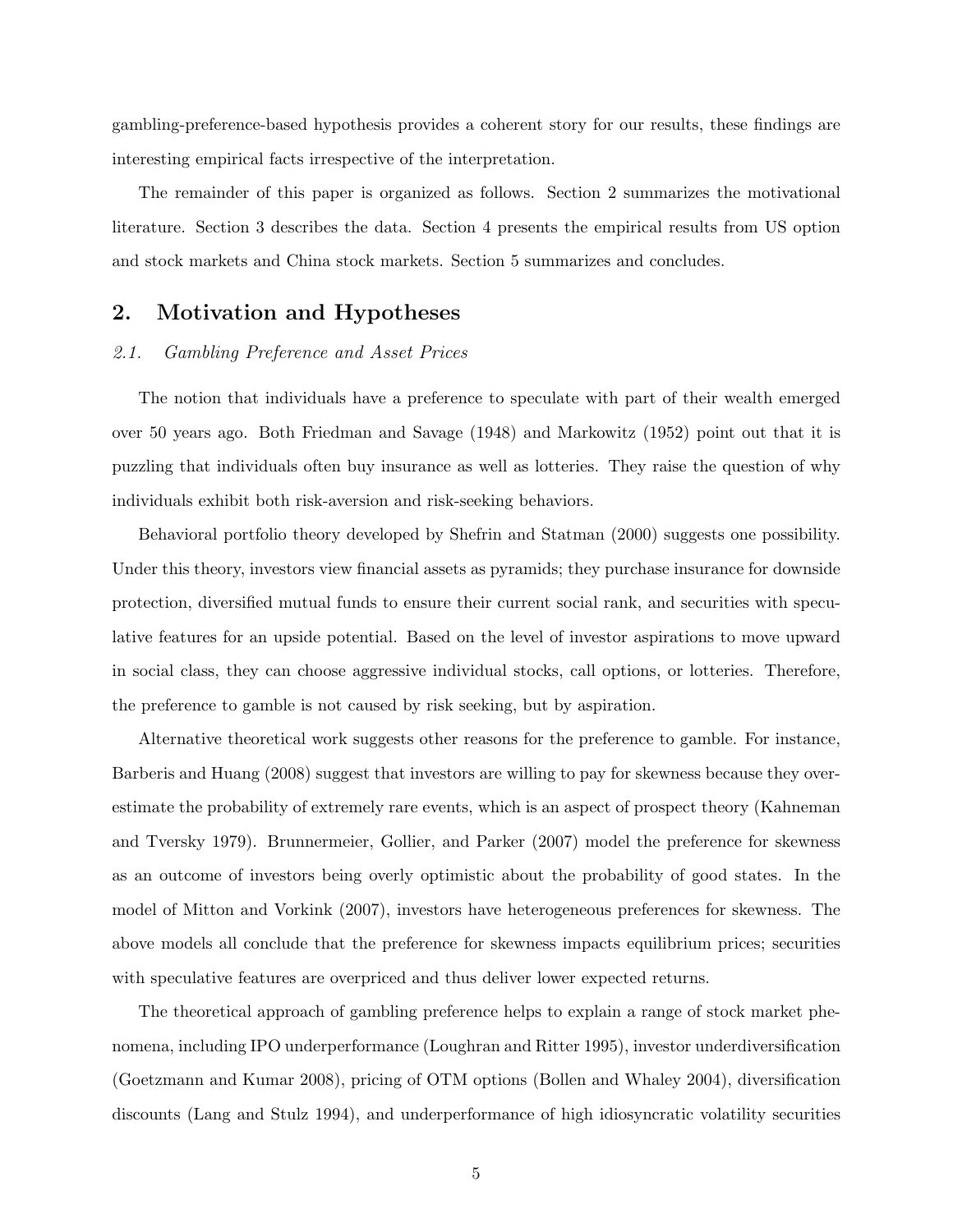(Ang, Hodrick, Xing, and Zhang 2006).

Kumar (2009) shows that lottery-type stocks are overweighted in portfolios of retail investors but not in those of institutional investors. Zhang (2005) and Boyer, Mitton, and Vorkink (2008) show that measures of expected skewness of idiosyncratic stock returns are negatively related to future stock returns, supporting the prediction that highly skewed stocks are overpriced due to investor preferences for skewness. Our paper is most related to the above research. We find that high idiosyncratic skewness stocks outperform in January but underperform in other months, suggesting that overpricing of highly skewed stocks largely occurs in January and is corrected in the remaining months of the year. We also go beyond the above empirical literature by studying the gambling-preference-induced seasonality in option markets and Chinese stock markets.

# 2.2. Gambling Preference and the Turn-of-the-New-Year

Experimental evidence from psychology and financial decision making suggests that investors may exhibit different behavior at the turn of the New Year. For instance, individuals tend to change their risk-taking tendency when decisions are framed in a multi-period setting. Thaler and Johnson (1990) show that after experiencing prior gains in a lottery play, individuals become more risk seeking in subsequent plays; this is termed the "house money effect". After experiencing losses but being offered a chance to break even, individuals are also more willing to gamble; this is termed the "break-even effect." One possible explanation is that multiple-period financial decisions are evaluated and labeled in intertemporal mental accounts (Thaler 1985), in which outcome payoffs from last period affect risk-taking in this period.<sup>6</sup> If the turn-of-the-year is the starting point for the new round of gambling/investing, we expect that shifts in risk-taking occur more frequently at the start of the New Year.

## [INSERT TABLE 1 HERE]

Anecdotal evidence suggests that people tend to actively engage in gambling for the New Year. Table 1 provides an incomplete list of recent press articles that show such New Year's gambling mentality exists in the US and worldwide. Many states in the US offer New Year's Eve (Millionaire) lottery raffles with the largest prize \$1 million and the winners drawn around New Year's Eve. A recent article reports that "(New Year's Eve) raffle games have become popular in recent years in

<sup>&</sup>lt;sup>6</sup>See evidence by Weber and Camerer (1998) and Arkes, Hirshleifer, Jiang, and Lim (2008).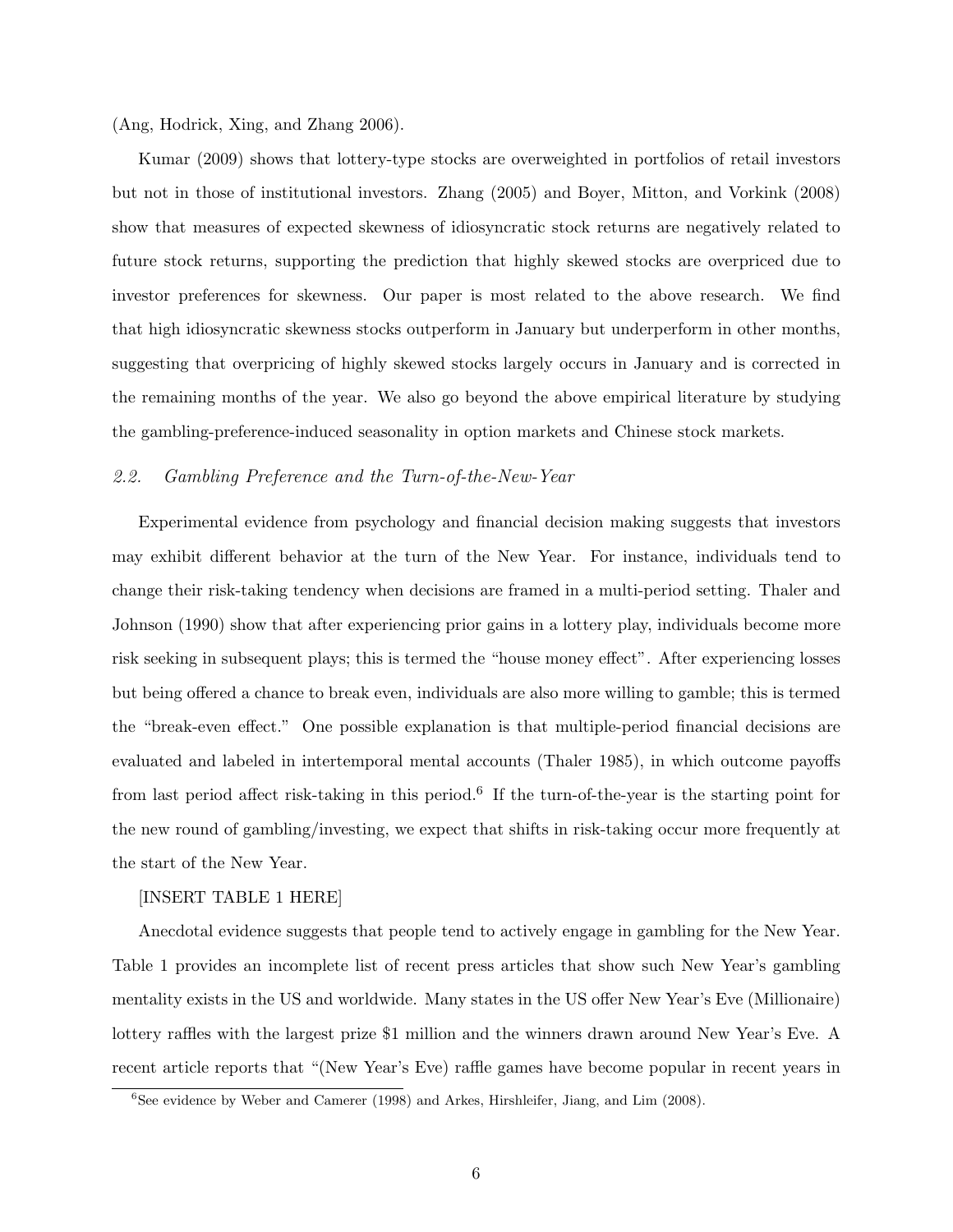the United States."<sup>7</sup>

The typical seasonality in Las Vegas gambling, reported in the press, is also consistent with a gambling mentality in the New Year. For instance, it is said that "the period between Superbowl Sunday and the Chinese New Year is traditionally a lucrative one for Las Vegas: first, as US sports enthusiasts flock to the Strip to bet on the game; and later, as ethnic Chinese and other Asian high rollers fly in to test their luck during the lunar new year... About 20 percent of yearly baccarat volume — a card game that is a key measure of high-end play, occurs in January and February..."<sup>8</sup>

The mentality to gamble in the New Year is reported in countries like Greece, Turkey, and China, where people commonly engage in gambling activities to celebrate the New Year. For instance, Chinese traditionally play games like "Mahjong" and visit casinos. Greeks usually gamble on New Year's Eve, and New Year's gambling is big business in Greece. In New Zealand, Christmas is the busiest time of the year for casinos nation-wide. In Turkey, the national lottery runs a special drawing every Dec.  $31<sup>st</sup>$  for the New Year. "The hype surrounding the Dec. 31 jackpot is a normalized part of Turkish culture surrounding New Year's."<sup>9</sup>

# [INSERT FIGURE 1 HERE]

To formally analyze the seasonality in gambling, we study the gaming revenues from the Las Vegas Strip, which is ranked the largest location of US casinos in terms of annual gaming revenue in 2007 by the American Gaming Association. The gaming revenue data come from the State of Nevada Gaming Control Board (gaming.nv.gov) over the period 1996–2007. The visitor statistics come from the Las Vegas Convention and Visitors Authority (www.lvcva.com), and the number of local residents is from the US Census Bureau.

In Panel A of Figure 1, we plot the average dollar gamed per visitor on the Strip between January and other months from 1997–2007. The per capita gaming revenue is defined as the total gaming revenue from the Strip divided by the number of visitors, which helps adjust for the tourism seasonality in Las Vegas visitation. It is clear that the per visitor gaming revenue is higher

<sup>7</sup>Sources: "New Year's Eve lottery raffles from around the USA," Lotterypost.com, January 1, 2008. In 2008, the states that offer the New Year's Eve lottery raffles include Arizona, California, Delaware, Florida, Georgia, Idaho, North Carolina, New Jersey, New Mexico, Ohio, Pennsylvania, South Dakota, and Virginia.

<sup>&</sup>lt;sup>8</sup>Source: "Las Vegas looks for a change in fortunes," by Mariko Sanchanta, *Financial Times*, February, 2002. Note that baccarat is unrelated to the gambling on the Superbowl, so the January mentality in Las Vegas is not unique to sports gaming. For instance, "March Madness", which refers to gambling on college basketball, occurs in March. But we find no significant increase in gaming revenue on Las Vegas for that month.

 $<sup>9</sup>$ Source: "Turks dream of big money as New Year's Eve approaches," by Roberta Davenport, December 14, 2008,</sup> http://www.sundayszaman.com.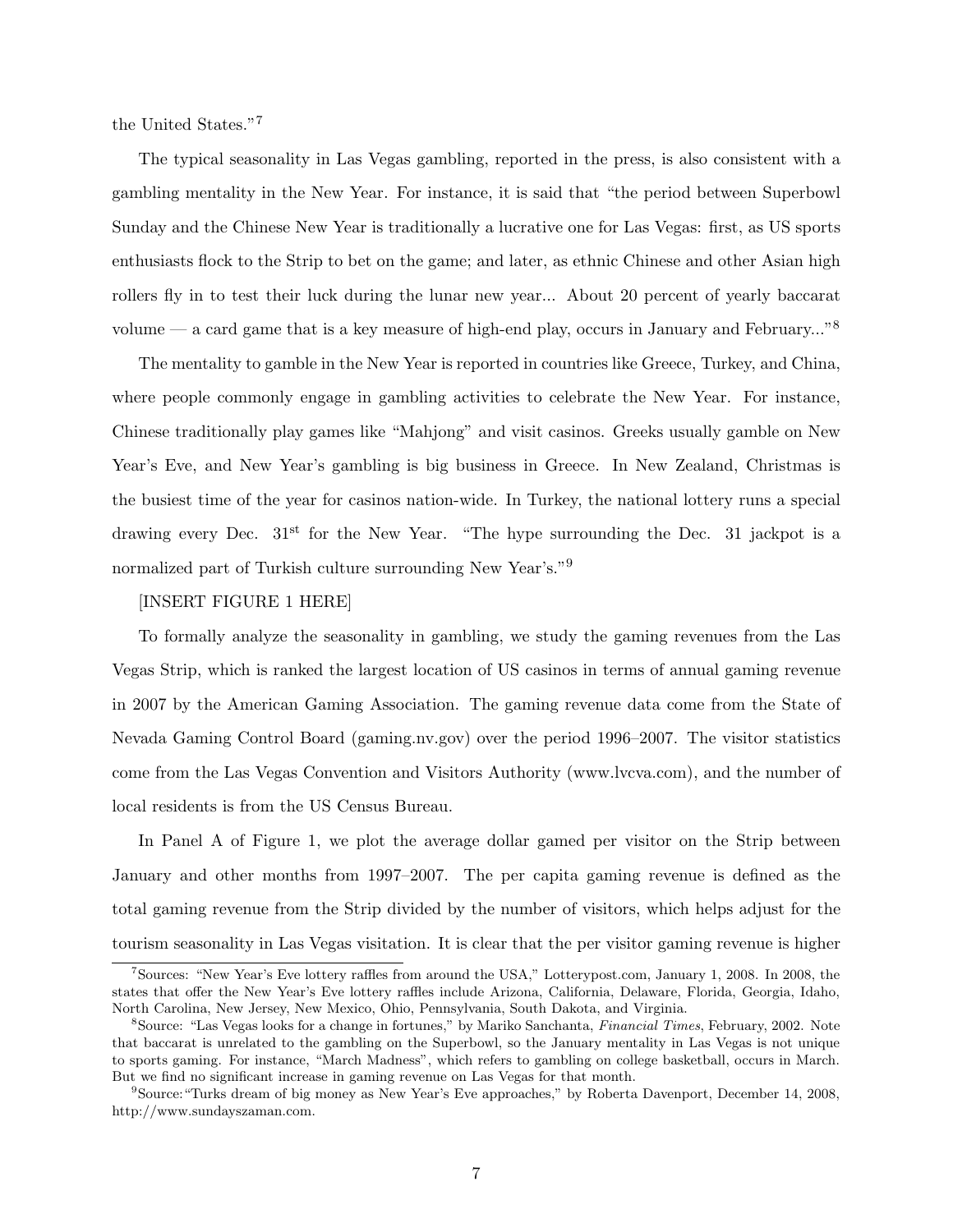in January than other months for all years. On average, a visitor gambles \$159.50 in January and \$140.32 per month in all other months with an average difference of \$19.18 ( $t = 5.42$ ), or 14\% more in January.<sup>10</sup>

Panel B further shows that the gaming activity is highest in January, regardless of whether the per capita gaming revenue is adjusted for the total population or total number of visitors. The high gaming activity in January is not caused by a larger number of gamblers in this month. In fact, there is little variation in the number of visitors to Las Vegas each month. The percentage of visitors in January is neither the highest nor the lowest among the months and visitors consist of a fairly stable fraction of the total population across all months. Therefore, the intensive gambling activity on the Las Vegas Strip is not driven by seasonality in visitation.<sup>11</sup> Therefore, the evidence suggests a stronger gambling mentality around the New Year. Since regular casino gamblers possess similar demographic profiles to typical lottery players (Campbell and Ponting 1984; Hinch and Walker 2005) who, in turn, are demographically similar to investors that prefer lottery-type stocks Kumar (2009), we expect that the mentality of casino gamblers reflects that of lottery-type asset players in the financial markets.

## 2.3. Hypotheses

In sum, theoretical models suggest that investor gambling preference can impact equilibrium asset prices. Anecdotal evidence, research in individual risk taking, and our Las Vegas data suggest that investors exhibit stronger gambling preferences at the turn-of-the-new-year. Thus, we expect securities with lottery features to outperform at this time as a result of investor excess demand. We examine this hypothesis using US options and stocks, and Chinese stocks. We lay out the testable hypotheses below.

In the US option markets, we hypothesize that investors demand OTM more than ATM call options in January to a greater extent than during other months of the year. This is due to the speculative feature associated with OTM calls. We assess the price impact through measuring the

 $10$ Since the number of visitors is fairly stable throughout the year, the total gaming revenue is also the highest in January. In other words, at both the individual and the aggregate level, gambling mentality appears to be strongest at the-turn-of-the-year.

 $11$ The International Consumer Electronic Show is hosted in January and tends to have the largest number of attendees among all conventions in Las Vegas. Since the number of visitors is similar across all months. This implies that less people visit Las Vegas in January for the sole purpose of gambling. Thus, the gaming revenue per gambler should be even higher in January than in other months.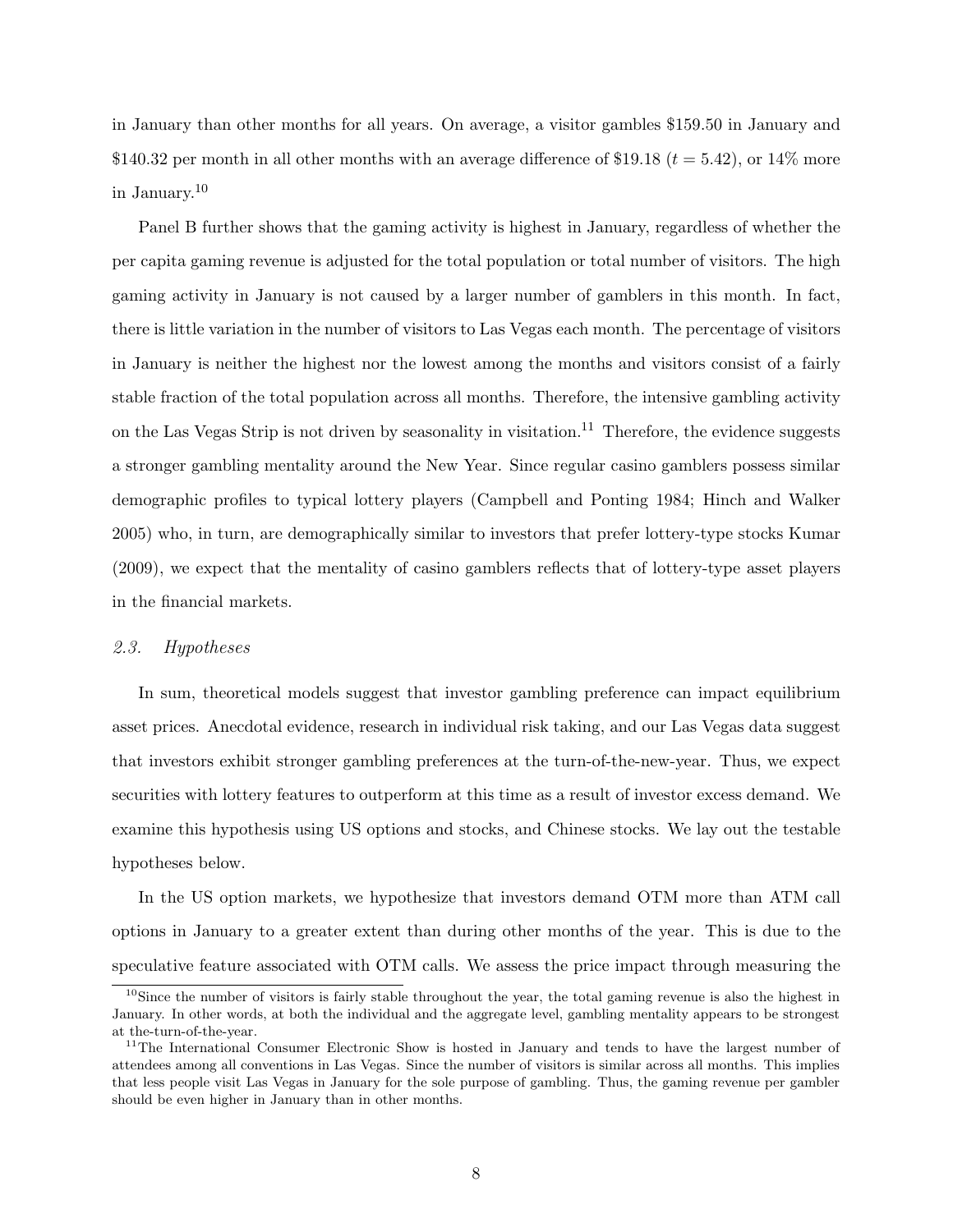implied volatility spread between OTM and ATM calls. We assess the volume impact through the trading volume spread between the two.

H1a: The implied volatility spread and trading volume spread between OTM and ATM call options should be greater in January than in other months.

In addition, we expect a stronger shift towards lottery-type bets among small investors (customers) than among large institutions (firms) as evidenced by more calls relative to puts purchased in January than in other months.

H1b: Individual investors, particularly small ones, should have higher call/put open buy ratios than institutions in January than in other months.

Since we do not have data on the moneyness of the options purchased through the customer and firm accounts, we infer the moneyness by the average premium per option of each account type. We expect that customers purchase cheaper options than firms do, especially in January. Given the stock, a lower option premium implies that the option is more out-of-the-money. However, given the moneyness, a lower option premium is associated with a lower price of the underlying security. In both cases, the implication of a lower option premium suggests that investors favor lottery-type assets (either stock or options, or both).

H1c: Customers, particularly small ones, should buy relatively cheaper options than firms, and particularly so in January than in other months.

In the US stock market, we examine the cross-sectional stock return patterns across lottery features between January and other months.

H2: Stocks with strong lottery features (low price, high idiosyncratic volatility, high idiosyncratic skewness) should outperform those with weak lottery features in January, but not necessarily in other months.

We also provide tests to distinguish the gambling-preference-based hypothesis from traditional hypotheses involving individual tax-loss selling, institutional window-dressing, or institutional risk-

9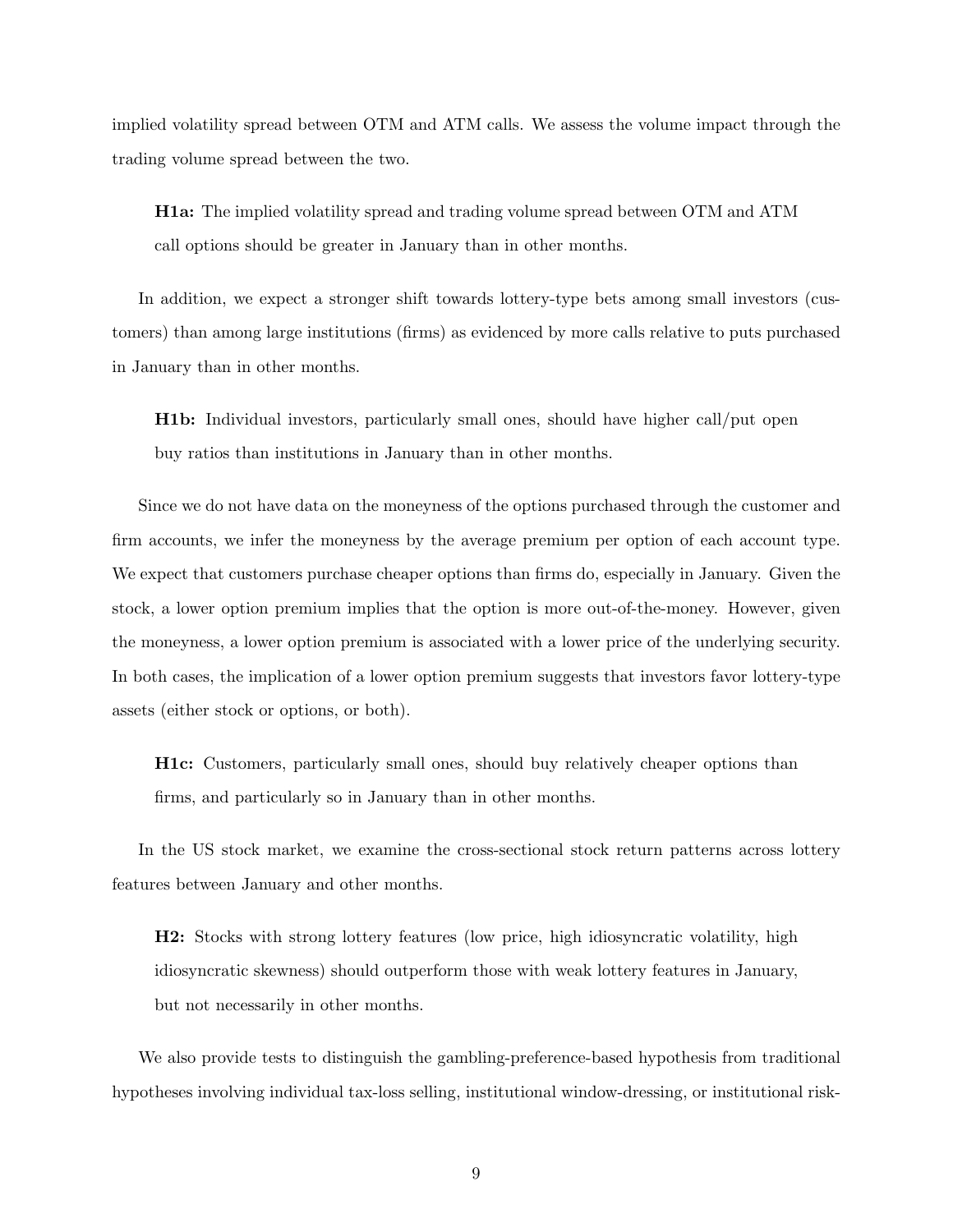shifting.<sup>12</sup> The traditional hypotheses predict that the January effect of lottery-type stocks should occur solely for past losers or for stocks bought by institutions. However, the gambling-preferencebased hypothesis predicts that it should occur regardless of the past returns and institutional trading.

H2a: The outperformance of lottery-type stocks should be present among both past winner and loser stocks, and among stocks that are net bought as well as net sold by institutions.

To gather additional evidence for the New Year's gambling mentality, we also examine whether the January outperformance of lottery-type stocks is concentrated around New Year's Day.

H2b: The outperformance of lottery-type stocks should be stronger in trading days surrounding New Year's Day than other trading days later in January.

We further hypothesize that individual investors should exhibit stronger speculating preferences toward lottery-type stocks than institutional investors do. As a result, the lottery-type stocks selected by individuals, like lotteries, should deliver lower expected returns than those selected by institutions.

H2c: For lottery stocks purchased at the beginning of the year, subsequent underperformance from February through December should be stronger if purchased by individuals than if purchsed by institutions.

In the China stock markets, we focus on the comparison between Chinese New Year months and January trading days that precede the Chinese New Year's Day. We examine the market as a whole and the relative performance between lottery-type Chinese stocks and their counterparts.

H3a: Chinese stock markets as a whole should outperform in the Chinese New Year

month, but not necessarily in January.

<sup>12</sup>Tax-loss selling refers to investors' tendency to realize capital losses at the end of the year and repurchase the securities in January. Window dressing refers to institutions' tendency to sell loser stocks at the end of the year to avoid reporting those holdings to shareholders. Risk shifting involves the temporary institutional purchase of risky stocks in January since managers' compensation is tied to the performance of the managing funds relative to a benchmark. These traditional hypotheses predict that only past loser stocks or stocks net bought by institutions should outperform in January. For recent research on these effects see Poterba and Weisbenner (2001), Ivkovic, Poterba, and Weisbenner (2005), and Starks, Yong, and Zheng (2006).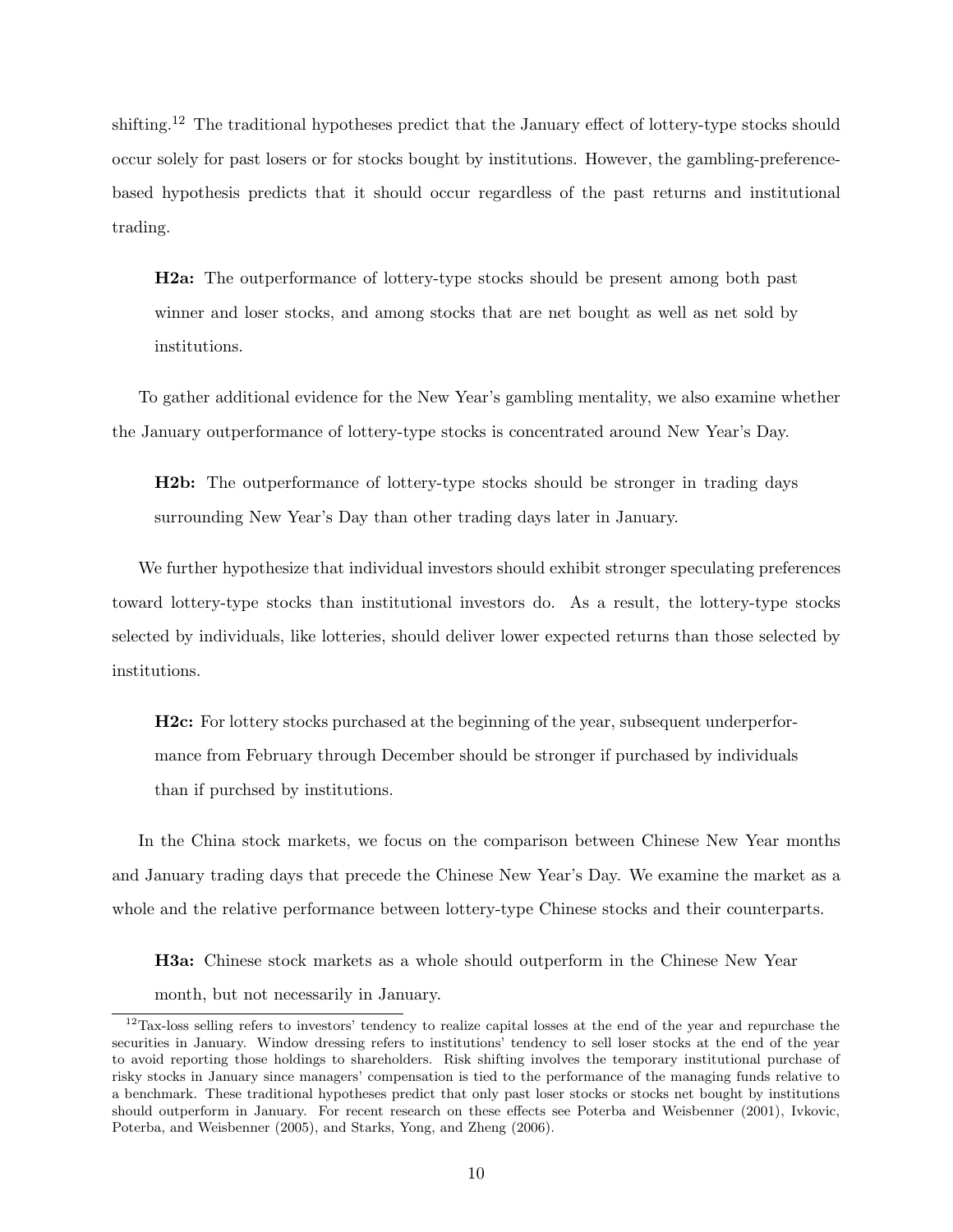H3b: Chinese stocks with strong lottery features should outperform those with weak lottery features in the Chinese New Year month, but not necessarily in January.

# 3. Data and measures of lottery features

# 3.1. Data

Our US stock sample includes all common stocks (share codes 10 and 11) listed on the NYSE, AMEX, and NASDAQ from July 1963 through December 2007. Stock returns and other trading data are obtained from the Center for Research in Securities Prices (CRSP). Accounting information for the calculation of book equity is from COMPUSTAT. Institutional ownership data are from the Thomas Financial 13F file over the period 1980–2007. Implied volatility from call options and volume data are from OptionMetrics from 1996–2006. The call and put option volume data for different categories of investors are obtained from the Option Clearing Corporation (OCC) from 2000–2008. Chinese stock market data are from DataStream over the period 1993–2006. We obtain the Fama and French factor returns from Kenneth French's website.

# 3.2. US option moneyness and open buy volume

For a firm's options to be included in the sample they must have non-zero trading volume for at least one ATM and one OTM call option for contracts expiring in the following month. We define OTM calls as the ratio of the strike price to the stock price greater than 1.05 and ATM calls as having the same ratio between 0.975 and 1.025. The implied volatility is measured on the last trading day of each month for options that expire in the following month. We compute the average implied volatility separately for all OTM and ATM calls for each stock. Then we define the monthly implied volatility spread (OTM−ATM) as the mean difference between OTM and ATM implied volatilities across all stocks in a given month.

For each call option, monthly volume is the sum of daily volume. To capture the aggregate monthly volume, we define the option volume of OTM (ATM) calls as the total monthly trading volume across all OTM (ATM) calls in a given month. Since option volume on average follows an upward time trend, we separately compute for OTM and ATM calls the percentage change of the current month option volume from its past 12-month moving average, and we label it as adjusted option volume. Then we calculate the monthly adjusted volume spread (OTM−ATM) as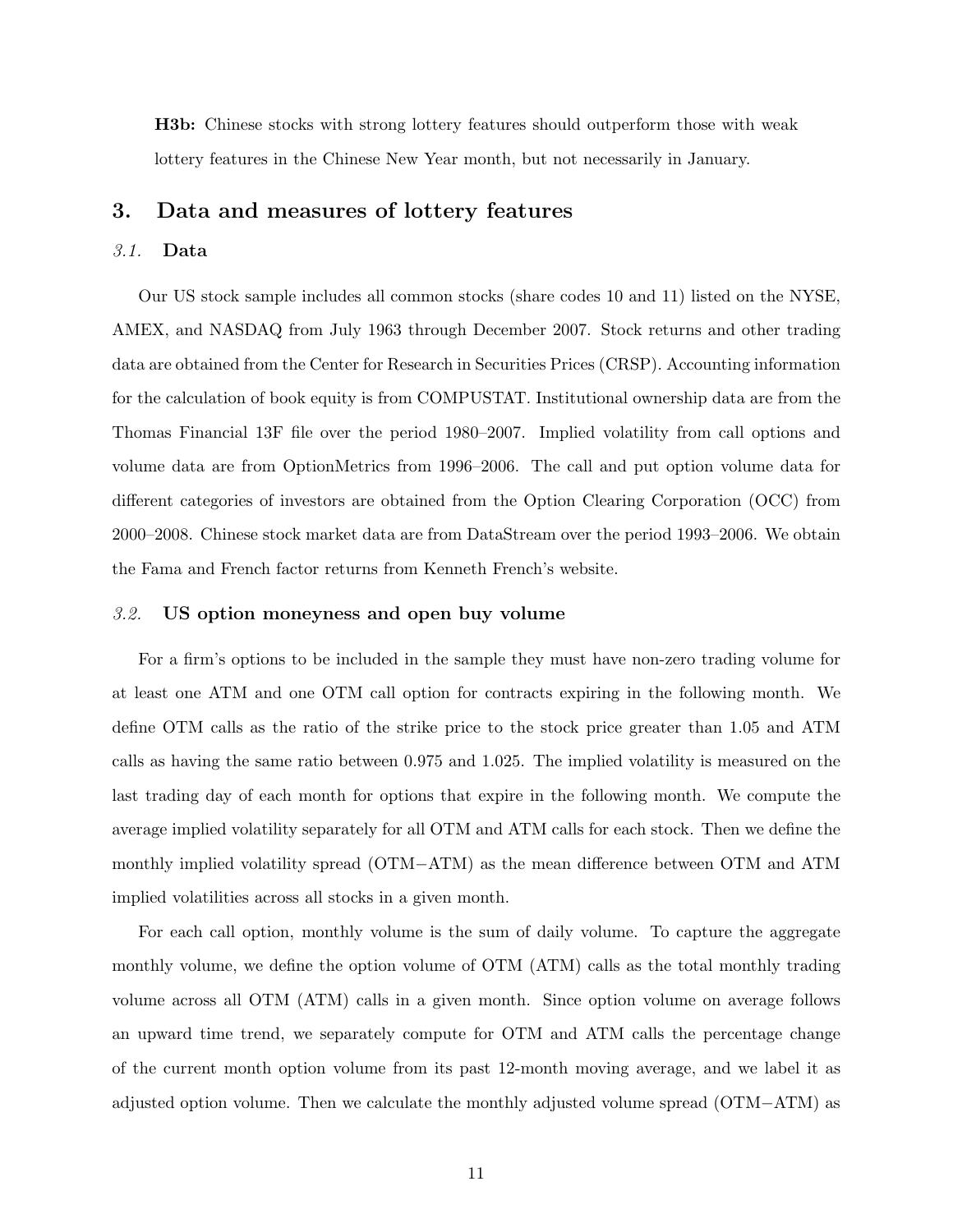the average difference between the adjusted option volume of OTM calls and that of ATM calls.<sup>13</sup>

Since we are also interested in who is buying options, we use information from weekly OCC volume reports, which separate open call and put buys and sells of equity-based options by firm, customer, and market maker. Open buys refer to new purchases of options and do not include buying to cover previous short option positions. The OCC reports include weekly aggregate transactions across all exchanges, strike prices, and maturities for each account type. We focus on the first two account types, where a "firm" account refers to an account established by a clearing member carried on for the purposes of the clearing member, and a "customer" account refers to an account established by a clearing member on behalf of its customers. The clearing members tend to be large institutions while customers include retail investors as well as non-clearing member institutions (such as small hedge funds).

Based on the size of each transaction, customers are further classified into three groups: 1-10 contracts per transaction, 11-49, and above 50. Following (Battalio, Hatch, and Jennings 2004), we use the group with 1-10 contracts per transaction, which we refer to as small customers, as a proxy for retail orders. Based on whether the Friday of a week is in January, we classify the weeks as January and non-January. We are interested in whether more open calls, relative to open puts, are bought in January weeks for all types of investors, and whether this open buy call/put ratio is highest for customers, particularly for small customers, versus firms. To study the relative cost of options, we define the call (put) premium per option as the dollar amount of premium paid over the number of open buy call (put) contracts times 100. We expect that, on average, customers (especially small ones) pay a smaller premium than firms, and particularly in January.

# 3.3. US stock lottery feature measures

For the US sample, we use three measures of stock lottery features. The first is stock price (PRC), the closing price at the end of the immediately preceding month. Like lotteries, lotterytype stocks should be cheap. The second is idiosyncratic volatility (IVOL). High idiosyncratic volatility inflates the perception of the chance to realize high returns, thus attracting stock market

<sup>&</sup>lt;sup>13</sup>A potential concern is that for a given month, the OTM options have a higher or lower strike to stock ratio than other months, resulting in comparing the implied volatility or volume at different points on the volatility skew. However, we find that the average OTM strike/spot ratio for the sample is 1.17, and there are no significant differences across the individual months. The lowest is 1.16 (August) and the highest is 1.19 (April). For ATM strike/spot ratios, the average for the sample and the months is 0.999.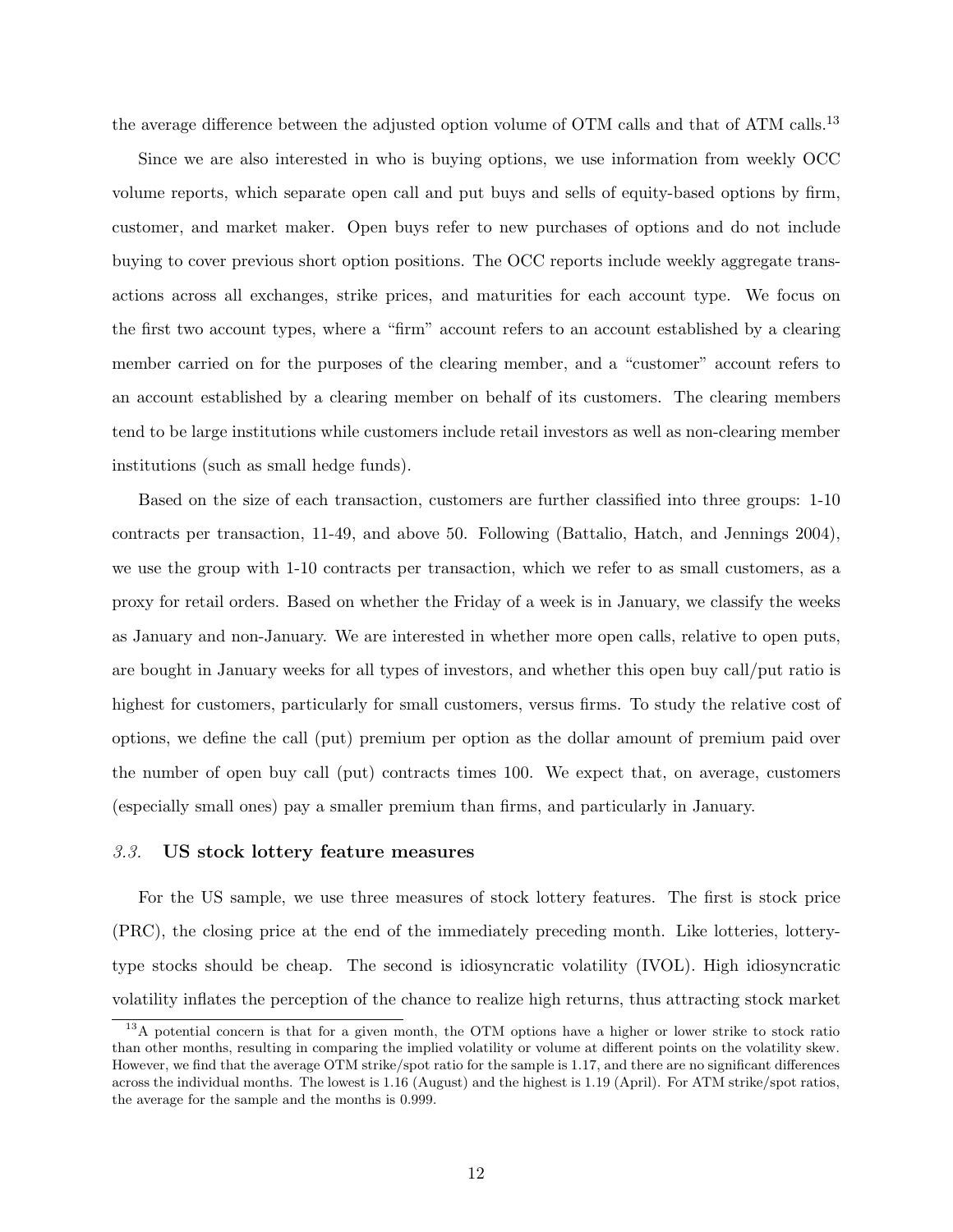gamblers. Following Ang, Hodrick, Xing, and Zhang (2006), IVOL is defined as the standard deviation of at least 17 daily residual returns within the preceding month, where residual returns are estimated from the Fama and French (1993) three-factor model. Our main findings for January hold for a number of alternative measures of firm-specific volatility, including idiosyncratic volatility estimated from either the past 3-month daily or 12-month weekly returns, the implied idiosyncratic volatility inferred from option prices, and idiosyncratic volatility from an EGARCH model. Part A of the appendix presents the details to construct these measures and the corresponding results.

The third lottery feature is idiosyncratic skewness. Skewness gauges the potential size of the "jackpot" that comes with a very small probability. The definition of lottery-type stocks suggests that investors care about the expected, not the realized, return skewness. Prior literature shows that future skewness is poorly predicted from past skewness; thus it is important to estimate expected, not realized, idiosyncratic skewness (Zhang 2005; Boyer, Mitton, and Vorkink 2008). We employ the approach of Boyer, Mitton, and Vorkink (2008) that uses a set of firm characteristics to forecast future idiosyncratic skewness through monthly cross-sectional regressions.

Specifically, for each individual stock we first calculate realized idiosyncratic skewness (ISKEW) based on at least 26 out of 52 weekly residual returns over a rolling 12-month window. The residual returns are estimated from regressions of weekly stock returns on weekly market returns and squared weekly market returns (Harvey and Siddique 2000; Kumar 2009).<sup>14</sup> Then we run monthby-month cross-sectional firm-level regressions. The dependent variable is the future 12-month realized ISKEW measured from month t. The independent variables include the past 12-month ISKEW value and a set of other firm characteristics suggested by Boyer et al. (2008). To obtain the expected idiosyncratic skewness (EISKEW), we apply the regression coefficients estimated in month  $t-12$  on independent variables observed in month  $t-1$ . For example, in December of 1997 we use the coefficients estimated in December of 1996 and the skewness predictors measured as of December of 1997 to compute EISKEW. Then we use EISKEW to forecast stock returns in January of 1998. In other words, EISKEW is computed with prior information and used to forecast future returns. Our main results are insensitive to alternative specifications to forecast EISKEW. Part B of the appendix presents the robustness checks that are based on five alternative specifications.

 $14$ Our results hold if the residual returns are estimated from the Fama-French three-factor model, and if the rolling window is three or six months long. We focus on the 12-month measures because our hypothesis implies that investors buy lottery-type stocks in January for a chance of a "home run" in the year.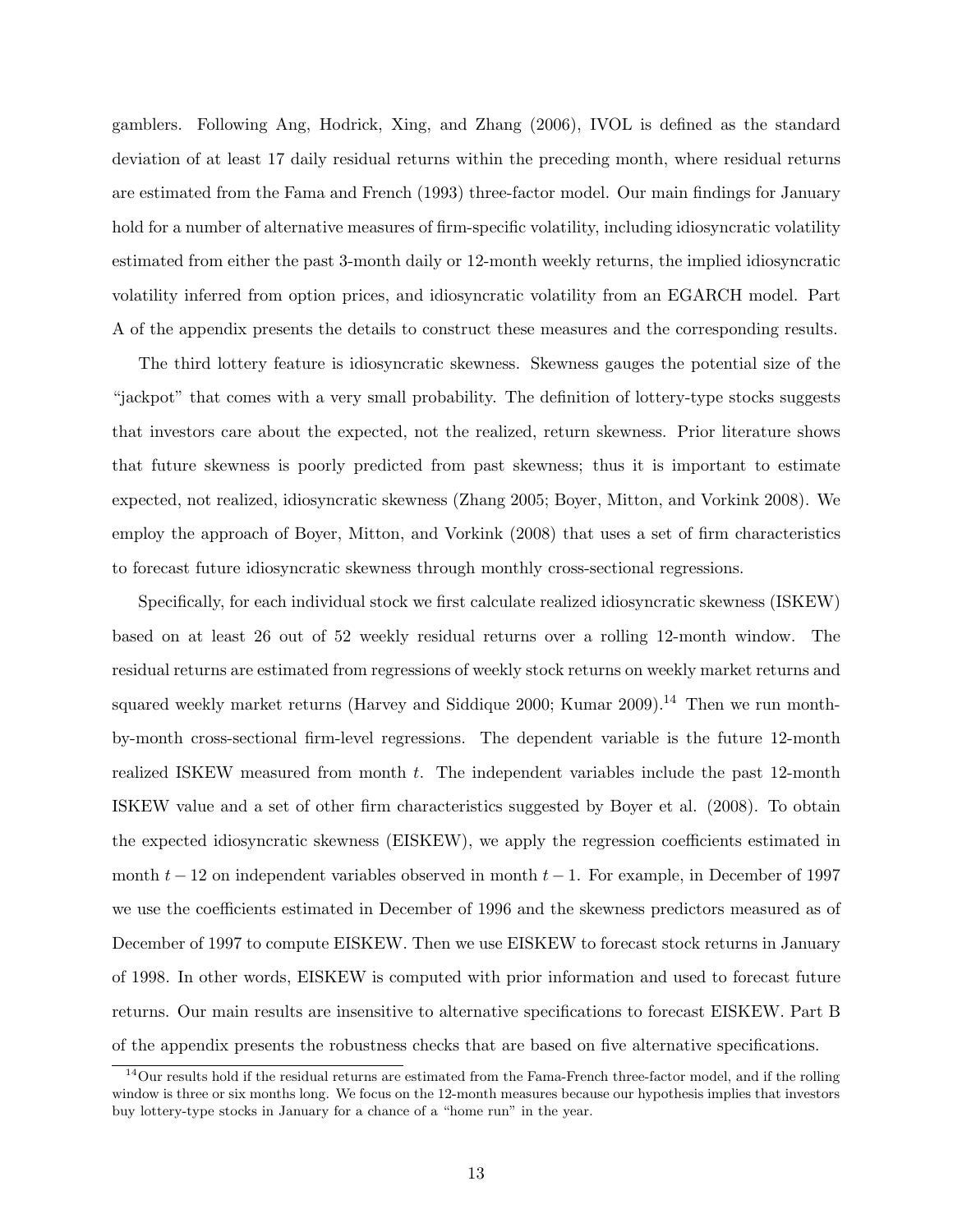We also construct a lottery-feature index (LOTT) that incorporates PRC, IVOL, and EISKEW. The purpose is to consolidate reporting results, although our main findings hold for each of the lottery features. To construct the lottery-feature index, we independently rank all stocks into 20 groups for each lottery measure. Then we assign a ranking to each of the three sets of portfolios with the highest ranking, 19, assigned to the lowest PRC, highest IVOL and highest EISKEW portfolios, and the lowest ranking, 0, assigned to the other three extreme portfolios. The portfolio rankings are assigned to each stock included in the portfolio. For each stock we define the average of the three rankings as the lottery feature index LOTT.<sup>15</sup>

### 3.4. China stock lottery feature measures

For the China stock sample, we measure lottery features with logarithmic price (LOGPRC) and idiosyncratic volatility (IVOL). We forgo the expected idiosyncratic skewness because many firm characteristic variables are unavailable. Stock price, in local currency, is measured at the end of the preceding month. Idiosyncratic volatility is the standard deviation of residual returns from a regression of at least 15 daily returns in the preceding month on contemporaneous daily returns on the Shanghai and the Shenzhen (two major exchanges in China) index returns. Sometimes in January and March the number of trading days for the overall market is less than 15. This occurs when the Chinese New Year's Day is in early January or late February. If this happens IVOL of month  $t - 2$  is used to forecast returns for month t. Stock returns are also measured in local currency.

Since the Chinese New Year's Day can occur anywhere from January to February, we define January, the Chinese New Year month, and March as including January trading days prior to the Chinese New Year's Day, the 22-trading-day period following the Chinese New Year's Day, and the subsequent trading days through the end of March, respectively.<sup>16</sup> We cumulate returns over each of the re-defined months and normalize them to a 22-day period return. We also compute monthly returns from April to December. All returns are expressed on a monthly basis, with returns in January and March adjusted for the number of actual trading days. Finally, we compute the equal-

<sup>&</sup>lt;sup>15</sup>To maximize the number of observations of lottery-type stocks, we only require one of the three rankings to be available to compute LOTT. However, our results hold if we require two or three rankings to compute LOTT.

<sup>&</sup>lt;sup>16</sup>Since the Chinese New Year's Day tends to occur somewhere from mid-January to mid-February, our definition classifies the trading days in February preceding the Chinese New Year's Day as belonging to no group. However, our results are similar if we classify those trading days as if they occur in March, which causes the trading days defined in March to be skipped by the New Year's month in some years.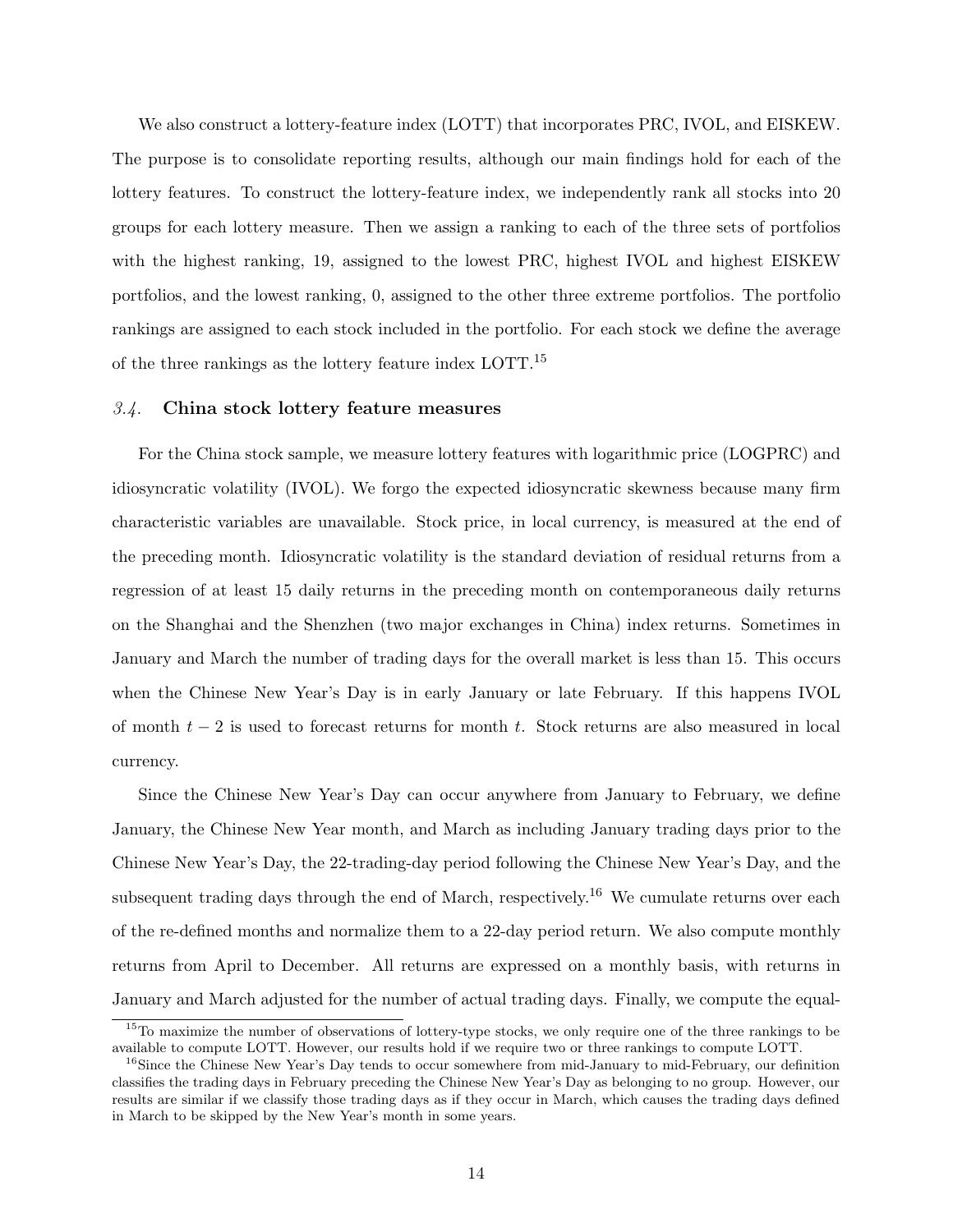weighted monthly returns across all available stocks and use it as a proxy for the equal-weighted market portfolio.

## 3.5. Summary statistics

#### [INSERT TABLE 2 HERE]

The US option sample is described in Panel A of Table 2. The average annualized implied volatility of OTM calls is 55.32%, higher than that of ATM calls of 42.33%. The fact that implied volatility for OTM calls is higher than ATM calls is consistent with the smile behavior for individual equity options versus index options (Bakshi and Kapadia 2003). On average, OTM calls are traded less than ATM calls, and after adjusting for the time-trend in own volume, OTM calls show a smaller percentage increase than ATM calls. Additionally, the ratio of call to put buys is larger for individual customer open buy transactions than firm open buy transactions, and especially so for the smaller customer open buy transactions. The volume and call/put ratios are generally consistent with the evidence by Pan and Poteshman (2006) that are based on slightly different definitions of ATM and OTM and use a different dataset.

Panel B of Table 2 reports the summary statistics for the lottery feature measures. The average stock price is roughly \$10 ( $\approx e^{2.27}$ ), the average daily idiosyncratic volatility is 2.96%, or 47% on an annualized basis, idiosyncratic weekly skewness is 0.62, and expected weekly idiosyncratic skewness is 0.60. The correlation matrix in Panel B shows that PRC, IVOL, and EISKEW are highly correlated, but the correlations between past skewness (ISKEW) and other lottery features are much weaker. Consistent with prior literature, the results indicate that EISKEW more accurately represents stock lottery features than past ISKEW.

Panel C describes the China stock sample. The average monthly stock return is 0.21% with a negative median return  $(-1.06\%)$  and a large standard deviation (14.70%). This is because there are predominately more firms in the latter period of the sample during which China stock markets have poor performance. The average stock price in local currency is similar in magnitude to the US level. The average daily IVOL is 1.61%, which is smaller than in the US sample. This is not because China stock markets are less volatile, but because Chinese stock volatility is affected more by systematic risk rather than idiosyncratic risk. In our subsequent tests, we use cross-sectional demeaned stock returns as dependent variables. Thus, our results are not driven by certain unique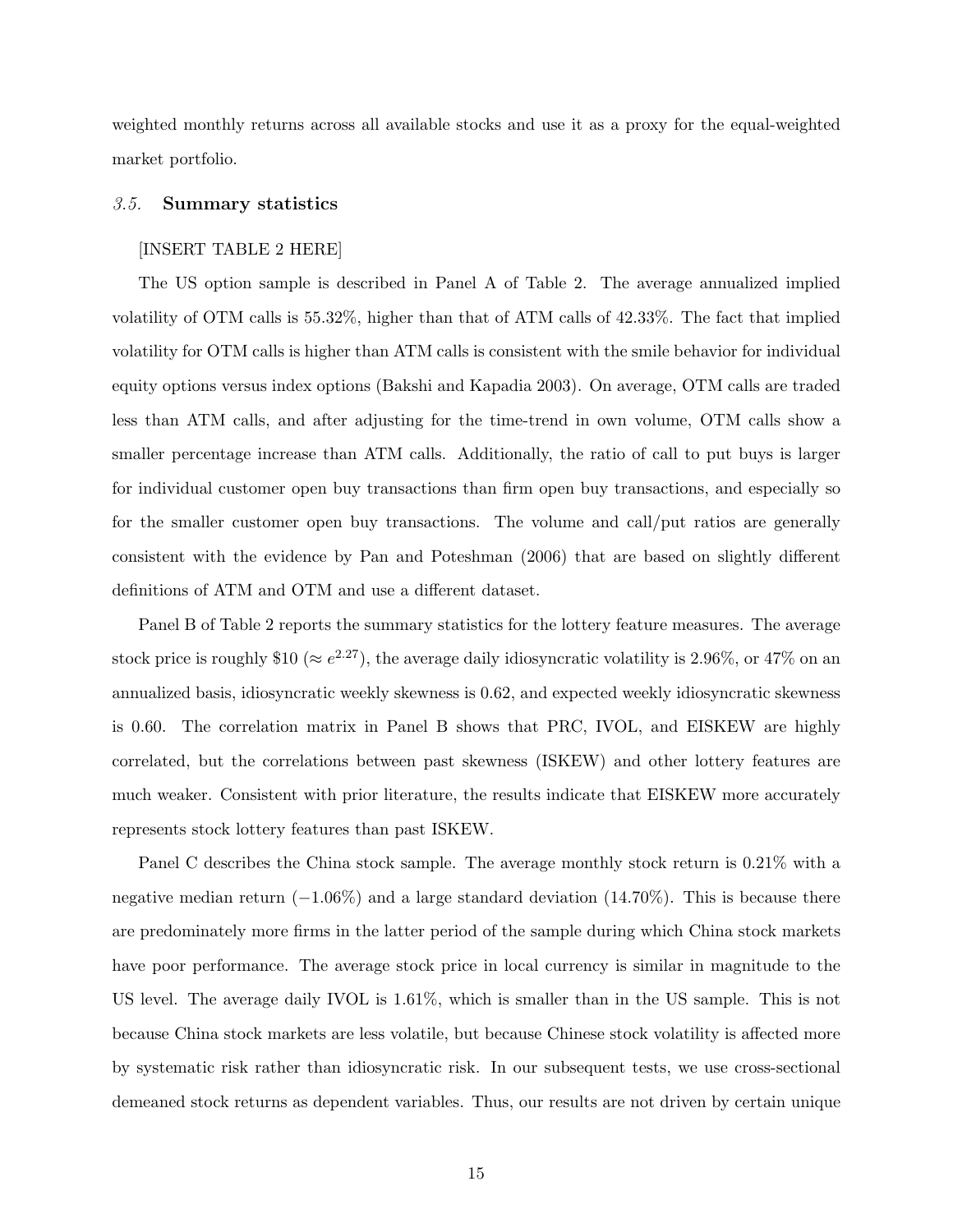periods in the sample.

#### [INSERT TABLE 3 HERE]

Panel A of Table 3 presents characteristics of quintiles of stocks sorted on LOTT. The average log price is 3.57 ( $\approx$  \$35 per share) for the lowest LOTT quintile of stocks and 1.06 ( $\approx$  \$2.88 per share) for the highest quintile. Although there are roughly equal numbers of firms (about 1000) in each quintile, their market capitalizations proportional to the overall market are quite different. The lowest LOTT quintile accounts for over 80% of the total market cap while the highest LOTT quintile accounts for merely 1%. Our subsequent tests show that the relation between lottery features and January returns is monotonic. Thus, even after we exclude the highest LOTT quintile of stocks, there still exists significant return differentials across LOTT groups.

The correlation matrix between lottery feature variables and various firm characteristics are reported in Panel B. Panel C reports the Fama and MacBeth (1973) regression coefficients that forecast EISKEW. The independent variables include LOGPRC, IVOL, ISKEW, logarithmic firm size (LOGME), logarithmic book-to-market equity (LOGBM), past one-month returns (RET(−1)), past returns from month  $t - 12$  through  $t - 2$  (RET(-12, -2)), and share turnover in the previous month (TURN). Firm size is measured at the end of the previous month. Book-to-market equity is measured following Fama and French (1993), where the book equity with fiscal year ending in year  $s - 1$  and market equity at the end of December of year  $s - 1$  are used in the cross-sectional regression from the end of June of year s through May of year  $s+1$ . RET( $-12, -2$ ) is expressed on a monthly basis. TURN is the ratio of the total number of shares traded in the previous month over shares outstanding. Due to a possible double counting of trading volume among NASDAQ firms (Atkins and Dyl 1997), we divide their trading volume by two. The forecast regression requires that all predictors are available. Thus, the total number of observations for which we have EISKEW available are reduced by about  $25\%$  from those with ISKEW.<sup>17</sup> All coefficients are statistically significant and their signs are consistent with those in Boyer, Mitton, and Vorkink (2008).

 $17$ Depending on the specification, the reduction of the number of available firms can be less. The appendix shows alternative specifications that require fewer predictors and, hence, have more firm-month observations. Our main results hold for these samples too.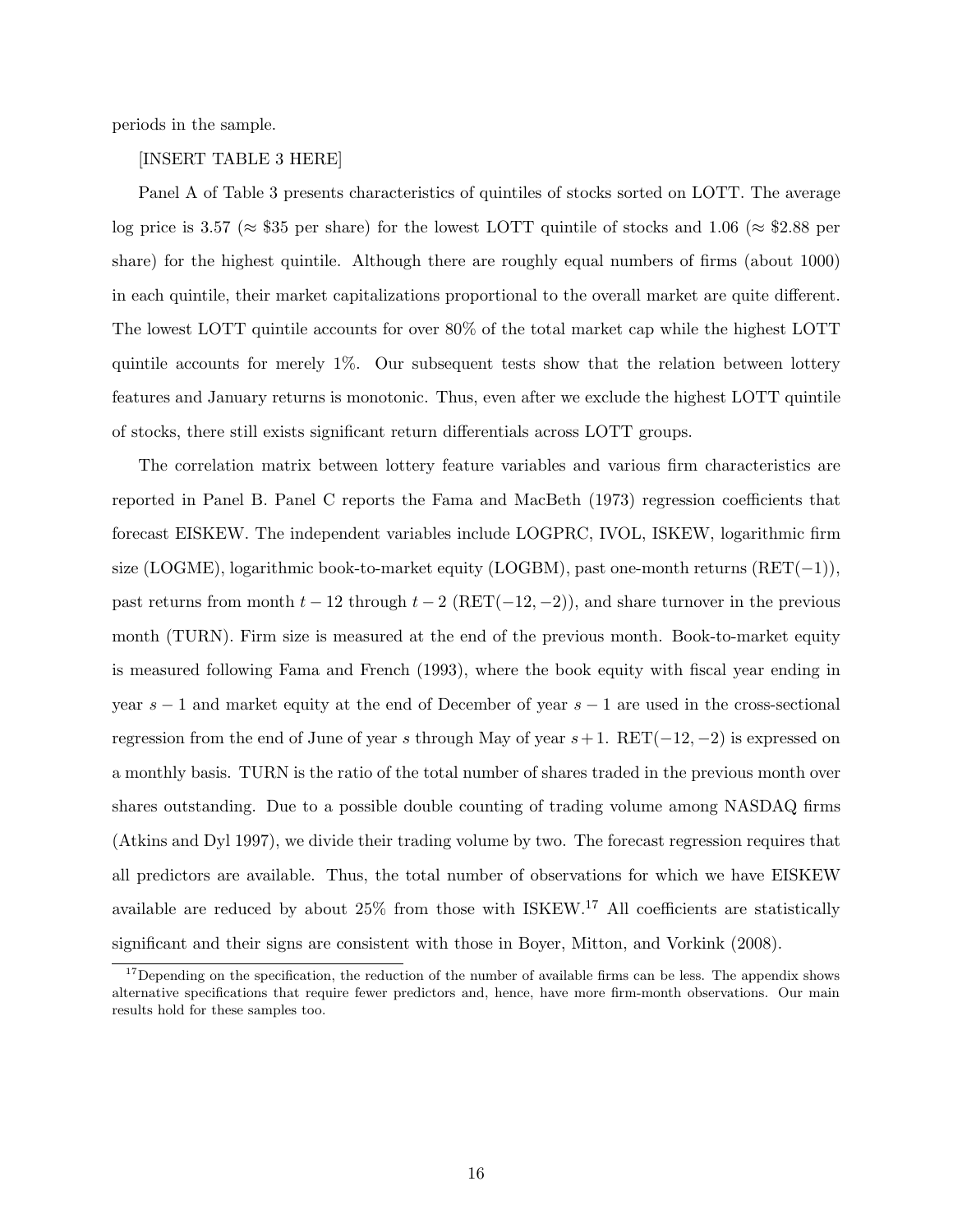# 4. Empirical Results

# 4.1. US option markets

#### 4.1.1. Implied volatility and volume spreads

For our option sample, we examine option pricing and trading. We test Hypothesis H1a that the implied volatility spread (which is inferred from call option prices and measures the relative expensiveness of options) and trading volume spread between OTM and ATM calls should be greater in January than other months.

#### [INSERT TABLE 4 HERE]

Panel A of Table 4 reports the month-by-month average implied volatility spread of OTM and ATM calls over the period 1996–2006. Consistent with our conjecture, the implied volatility spread is higher in January than other months, suggesting that OTM calls are relatively most expensive in the New Year. The average difference of the annualized implied volatility spread between January and other months is  $4\%$  and statistically significant ( $t = 5.55$ ).

Panel B of Table 4 reports the adjusted option volume spread from January through December. As expected, the adjusted volume spread is higher in January than other months. The average difference in the adjusted volume spread is 0.29 between January and non-January months, which is statistically significant  $(t = 2.09)$ . That is, relative to ATM calls, OTM calls are traded most in January. Thus, our evidence supports Hypothesis H1a that there is excess demand for OTM calls at the turn of the year.

# 4.1.2. OCC open buy call/put ratios, call and put premiums

#### [INSERT TABLE 5 HERE]

To test Hypothesis H1b, we examine the seasonality in customers' call/put open buy ratios versus those for firms. Panel A of Table 5 shows the average call/put open buy ratios for January and all other months. The results show two findings consistent with our hypothesis. First, the open buys of calls, relative to puts, is higher in January for both customers and firms than in other months. Second, the average customer open buy call/put ratio is significantly higher than that of the firm in January. This is especially true for customer purchases of between 1 and 10 contracts. The difference in the ratios is 1.14 with a t-statistic of 5.50. So while both firms and customers purchase more calls in January, smaller customers are much more inclined to buy calls relative to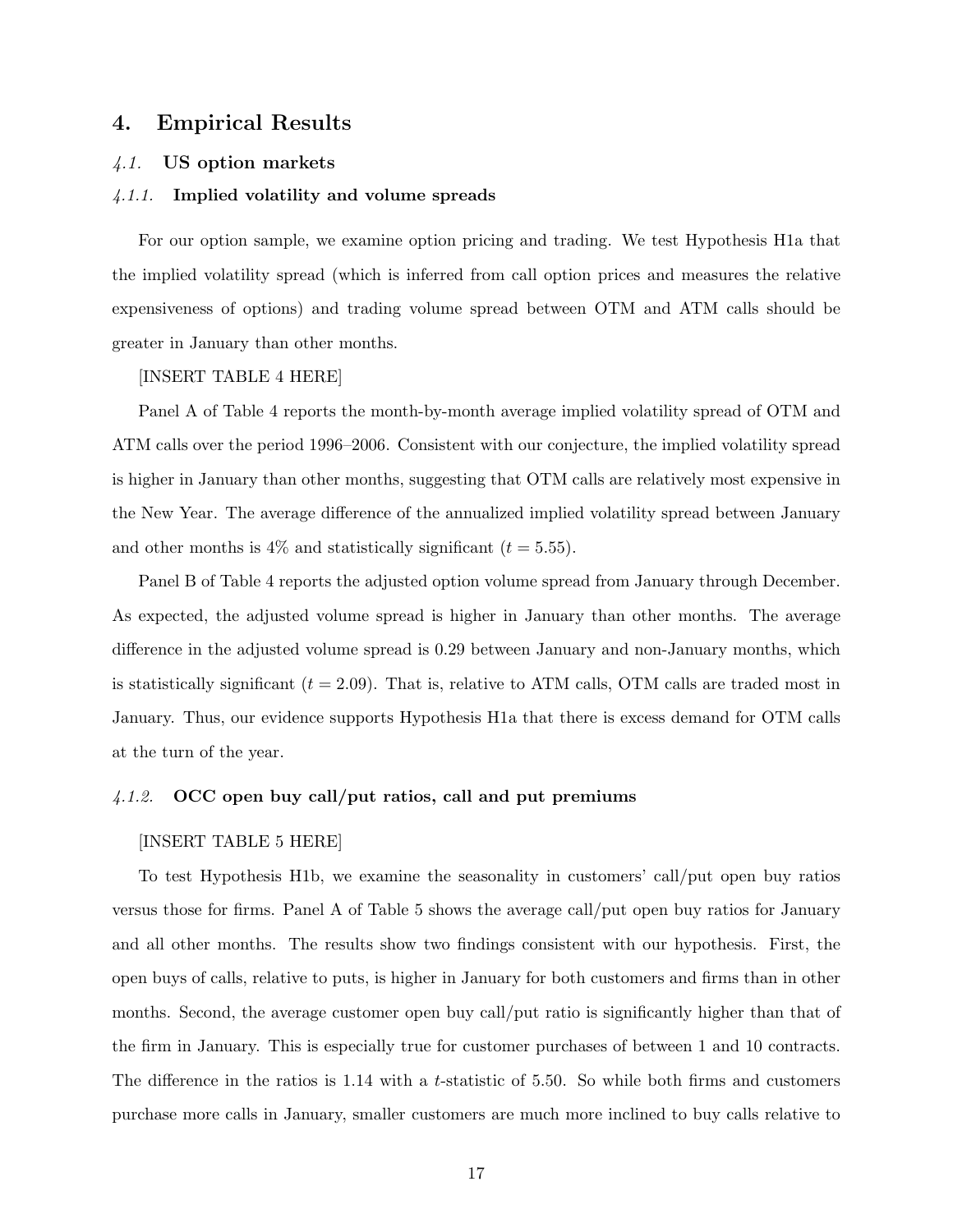puts in January.

To test Hypothesis H1c, we examine separately for calls and puts the premium per option in the open buy transactions for firm and customer accounts. Panel B reports the call premium for January and non-January months. On average, customers pay lower premiums than firms, regardless of the month when the transaction occurs. This suggests a possible preference of customers toward cheap bets in the equity market, a behavior that is consistent with the gambling-preference-based hypothesis in general. We also find that all investors tend to pay higher premium in January than in other months, which is consistent with our results about the implied volatility in Table 4 (OTM options are more expensive in January). Relative to firms, however, in January the increase in premium paid by customers is significantly smaller than that paid by firms. This is evident in a negative mean of (Customer–Firm)<sub>Jan–NonJan</sub> for all customers; all of these differences are significant at the 5% level. This suggests that, in January, customers shift toward options that are more out-of the-money or options with even lower-priced underlying. In contrast, we do not observe a similar pattern in January for put premium. As reported in Panel C, there is not significant differences in the change in premium in January for customers versus firms. Both evidence from calls and puts suggests that investors tend to gamble through purchasing OTM call options. Overall, our evidence from the US option markets provide direct support to our hypothesis that investors demand lottery-type assets and impact asset prices and volume.

## 4.2. US stock sample

#### 4.2.1. Sorts

We now test Hypothesis H<sub>2</sub> about whether lottery-type stocks outperform those with opposite characteristics mainly in January.

## January versus Non-January Months

Each month we independently sort stocks into quintiles based on the three lottery feature variables PRC, IVOL, and EISKEW, and the lottery feature index LOTT. We then compute the average value- and equal-weighted returns of each quintile for the subsequent month. We form hedge portfolios (S−W) that are long the strongest lottery feature (low PRC, high IVOL, EISKEW, and LOTT) and short the weakest lottery feature quintiles and compute mean returns and alphas from the Fama and French (1993) three-factor model for these portfolios. Our results are similar if we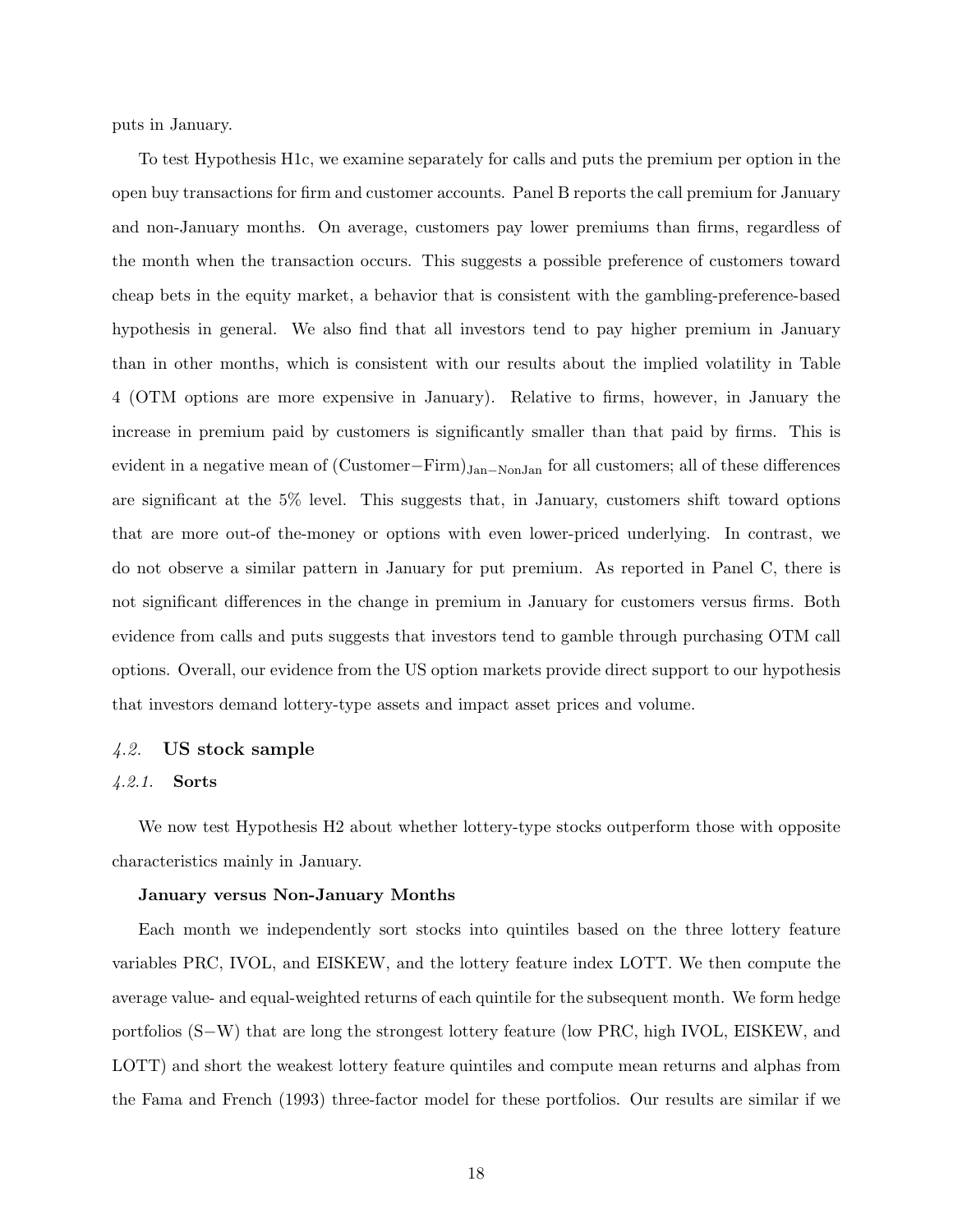add the momentum factor to the three-factor model. We start by examining the relation between lottery features and stock returns across all months. The purpose is to replicate prior results using the most recent sample and set the benchmark for separating January analyses from other months.

# [INSERT TABLE 6 HERE]

As shown in Table 6, the average relation between lottery features and stock returns across all months is mixed. With value-weighted portfolio returns we find that low PRC, high IVOL, and high LOTT stocks tend to underperform their counterparts, controlling for the Fama-French three factors. In particular, the highest value-weighted IVOL quintile underperforms the lowest by 0.97% per month ( $t = -3.02$ ), similar in magnitude to the 1.06% found by Ang, Hodrick, Xing, and Zhang (2006) over the period 1963–2000. Using equal-weighted returns, however, this relative underperformance of lottery-type stocks diminishes,, consistent with Bali and Cakici (2008). Additionally, the equal-weighted raw returns on the hedge portfolios are mixed in sign and none of the alphas are statistically significant at the 5% level. Across all months, whether lottery-type stocks under- or overperform appears sensitive to the portfolio weighting scheme.

We next separate January returns from those of other months. Our hypothesis H2 predicts that there should be a positive relation between lottery features and stock returns in January. The monthly separation shows that January returns across lottery features differ sharply from the non-January return patterns. For all four lottery features, and for both equal- and value-weighted returns, there is a strong positive relation between lottery features and stock returns. The hedge portfolios based on PRC, IVOL, ESIKEW, and LOTT produce average January returns of 3.91– 13.15%. All January alphas but one are statistically significant at the 1% level. In contrast, in non-January months there is a consistent negative relation between lottery features and portfolio returns across all lottery features. All alphas are negative and statistically significant at the 5% level or better.

In other words, there are opposite relations between lottery features and portfolio returns across January and non-January months. The positive relation in January is consistent with our hypothesis that investor preference for lottery-type stocks impacts returns at the turn of the year. The negative relation in non-January months, consistent with behavioral models (Barberis and Huang 2008; Mitton and Vorkink 2007; Barberis and Xiong 2008), suggests a correction of overpricing of lotterytype stocks caused by investor preference for speculative features. Our findings also show that the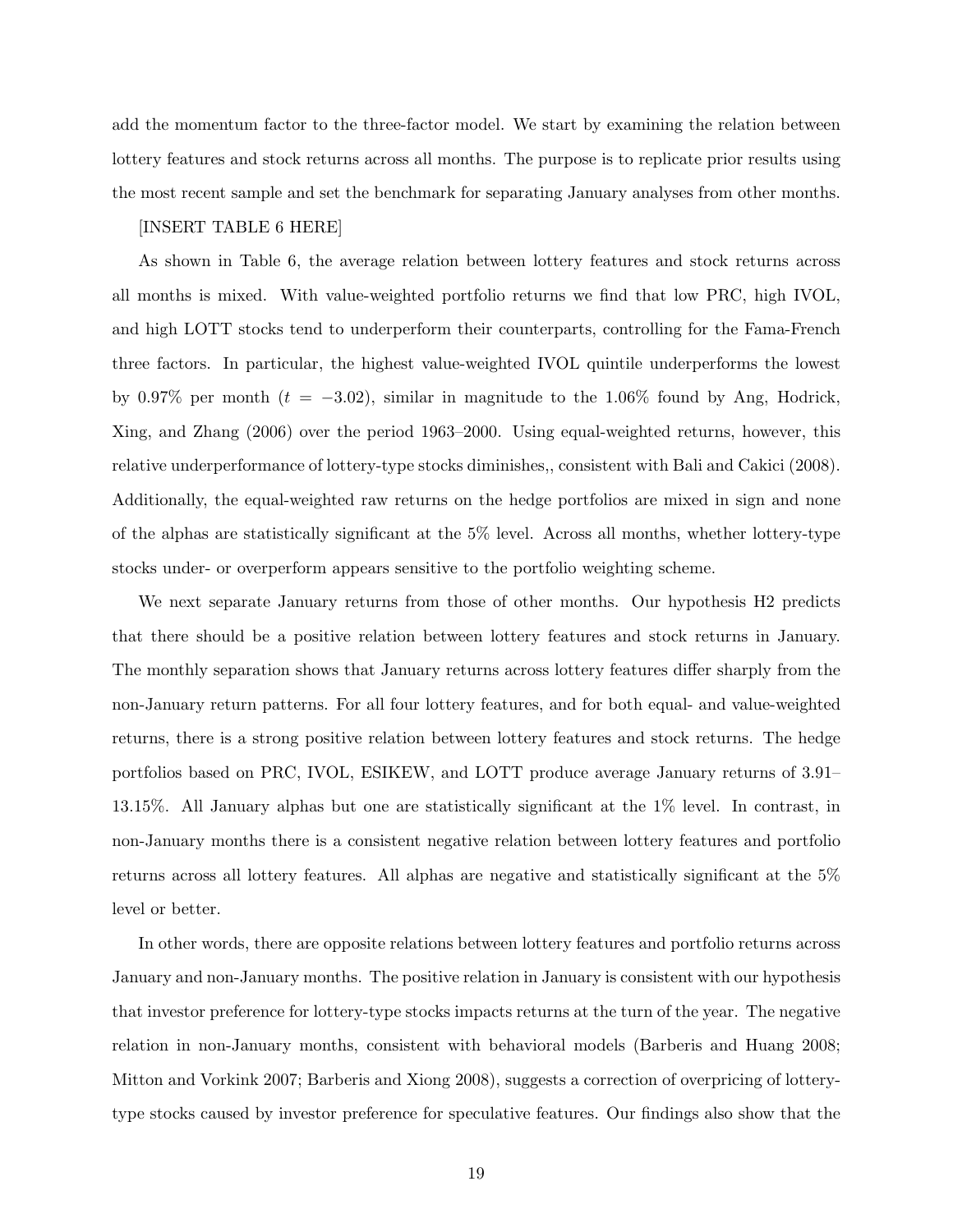January effect of lottery-type stocks is responsible for the difference in return patterns between equal- and value-weighted portfolios. If Januarys are excluded there is a consistent negative relation between IVOL/EISKEW and stock returns, regardless of the weighting scheme.

#### Month-by-Month Returns

It is possible that lottery-type stocks also outperform in months other than January, such as at the quarter-end. For instance, if institutional risk-shifting occurs at the turn-of-the-quarter and it is responsible for the high returns of lottery-type stocks, then lottery-type stocks would outperform in January, April, July, and October. If true, our analysis that combines all non-January months would disguise the quarter-end seasonality.

# [INSERT TABLE 7 HERE]

To examine the quarter-end or other possible calendar effects, in Table 7 we report the mean value- and equal-weighted long minus short portfolio returns from January through December. Similar to Table 6, the long-short portfolio is long the quintile with the strongest lottery features and short the one with the weakest features. Consistent with our hypothesis, lottery-type stocks significantly outperform in January, slightly outperform in February, and tend to underperform in the remaining months. Using LOTT, in February the long-short value-weighted return is 0.16%  $(t = 0.19)$  and the equal-weighted return is 1.30%  $(t = 1.59)$ . From March through December the long-short LOTT returns are all negative except in May for the equal-weighted return. There is, however, no evidence for quarter-end effects.

#### 4.2.2. The January trading strategy

Is the lottery-stock-in-January effect exploitable? We examine the implications of our results for trading strategies for two reasons. First, it is important to understand whether our results have value for practitioners. Second, it is useful to see whether any trading profits survive microstructure considerations, such as the bid-ask spread.

#### [INSERT FIGURE 2 HERE]

We consider the equal-weighted hedge portfolios based on the LOTT quintiles that are formed at the end of each December and liquidated at the end of the following January. We focus on equal-weighted returns because Table 6 shows that the equal-weighted hedge portfolios deliver higher expected returns than value-weighted ones. Thus, it should be a more attractive investment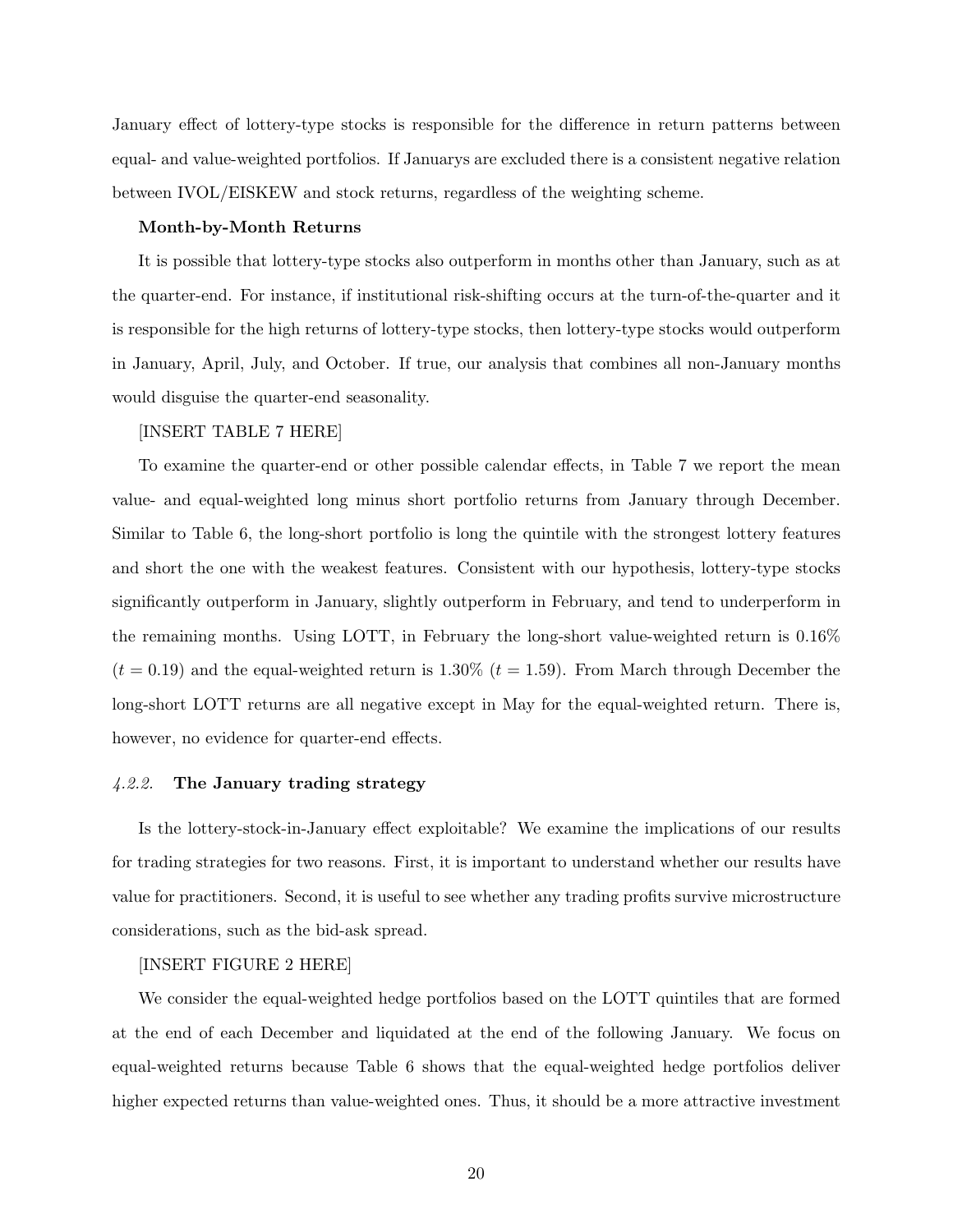strategy and deserves a more careful examination.

In Panel A of Figure 2 we present an annual display of the January returns over the 44 years from 1964 through 2007. The mean raw return of 10.40% per month is earned with only one yearly loss, in 2005 (−6.04%). The highest profit year is 2001 with a remarkable 72% January return. Overall, high returns seem to come with limited downside risk.<sup>18</sup> An investor who starts in 1965 with one dollar in the hedge portfolio and invests from the end-of-December to the end-of-January would end up with over \$92.84 by the end of January of 2007. By contrast, those who trade in the opposite direction would virtually lose all of their investment (with less than 1 cent left for every dollar invested).

One possible concern is that the long-short portfolio return is an artifact due to substantial bid-ask spread in low-price stocks (Keim 1989; Conrad and Kaul 1993). Keim suggests that there is a systematic shift of the closing price from at the bid in December to at the ask in January, artificially inflating returns, particularly on low-price stocks. Thus, it is important to assess whether the outperformance of lottery-type stocks persists after accounting for the spread.

To obtain an estimate of the bid-ask spread across a 44-year period, we use the Roll (1984) method to compute the effective percentage bid-ask spread (ROLL). It is defined as the square root of the negative autocovariance of weekly returns from February to November of the prior year, multiplied by 200. Our estimate of the mean value of ROLL is 2.79% for the lowest LOTT quintile and 8.02% for the highest LOTT quintile. For around two-thirds of our stocks we obtain a negative autocovariance for which we compute a positive implied bid-ask spread. For the remaining stocks that have positive autocovariances (which imply negative bid-ask spreads), we assume the bid-ask spread equals the mean ROLL of the quintile for a given month. This adjustment tends to overestimate the impact of the bid-ask spread and, hence, yields a conservative measure of our trading profits.<sup>19</sup> In Panel C we display the equal-weighted ROLL-adjusted January returns for the long-short LOTT portfolio. By definition the spread-adjusted returns are smaller than the raw returns, but clearly the superior performance of high LOTT stocks remains and they still have

 $18$ The impact of short-sale constraints is relatively minor here because the short position contains high price (mostly large firms) and low volatility stocks, which are generally easy and cheap to sell short.

 $^{19}$ ROLL is particularly useful since the ISSM and The Trade and Quote (TAQ) data are unavailable before 1983. In unreported analyses we compare ROLL with the relative bid-ask spread, defined as the average quoted bid-ask spread over the midpoint of the stock price. The relative bid-ask spread is computed from TAQ data January quotes over the period 1983–2005. We find that ROLL tends to overestimate the bid-ask spread by 20 to 100 percent, particularly among low-price stocks. In other words, using ROLL is likely to underestimate the returns that are net of the actual bid-ask spread.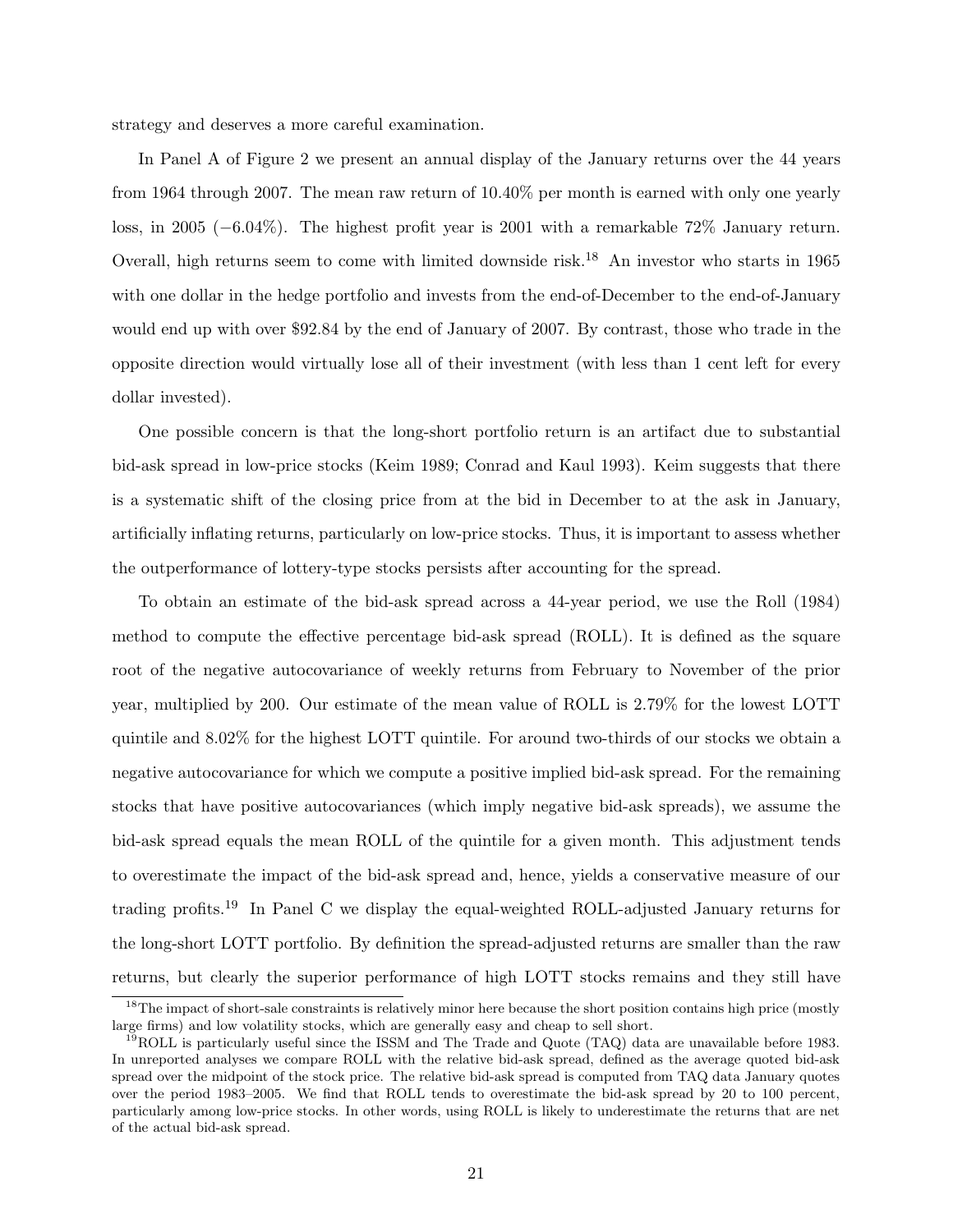relatively limited risk. Few years have negative returns and when they occur the losses tend to be small. The average net return is 6.42%  $(t = 3.69)$ , which remains economically significant.

Another concern is that the long-short strategy may be difficult to implement by institutions due to large indirect costs in trading low-price, highly volatile stocks (Keim and Madhavan 1998). To address this concern, in Panels B and D we plot the annual January returns for the long-short LOTT portfolio that is implemented among stocks trading for \$5 or more. There are a few more years with negative returns, but tend to be small. On average, the long-short return is 4.30%  $(t = 5.45)$  before and 1.65%  $(t = 2.17)$  after adjusting for ROLL, again suggesting non-negligible profits to arbitrage by institutions.

Finally, we consider the impact of the delisting bias on our results. Shumway (1997) shows that correct delisting returns for stocks delisted for negative reasons are often unavailable on CRSP, causing an upward bias in computed returns. This can be important since our long position loads on low-price stocks that are most likely to be delisted. Thus, we check the percentage of firms in the highest LOTT quintile that are delisted in January. Over our sample period the average January delisting rate is below 0.3%. The implied impact on quintile returns is modest. Even if we replace the missing delisting returns with −100%, the reduction in returns of the highest LOTT quintile is merely 0.3%, leading to little impact on returns.

### 4.2.3. Multivariate regression

So far our evidence is consistent with the hypothesis that investor gambling preference impacts returns of lottery-type stocks in January. Next, we consider alternative explanations to our findings.

First, it is possible that our findings are driven by the January price effect. Prior research suggests that low-price stocks outperform high-price stocks in January and largely drive the small-firmin-January effect (Keim 1983; Kross 1985; Bhardwaj and Brooks 1992). This January price/size effect is consistent with our conjecture that investor preference for lottery-type stocks drives the outperformance of low-price stocks in January. However, prior literature attributes the January outperformance of low-price stocks to either the shift in closing price from the bid to the ask Keim (1989) or tax-loss selling (Conrad and Kaul 1993). Since price or firm size is negatively correlated with idiosyncratic volatility and skewness, high volatility or high skewness stocks may appear to outperform simply because low-price/small stocks outperform in January. To rule out this alter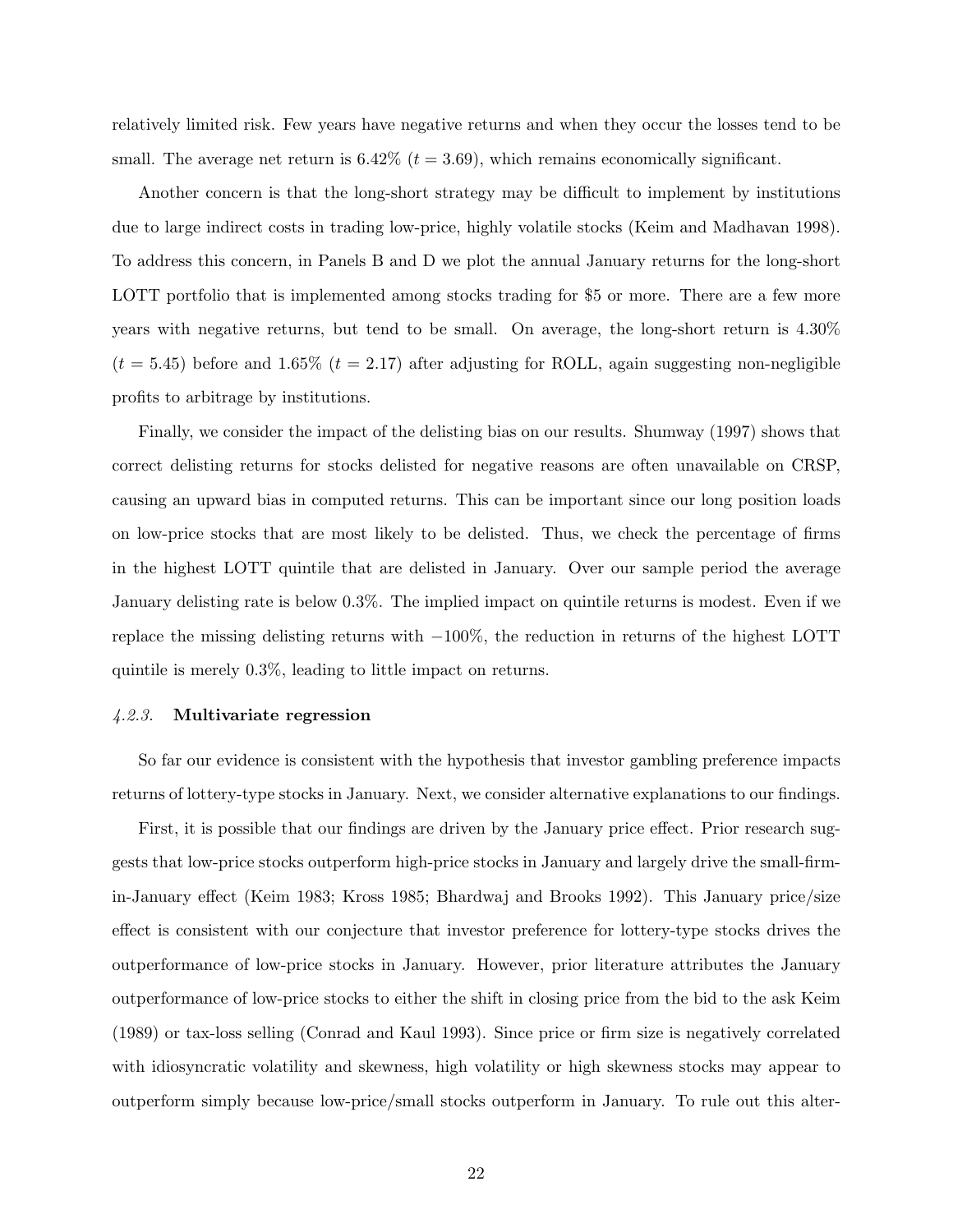native explanation, we examine whether IVOL and EISKEW have incremental power to forecast January returns after considering the roles of stock price and firm size.

Second, our finding can also possibly be driven by other known January seasonality in stock returns. For example, the long-term reversal effect is most pronounced (Conrad and Kaul 1993; Loughran and Ritter 1996) and the short-run momentum effect is reversed (Jegadeesh and Titman 1993; Jegadeesh and Titman 2001) in January. It is possible that the lottery-stock-in-January effect simply manifests the above known patterns. Therefore, we examine whether our lottery feature variables incrementally forecast January returns relative to past returns at different horizons.

We employ firm-level Fama-MacBeth regressions to examine the above two alternative hypotheses. Using an approach based on portfolio returns, we obtain qualitatively similar results. For brevity, the portfolio-based results are unreported but available upon request.

## [INSERT TABLE 8 HERE]

In Panel A of Table 8, we report the results of firm-level Fama-MacBeth regressions. The dependent variable is January stock returns. The independent variables are a set of controls including LOGME, LOGBM,  $RET(-1)$ ,  $RET(-12, -2)$ ,  $RET(-36, -13)$ , and the loadings on the Fama-French three factors: the market beta  $(\beta_{MKT})$ , SMB loading  $(\beta_{SMB})$ , and HML loading  $(\beta_{HML})$ . The first five firm characteristics are included to control for the known January seasonality associated with these variables. The factor loadings are included to control for systematic risk (excluding the loadings does not change the results). We include each of the lottery feature measures alone and with these controls, one at a time, to examine whether the lottery-stock-in-January effect is distinct from known January effects. We also include IVOL and EISKEW in addition to PRC and these controls to examine whether the lottery-stock-in-January effect is merely a January price effect.

The Fama-MacBeth regression results, reported in Panel A of Table 8, give strong support to our hypothesis. They show that the lottery feature measures forecast firm-level January returns alone and after controlling for the set of standard firm characteristics. When used alone, all four lottery feature measures significantly forecast returns in the expected direction, negative for stock price, LOGPRC, and positive for IVOL, EISKEW, and LOTT. The coefficient on LOTT is 0.812  $(t = 5.92)$ . Considering that LOTT ranges from 0 to 19, a change from the lowest to the highest ranking increases the mean January stock return by over 16%. Each of the four lottery feature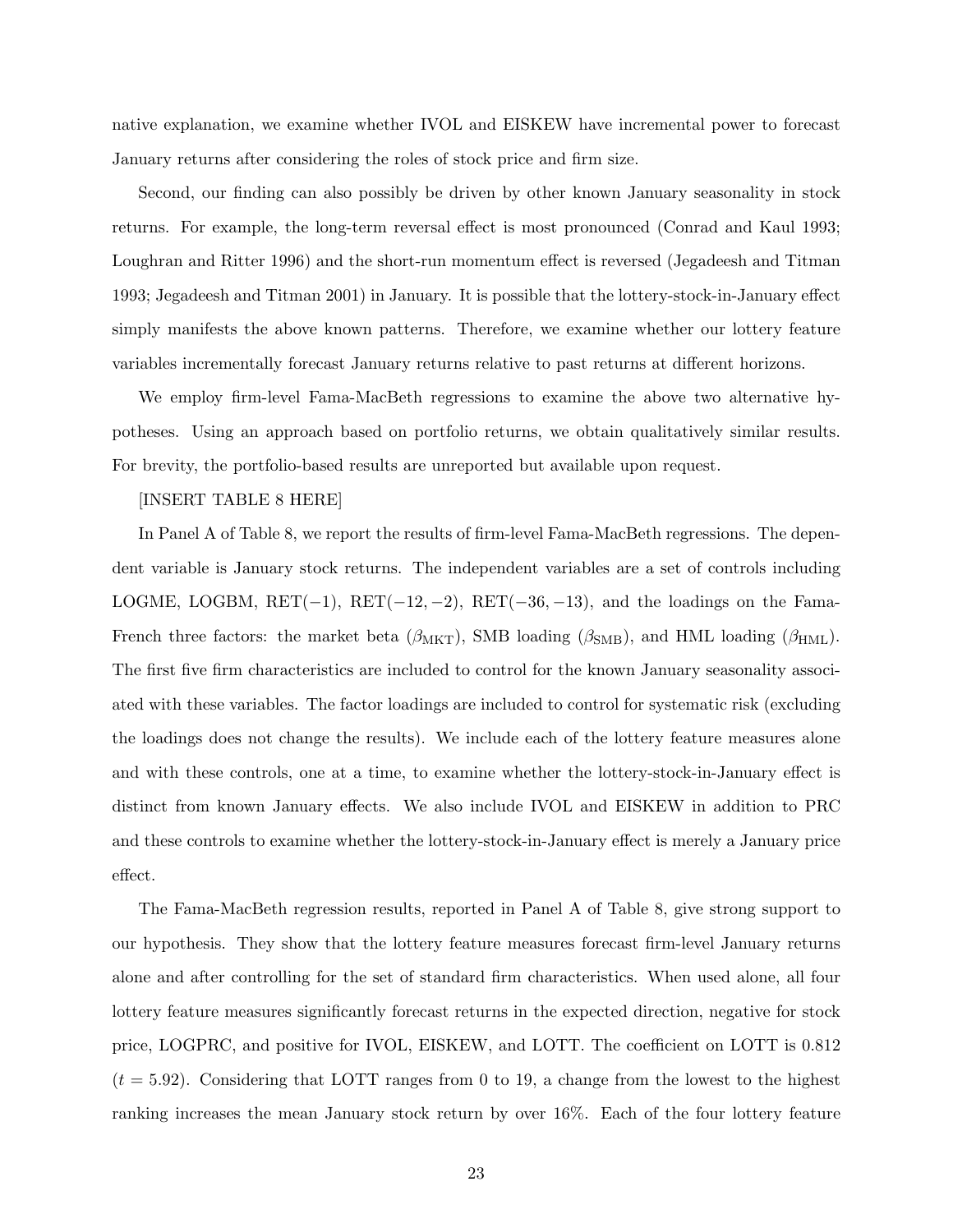measures remains statistically significant when we control for the set of standard return predictors. The coefficient on LOTT, 0.312 ( $t = 3.54$ ), is reduced by over 60%, but remains highly significant; the change from the bottom to the top LOTT ranking corresponds to a marginal effect of over 6% per January. Therefore, the outperformance of lottery-type stocks in January is incremental to previously-known January seasonality.

The results also show that the lottery-stock-in-January-effect is more than a January-priceeffect. IVOL and EISKEW both remain positive and statistically significant after adding to regressions with LOGPRCE and other controls. That is, both volatility and skewness play an indispensable role in selecting lottery-type stocks. More interestingly, comparing the base specification (5) with no lottery feature variables to those with, it is clear that the coefficient on log firm size is visibly reduced in magnitude, and in some cases even reverses signs. Specifically, including LOTT, PRC, and IVOL individually reduces the coefficient of LOGME from −1.554 to −0.930, −0.164, and −1.065, respectively. Including EISKEW or the three lottery features reverses the sign of LOGME to an insignificant 0.402 and 0.130, respectively. In other words, at least part of the January size effect appears to be driven by the lottery feature, particularly the skewness effect in January.

## 4.2.4. Tax-loss selling, institutional window-dressing, and risk-shifting

We test Hypothesis H2a with Fama-MacBeth regressions. This examines whether the lotterystock-in-January effect is driven by tax-loss selling or by window-dressing, both of which predict that high returns in January should exclusively occur to past loser stocks. We separately run Fama-MacBeth regressions for past winner and loser stocks and report the results in Panel B of Table 8, where we define winners (losers) as stocks with positive (negative) 12-month cumulative returns as of the end of December. For the two separate groups, we add each of the lottery feature variables to the set of controls used in Panel A of Table 8. All lottery feature variables remain statistically significant in both winner and loser groups, suggesting that the lottery-stock-in-January effect occurs regardless of past returns. Thus, tax-loss selling and window-dressing do not fully explain this effect. We do, however, find that this effect is stronger among losers; the coefficient on LOTT is 0.503 ( $t = 5.15$ ) among losers and 0.350 ( $t = 5.13$ ) among winners.

Next we test the risk-shifting hypothesis. Following Ng and Wang (2004), we separate stocks into two groups based on the change in institutional ownership over the first quarter of each year. We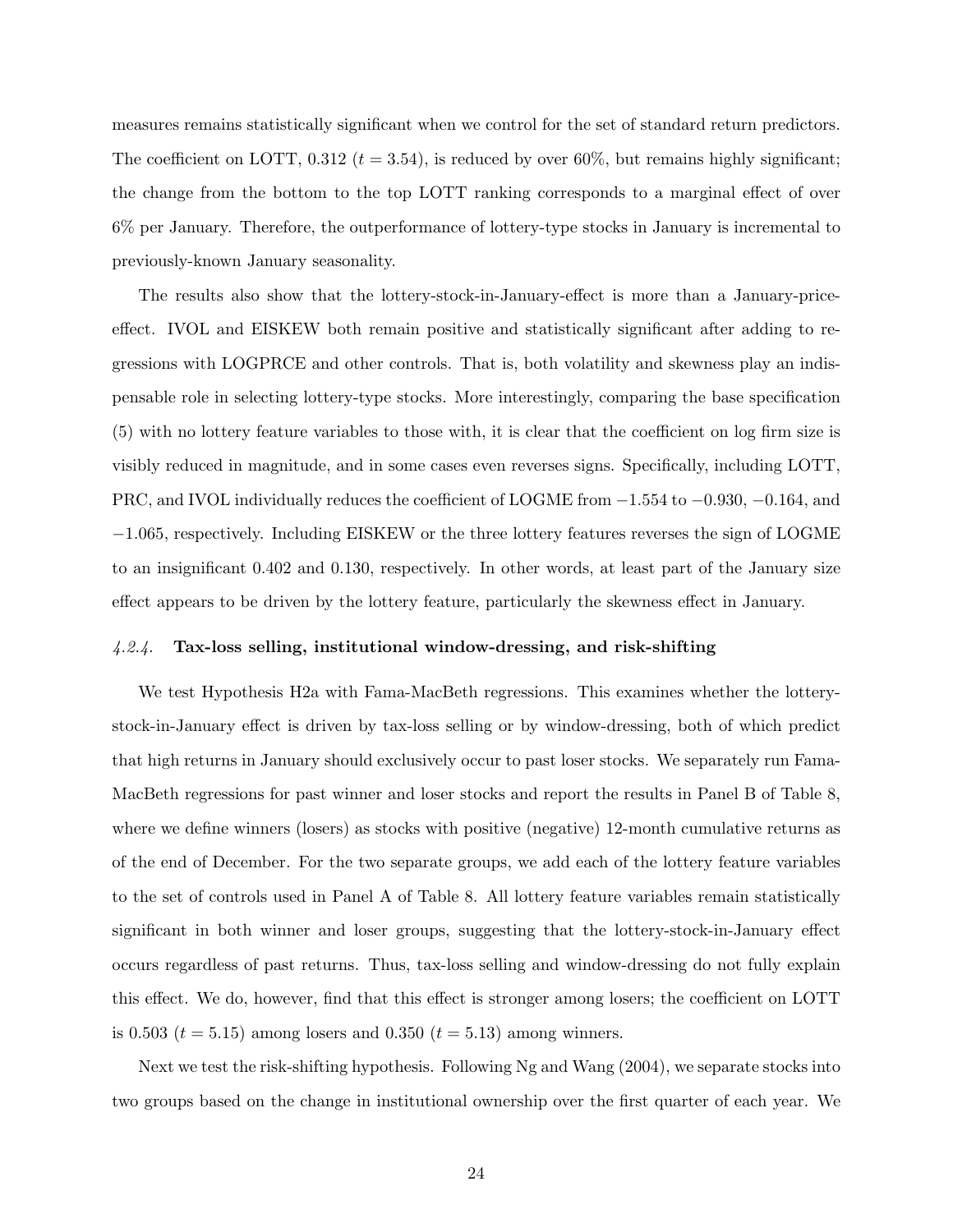characterize each stock as a net buy if institutional holdings increase and no-net-buy otherwise.<sup>20</sup> We then run a Fama-MacBeth regression on each of the lottery feature variables together with the controls. Shown in Table 8, we find significant coefficients on the lottery feature variables: 0.479  $(t = 3.66)$  among the net-buy group and 0.458  $(t = 3.35)$  among the no-net-buy group. In other words, the lottery-stock-in-January effect persists even when institutions are not buying, again suggesting that individual gambling preference makes a price impact.

It is possible that lottery-type stocks outperform in January simply because they announce more favorable earnings news in January than non-lottery stocks. However, we find that stocks with the strongest lottery features tend to announce less favorable earnings news, but deliver much higher returns, than non-lottery stocks in January. The same patterns in earnings surprise persist throughout the year.<sup>21</sup> This is consistent with Peterson  $(1990)$ , which suggests that information revelation cannot explain the broad January phenomena in stock returns.

#### 4.2.5. Daily return and volume surrounding New Year's Day

So far we have focused on monthly returns. We proceed to test Hypothesis H2b by studying daily returns and trading volume surrounding New Year's Day.

# [INSERT FIGURE 3 HERE]

In Panel A of Figure 3, we plot the equal-weighted average daily returns of the highest LOTT quintiles over a 40-trading-day window surrounding January  $1^{st}$ . The highest LOTT quintile experiences a small price run-up over three trading-days around Christmas, with a daily appreciation as high as 100 basis points. Later, it has a large price run-up over a five-day window from one-day before through four-days after New Year's Day, with a daily appreciation as high as 300 basis points in the first trading day of the New Year. The abnormal return gradually recedes until the end of January. The return effect is not solely caused by past losers or stocks bought by institutions. The high LOTT winner stocks, defined as those in the highest LOTT quintile and with positive prior

 $^{20}$ Since institutions only submit 13F reports on a quarterly basis, institutional positions at the end of January are unavailable. Despite this drawback, we believe that 13F reports are the best database available for the purpose of our tests for two reasons. First, direct individual brokerage account holdings (Odean 1999) come from a limited number of brokerage firms and are usually only available for a very short sample period. Thus, they do not provide information on either the changes in total individual investor holdings, nor data over a sufficiently long period of time. Second, Ng and Wang (2004) provide evidence that the buying pressure of institutions based on 13F data is associated with the strength of the turn-of-the-year effect, which supports using quarterly holding change data to infer institutional trading behavior at the turn of the year.

 $^{21}\mathrm{The}$  results are unreported but available upon request.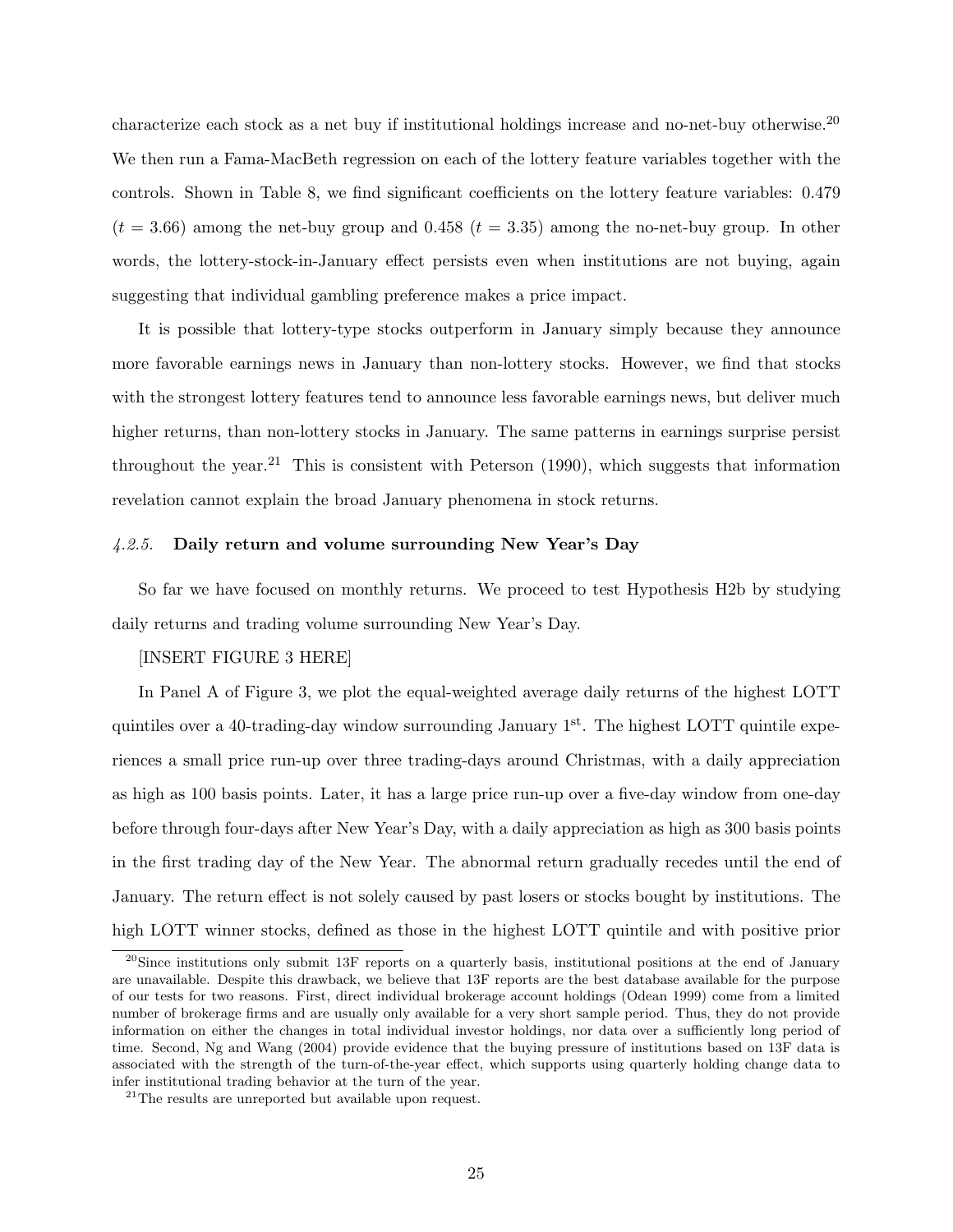12-month returns, show slightly weaker returns than generally high LOTT stocks. The IO-NBUY lottery-type stocks, defined as those in the top LOTT quintile and with decreased institutional ownership in the first quarter of the current year, depict a very similar picture as the general lottery-type stocks. By contrast, the non-lottery stocks in the lowest LOTT quintile have returns indistinguishable from zero at the turn of the year.

Trading volume surrounding New Year's Day also suggests unusual investor activity for lotterytype stocks.22. Panel B of Figure 3 depicts the excess turnover of the same four groups of stocks over the same 40 trading-day window as in Panel A. Excess turnover for each stock is defined as the percentage change of the daily turnover from its mean daily turnover from February through November of the previous year. The purpose of computing changes in turnover relative to the recent level is to account for the commonly found upward time trend in turnover.

Panel B shows that all groups except the non-lottery stocks have elevated turnover over the entire period. The excess turnover is especially strong for about three or four trading days immediately before New Year's Day. The daily excess turnover is up to 100%–200% for different groups of lottery-type stocks. In contrast to the lottery-type stocks, the lowest LOTT quintile of stocks experiences little abnormal turnover at the turn of the year and it is always below the other four groups. The evidence is consistent with Hypotheses H1a and H1b that the return and volume effect of lottery-type stocks is particularly strong during several days surrounding New Year's Day, and is incremental to tax-loss selling and institutional trading effects at the turn-of-the-year.

#### 4.2.6. Individuals versus institutions

Next, we test hypothesis H2c, which predicts that lottery-type stocks purchased by individuals will deliver worse returns in the long-run than those bought by institutions. We track separately the top and bottom LOTT quintiles, formed at the end of the December of year  $s - 1$ , based on whether a stock is net sold or purchased by institutions in the first quarter of year  $s$ .<sup>23</sup> We compute the cumulative value- and equal-weighted quintile returns from February to December of year s by keeping the composition of each quintile constant. Individual stock returns incorporate delisting returns and, in the case of a missing delisting return, we use −30% (Shumway 1997). The purpose

<sup>&</sup>lt;sup>22</sup>Trading volume in NASDAQ stocks is divided by two. The results in Figure 3 remain very similar if we exclude NASDAQ stocks from the sample.

 $23$ We leave out those with no change in (or no) institutional ownership in the first quarter. Our results, however, are similar if we include such stocks in the group net sold by institutions.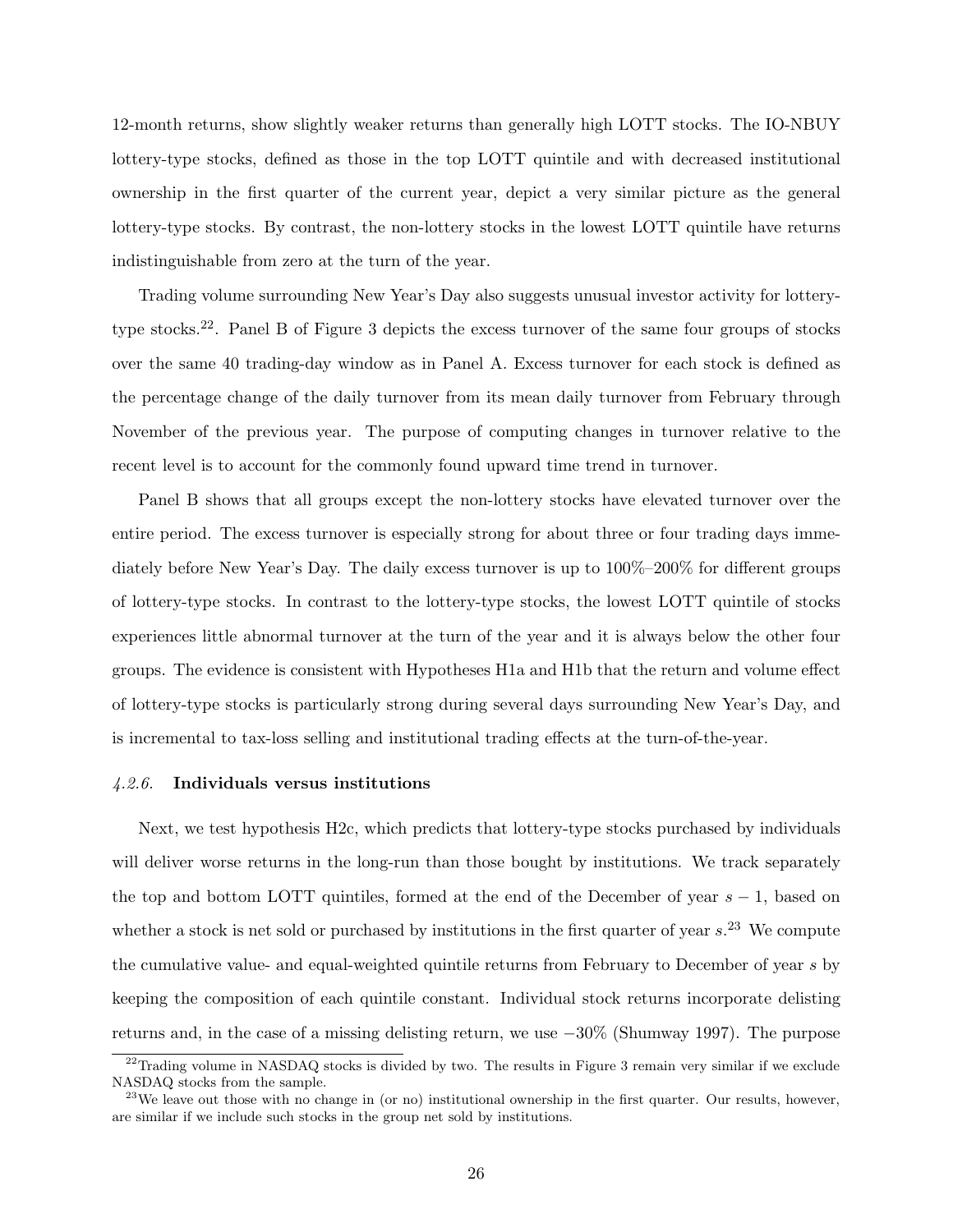is to measure the expected returns of lottery-type stocks that are identified at the turn of the year using the realized returns in the rest of the year after January.

# [INSERT FIGURE 4]

Figure 4 depicts an interesting pattern. Consistent with the findings in Tables 6 and 7, the highest LOTT quintile substantially underperforms the lowest quintile from February through December with both value- and equal-weighted returns. Also as predicted, the underperformance of lottery-type stocks is stronger among those purchased by individuals than among those purchased by institutions. In Panel A, stocks that are net sold by institutions subsequently deliver returns as low as −9.98% (value-weighted) and −4.93% (equal-weighted) from February through December. In contrast, those that are net bought by institutions deliver relatively higher expected returns of 1.07% (value-weighted) and 2.52% (equal-weighted). But both groups of lottery-type stocks underperform the comparable non-lottery-type groups. Like playing lotteries, investors, particularly individual investors, expect to earn low or negative returns upon their purchase. The return difference in lottery-type stock purchases between the two investor groups is statistically significant at the 5% level, indicating that individual investors are significantly worse off through lottery-stock picking. The evidence further confirms our hypothesis that individual investors engage in gambling despite the expected returns are negative.

# 4.3. Chinese stock returns around the Chinese New Year

Finally, we examine Chinese stocks around the Chinese New Year. Chinese celebrate the Chinese New Year more seriously than January  $1^{st}$  and have a tradition to gamble in the New Year. Thus, we hypothesize that Chinese are more likely to express their gambling preference at the turn of the Chinese New Year, rather than January  $1^{st}$ ,

# 4.3.1. Market performance

To test Hypothesis H3a, we report the mean monthly returns on the equal-weighted market portfolio in Panel A of Table 9 for all months, Chinese New Year month (CNY), January (JAN), and all other months from March through December. Over the period 1994–2006, the average market return is highest during the Chinese New Year's month with a mean monthly return of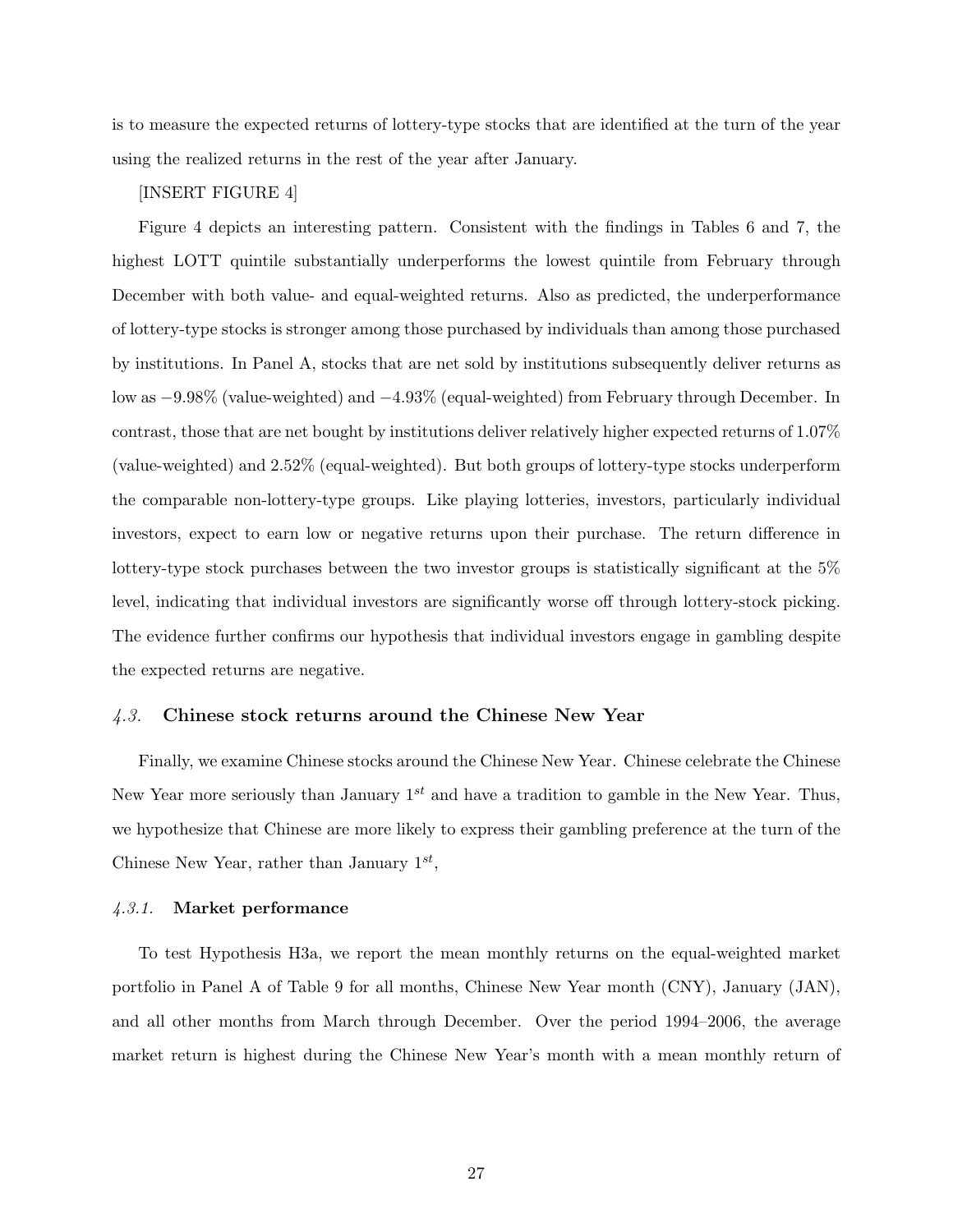5.92%, and lowest during January, −1.53%, which excludes the Chinese New Year's month.<sup>24</sup> The mean returns are mildly positive among the remaining months. In other words, the equal-weighted Chinese stock market portfolio does not exhibit a January effect, but it does have a Chinese New Year effect.<sup>25</sup> This is consistent with Girardin and Liu (2005) and Hsu (2005) who find that Chinese stock markets exhibit a weak January effect. The result confirms hypothesis based on New Year's gambling mentality that the Chinese New Year affects stock returns more than the January 1st New Year.

[INSERT TABLE 9 HERE]

## 4.3.2. Individual stock performance

Next, we test Hypothesis H3b by examining the returns of Chinese lottery-type stocks. Due to the rather short time period (1994-2006), instead of using portfolio sorts, we use firm-level pooled cross-sectional regressions to examine the return seasonality of lottery-type stocks. Panel B of Table 9 reports the results. The dependent variable is the monthly individual stock returns minus the equal-weighted monthly market portfolio return. The independent variables include LOGPRC, IVOL, and the interactions of the two with a Chinese New Year month dummy, and a January dummy. The interaction term,  $LOG(PRC) \times CNY$ , is equal to LOGPRC if the return is observed in the Chinese New Year month and zero otherwise. Similar definition applies to  $\text{IVOL} \times \text{CNN}$ ,  $LOGPRC\times JAN$ , and  $IVOL\times JAN$ . We run three specifications. In one, we include three variables associated with PRC. In the second, we include three variables associated with IVOL. In the third, we include all six. The t-statistics are based on standard errors that cluster over both time and firm dimensions.

As shown in Panel B of Table 9, we find strong evidence that lottery-type Chinese stocks outrperform in the Chinese New Year month, but not in January. The coefficient on the interaction term LOG(PRC)×CNY is always negative  $(-1.283 \text{ and } -1.344)$  and significant at the 1% level. The coefficient on IVOL $\times$ CNY is always positive (0.988 and 1.039) and significant at the 10% and

<sup>&</sup>lt;sup>24</sup>The two major Chinese exchanges, Shanghai and Shenzhen, were established at the end of 1990. DataStream starts to report their trading data from the beginning of 1992. Our analyses start from 1994 to ensure a sufficiently large cross section of stocks. From 1992 through 1993, there are a limited number of stocks reported in DataStream (less than 30 by the end of 1992 and less than 100 by the end of 1993). The results are stronger if we include data from 1993.

<sup>&</sup>lt;sup>25</sup>In unreported tests, we find that the Shanghai and Shenzhen stock indexes, two major stock indexes in China, exhibit a weak January effect but a strong Chinese New Year effect. These indexes are value-weighted and based on large firms, and thus show a slightly different pattern from the equal-weighted market portfolio here.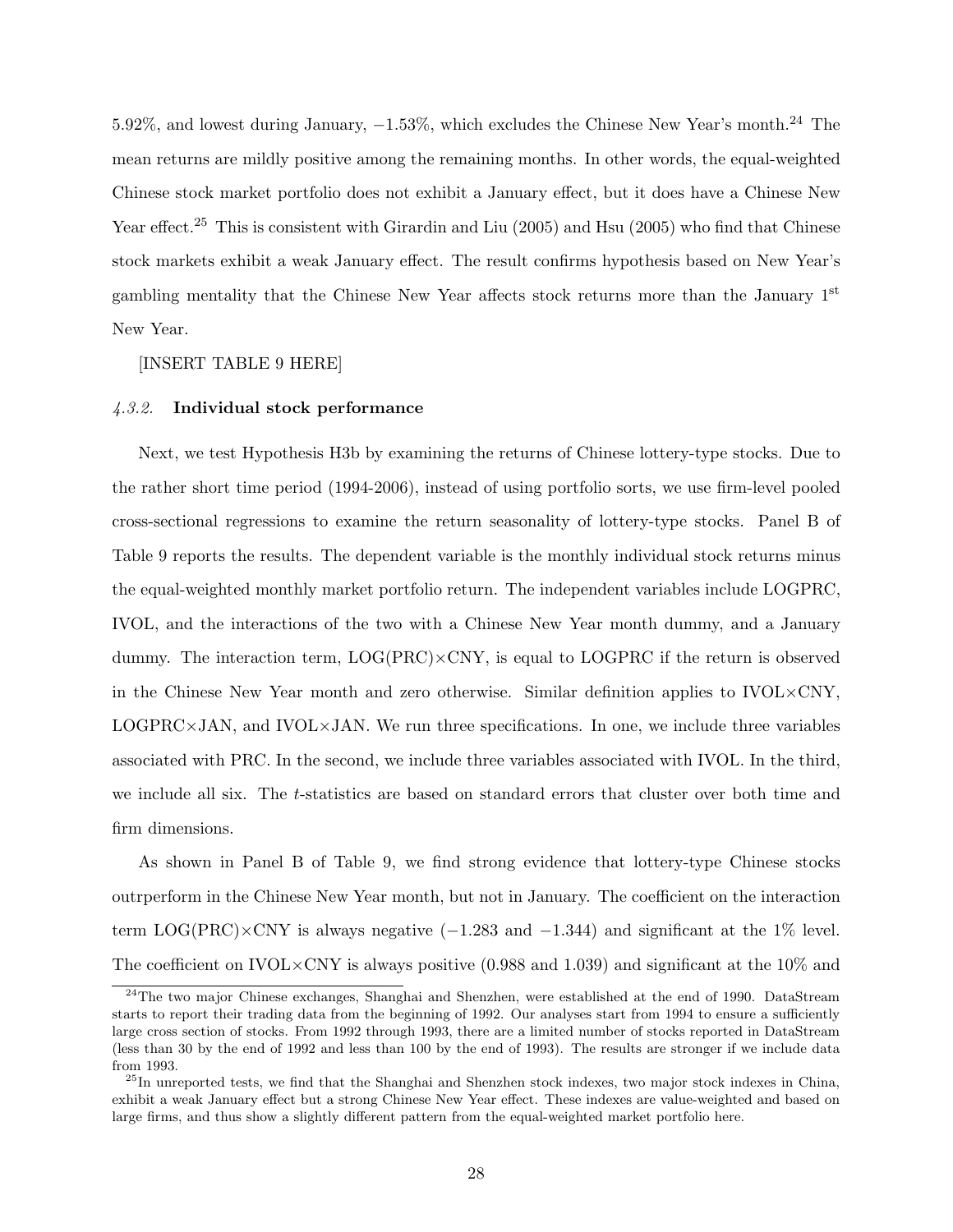the 5% level. In contrast, none of the interaction terms with the January dummy are significant explanatory variables. Taken together, our results are consistent with the hypothesis that Chinese investors exhibit a preference for lottery-type stocks at the start of the New Year, and not necessarily January unless the two periods coincide.

# 5. Conclusion

Gambling is a built-in preference of some individuals and tends to be stronger in the New Year. This paper provides a set of new evidence showing that such preference is exhibited in the financial markets and has a strong price impact on assets with lottery features in the New Year. The assets examined include OTM call options and lottery-type stocks in the US and China (where the New Year is not January  $1^{st}$ ). We show that all of these assets have abnormally high prices, returns, and trading volume at the turn of the New Year. This seasonality contributes to, but differs from, previously known January effects, and carries important implications for trading strategies. Traditional hypotheses for the turn-of-the-year effect that involve tax-loss selling, window-dressing, or risk-shifting do not explain all of the effect.

Our empirical findings reveal novel seasonality in option implied volatility, volume, and behaviors of customers versus firms. We also find that the underperformance of high idiosyncratic volatility (Ang, Hodrick, Xing, and Zhang 2006) and idiosyncratic skewness (Boyer, Mitton, and Vorkink 2008) stocks are pure non-January phenomena. Furthermore, the New Year effect of Chinese stocks poses an interesting puzzle for tax-loss-selling and institutional-trading based hypotheses.

Ritter (1988) suggests that the January effect is driven by investors' excess demand for small stocks after they "park" their selling proceeds for a while before re-investing them in January. The motive for parking the proceeds in December and buying small stocks in the New Year, however, was unspecified. Our evidence suggests that investors may have incentive to save cash to purchase lottery-type stocks in the New Year. As it is well said, "On ordinary days, you want to be disciplined. You don't want to waste your money. But on New Year's Day, it's your day off...You can do a little bit of the things that you would normally not want to do...You can say goodbye to your moral sense for the holiday."<sup>26</sup>

<sup>&</sup>lt;sup>26</sup>Source: "Las Vegas bets big on Lunar New Year," by Spud Hilton, San Francisco Chronicle, February 10, 2008.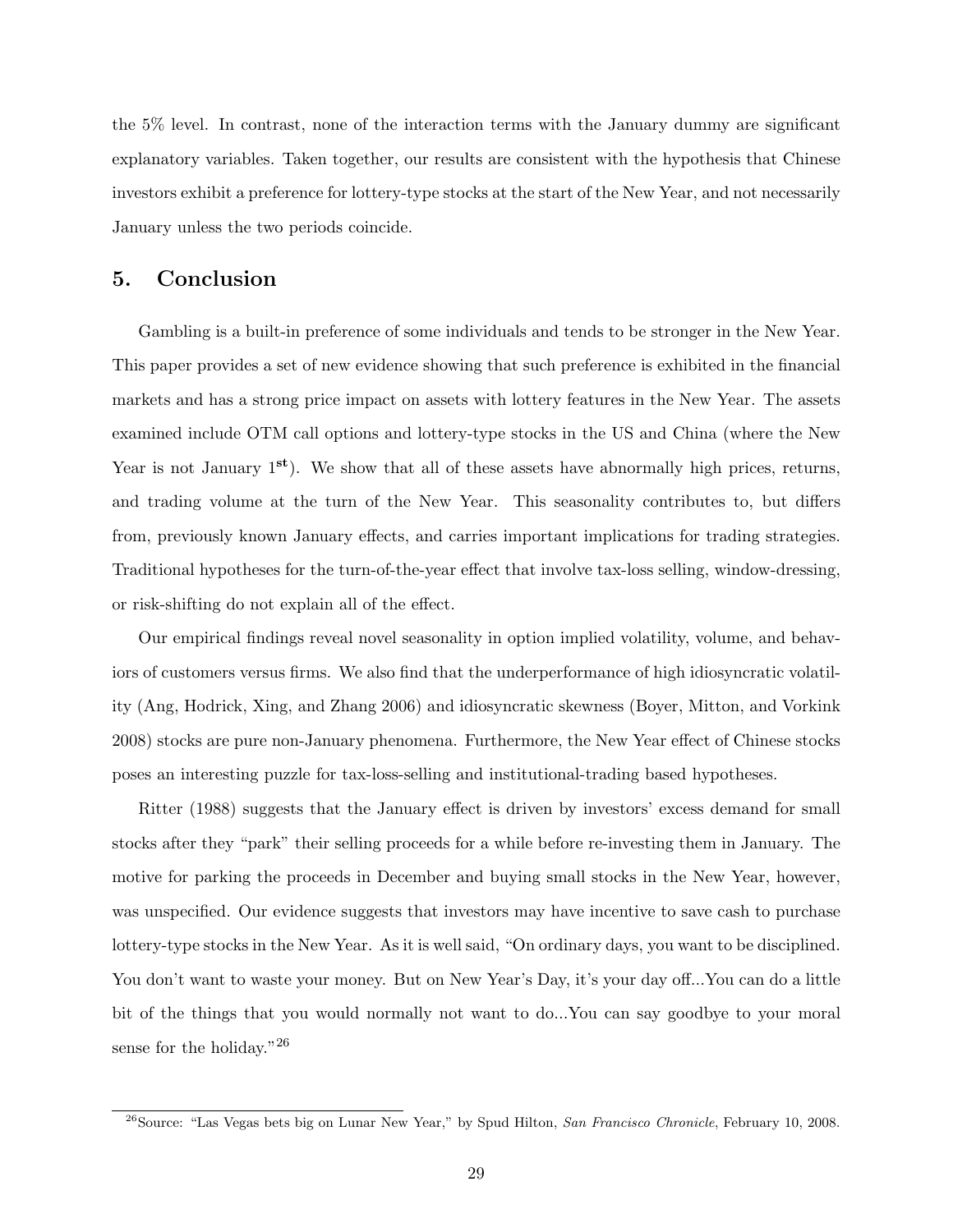# References

- Ang, A., R. J. Hodrick, Y. Xing, and X. Zhang, 2006, The cross-section of volatility and expected returns, Journal of Finance 61, 259–299.
- Arkes, H. R., D. Hirshleifer, D. Jiang, and S. Lim, 2008, Reference point adaptation: Tests in the domain of security trading, Organizational Behavior and Human Decision Processes 105, 67–81.
- Atkins, A. B. and E. A. Dyl, 1997, Market structure and reported trading volume: NASDAQ versus the NYSE, Journal of Financial Research 20, 291–304.
- Bakshi, G. and N. Kapadia, 2003, Volatility risk premium embedded in individual equity options: Some new insights, Journal of Derivatives 10, 45–54.
- Bali, T. G. and N. Cakici, 2008, Idiosyncratic volatility and the cross-section of expected returns, Journal of Financial and Quantitative Analysis 43, 29–58.
- Barberis, N. and M. Huang, 2008, Stocks as lotteries: The implications of probability weighting for security prices, American Economic Review 98, 2066–2100.
- Barberis, N. and W. Xiong, 2008, Realization utility, Working paper, Princeton University.
- Battalio, R., B. Hatch, and R. Jennings, 2004, Toward a national market system for u.s. exchangelisted equity options, Journal of Finance 59, 933–962.
- Benartzi, S. and R. Thaler, 1995, Myopic loss aversion and the equity premium puzzle, The Quarterly Journal of Economics 110, 73–92.
- Bhardwaj, R. and L. Brooks, 1992, The January anomaly: Effects of low share price, transactions costs, and bid-ask bias, Journal of Finance 47, 553–575.
- Bollen, N. and R. Whaley, 2004, Does net buying pressure affect the shape of implied volatility functions?, Journal of Finance 59, 711–753.
- Boyer, B., T. Mitton, and K. Vorkink, 2008, Expected idiosyncratic skewness, Review of Financial Studies. forthcoming.
- Brown, P., D. B. Keim, A. W. Kleidon, and T. A. Marsh, 1983, Stock return seasonalities and the tax-loss selling hypothesis: Analysis of the arguments and Australian evidence, Journal of Financial Economics 12, 105–127.
- Brunnermeier, Markus, K., C. Gollier, and J. A. Parker, 2007, Optimal beliefs, asset prices, and the preference for skewed returns, American Economic Review 97, 159–165.
- Campbell, C. S. and J. R. Ponting, 1984, The evolution of casino gambling in Alberta, Canadian Public Policy / Analyse de Politiques, 10, 142–155.
- Conrad, J. and G. Kaul, 1993, Long-term market overreaction or biases in computed returns?, Journal of Finance 48, 39–63.
- Fama, E. F. and K. R. French, 1993, Common risk factors in the returns on stocks and bonds, Journal of Financial Economics 33, 3–56.
- Fama, E. F. and J. D. MacBeth, 1973, Risk, return, and equilibrium: Empirical tests, Journal of Political Economy 81, 607–636.
- Friedman, M. and L. J. Savage, 1948, The utility analysis of choice involving risk, *Journal of* Political Economy 56, 279–304.
- Girardin, E. and Z. Liu, 2005, Bank credit and seasonal anomalies in China's sock markets, China Economic Review 16, 465–483.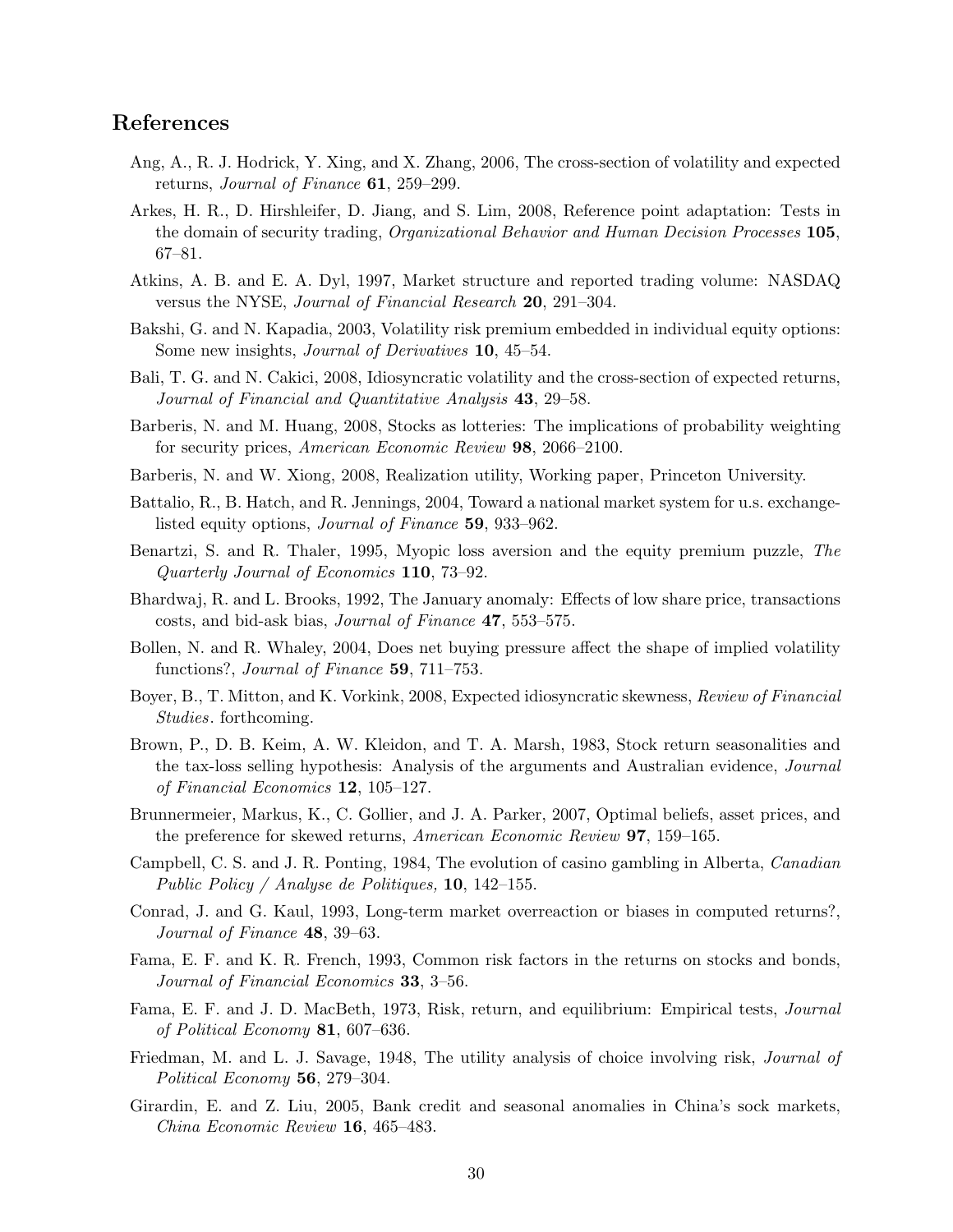- Goetzmann, W. N. and A. Kumar, 2008, Equity portfolio diversification, Review of Finance 12, 433–463.
- Gultekin, M. N. and N. B. Gultekin, 1983, Stock market seasonality: International evidence, Journal of Financial Economics 12, 469-481.
- Harvey, C. R. and A. Siddique, 2000, Conditional skewness in asset pricing tests, *Journal of* Finance 55, 1263–1295.
- Haug, M. and M. Hirschey, 2006, The January effect, Financial Analysts Journal 62, 78–88.
- Haugen, R. A. and J. Lakonishok, 1992, The Incredible January Effect: The Stock Markets Unsolved Mystery (2nd ed.). (Irwin Professional Publishing, 1333 Burr Ridge Parkway, Willowbrook, IL 60527).
- Hinch, T. and G. J. Walker, 2005, Casino markets: A study of tourist and local patrons, Tourism and Hospitality Research 6, 72–87.
- Hsu, C.-W., 2005, Is there a January effect in the greater China area?, MBA thesis, Simon Fraser University.
- Ivkovic, Z., J. M. Poterba, and S. J. Weisbenner, 2005, Tax-motivated trading by individual investors, American Economic Review 95, 1605–1630.
- Jegadeesh, N. and S. Titman, 1993, Returns to buying winners and selling losers: Implications for stock market efficiency, Journal of Finance 48, 65–91.
- Jegadeesh, N. and S. Titman, 2001, Profitability of momentum strategies: An evaluation of alternative explanations, Journal of Finance 56, 699–720.
- Kahneman, D. and A. Tversky, 1979, Prospect theory: An analysis of decision under risk, Econometrica 47, 263–292.
- Kato, K. and J. S. Schallheim, 1985, Seasonal and size anomalies in the Japanese stock market, Journal of Financial and Quantitative Analysis 20, 243–260.
- Keim, D. B., 1983, Size related anomalies and stock return seasonality: Further evidence, *Journal* of Financial Economics 12, 13–32.
- Keim, D. B., 1989, Trading patterns, bid-ask spreads and estimated stock returns: The case of common stocks at calendar turning points, Journal of Financial Economics 25, 75–97.
- Keim, D. B. and A. Madhavan, 1998, The cost of institutional equity trades, Financial Analysts Journal, 50–69.
- Kross, W., 1985, The size effect is primarily a price effect, Journal of Financial Research 8, 169–179.
- Kumar, A., 2009, Who gambles in the stock market?, *Journal of Finance*. forthcoming.
- Lang, L. and R. Stulz, 1994, Tobin's Q, corporate diversification, and firm performance, *Journal* of Political Economy 102, 1248–1280.
- Loughran, T. and J. R. Ritter, 1995, The new issues puzzle, *Journal of Finance* 50, 23–52.
- Loughran, T. and J. R. Ritter, 1996, Long-term market overreaction: The effect of low-priced stocks, Journal of Finance 51, 1959–1970.
- Markowitz, H., 1952, Portfolio selection, Journal of Finance 7, 77–91.
- Maxwell, W. F., 1998, The January effect in the corporate bond market: A systematic examination, Financial Management 27, 18–30.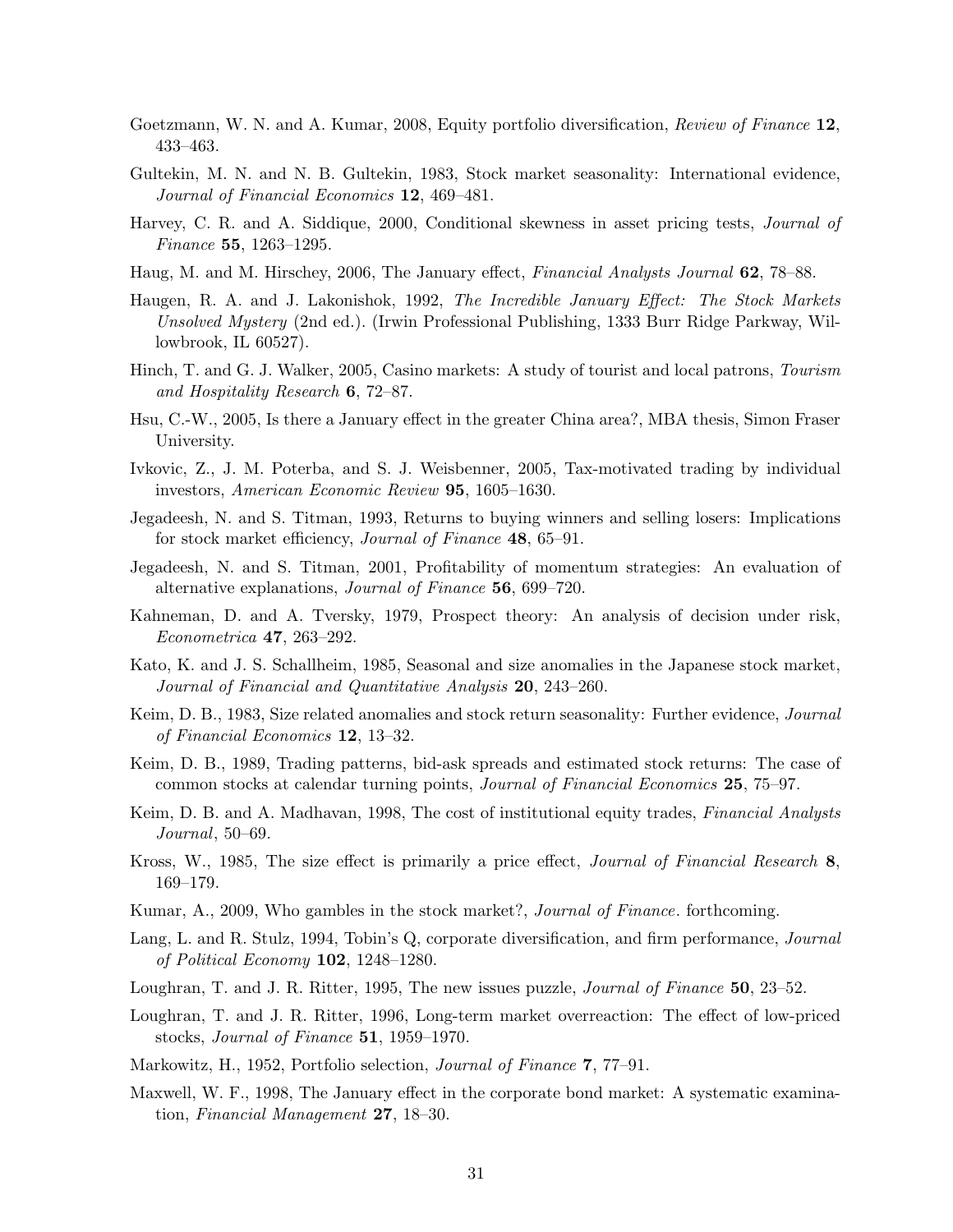- Mitton, T. and K. Vorkink, 2007, Equilibrium underdiversification and the preference for skewness, Review of Financial Studies 20, 1255–1288.
- Ng, L. and Q. Wang, 2004, Institutional trading and the turn-of-the-year effect, Journal of Financial Economics 74, 343–366.
- Odean, T., 1999, Do investors trade too much?, American Economic Review 89, 1279–1298.
- Pan, J. and A. M. Poteshman, 2006, The information in option volume for future stock prices, Review of Financial Studies 19, 871–908.
- Peterson, D. R., 1990, Stock return seasonalities and earnings information, Journal of Financial and Quantitative Analysis 25, 187–201.
- Poterba, J. and S. J. Weisbenner, 2001, Capital gains tax rules, tax-loss trading, and turn-ofthe-year returns, *Journal of Finance* 56, 353–368.
- Ritter, J. R., 1988, The buying and selling behavior of individual investors at the turn of the year, Journal of Finance 43, 701–717.
- Roll, R., 1984, A simple implicit measure of the effective bid-ask spread in an efficient market, Journal of Finance 39, 1127–1139.
- Rozeff, M. S. and W. R. Kinney, 1976, Capital market seasonality: The case of stock returns, Journal of Financial Economics 3, 379–402.
- Schwert, G. W., 2003,. Anomalies and market efficiency, . In G. Constantinides, M. Harris, and R. Stulz, eds., Handbook of the Economics of Finance, Chapter 17, pp. 939–974. (Elsevier Science Ltd, North-Holland, Amsterdam).
- Shefrin, H. and M. Statman, 2000, Behavioral portfolio theory, Journal of Financial and Quantitative Analysis 35, 127–151.
- Shumway, T., 1997, The delisting bias in CRSP data, Journal of Finance 52, 327–340.
- Starks, L. T., L. Yong, and L. Zheng, 2006, Tax-loss selling and the January effect: Evidence from municipal bond closed-end funds, Journal of Finance 61, 3049–3067.
- Statman, M., 2002, Lottery players/stock traders, Financial Analysts Journal 58, 14–21.
- Statman, M., 2004, The diversification puzzle, Financial Analyst Journal 60, 44–53.
- Thaler, R. H., 1985, Mental accounting and consumer choice, Marketing Science 4, 199–214.
- Thaler, R. H. and E. J. Johnson, 1990, Gambling with the house money and trying to break even: The effects of prior outcomes on risky choice, *Management Science* 36, 643–660.
- Van den Bergh, W. and R. Wessels, 1985, Stock market seasonality and taxes: An examination of the tax-loss selling hypothesis, Journal of Business Finance and Accounting 12, 515–530.
- Weber, M. and C. F. Camerer, 1998, The disposition effect in securities trading: An experimental analysis, Journal of Economic Behavior  $\mathcal C$  Organization 33, 167–184.
- Xi, C., 2006, Institutional shareholder activism in China: Law and practice, International Company and Commercial Law Review 17, 1–46.
- Zhang, Y., 2005, Individual skewness and the cross-section of average stock returns, Working paper, Yale University.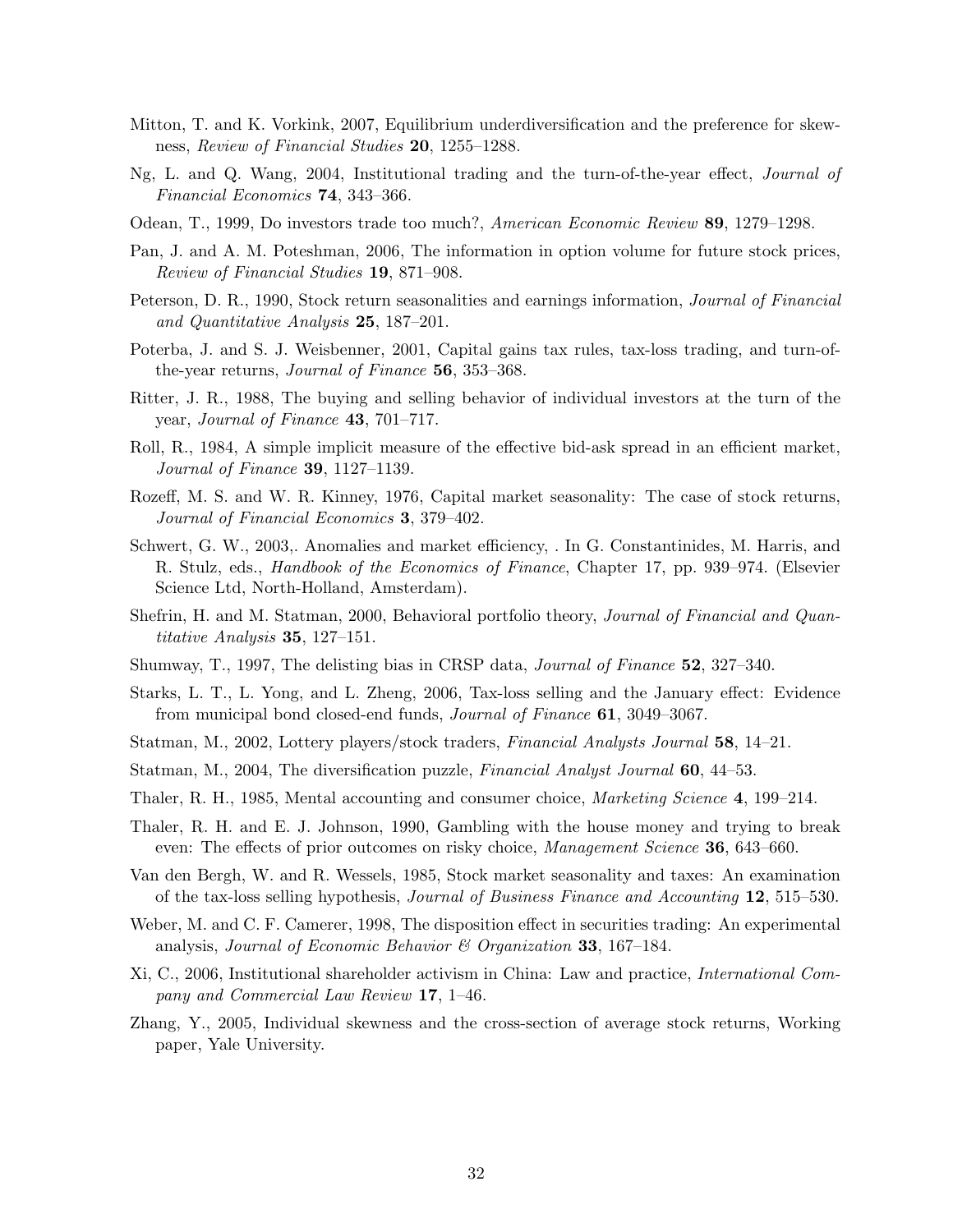# Table 1: Media Citation on Gambling Mentality in the New Year

This table presents <sup>a</sup> small sampling of direct quotes from media articles in recent years. It shows that individuals in the US and worldwide activelyengage in various types of gambling activities at the turn of the Yew Year.

|            |                      |                            |                                                         | Gaming   |                                                                                                                                                                                                                                                                                                                                                    |
|------------|----------------------|----------------------------|---------------------------------------------------------|----------|----------------------------------------------------------------------------------------------------------------------------------------------------------------------------------------------------------------------------------------------------------------------------------------------------------------------------------------------------|
| Country    | Date                 | Source                     | Title                                                   | Category | <b>Ouotes</b>                                                                                                                                                                                                                                                                                                                                      |
| <b>USA</b> | January 1, 2008      | Lotterypost.com            | "New Year's Eve lottery raffles<br>from around the USA" | Raffles  | "In addition to celebrating the new year last night,<br>lottery players from around the United States were<br>checking their raffle tickets to see if they would<br>start 2008 as a new millionaire."<br>"Raffle games have become popular in recent<br>years in the United States, and typically are held<br>around the December holiday period." |
| <b>USA</b> | April 12, 2000       | The Wall Street<br>Journal | "Casino firms face tough<br>comparisons in period"      | Casinos  | "The high rollers also poured into Mirage Resorts"<br>Inc.'s upscale Bellagio casino resort in Las Vegas,<br>which did well for the 10 days in February<br>marking the Chinese New Year celebration."                                                                                                                                              |
| <b>USA</b> | November 21,<br>2006 | Casinocitytimes.com        | "Gambling portal webmasters<br>endure the UIGEA"        | Internet | "The winter months are traditionally the busiest<br>time of the year for online gaming companies."                                                                                                                                                                                                                                                 |
| <b>USA</b> | December 28,<br>2008 | <b>Shreveport Times</b>    | "Local hotels staying busy"                             | Casinos  | "The week between Christmas and New Year's is<br>typically weak for the hotel industryIf we didn't<br>have the casinoswe wouldn't have any business<br>this time of year."                                                                                                                                                                         |
| China/USA  | February 10,<br>2008 | San Francisco<br>Chronicle | "Las Vegas bets big on Lunar<br>New Year"               | Casinos  | "MGM Mirage chairman Terry Lanni has called<br>the Lunar New Year weekend bigger for wagering<br>than the Super Bowl."<br>"Chinese people at New Year's time always<br>gamble. We always try to test our luck."                                                                                                                                    |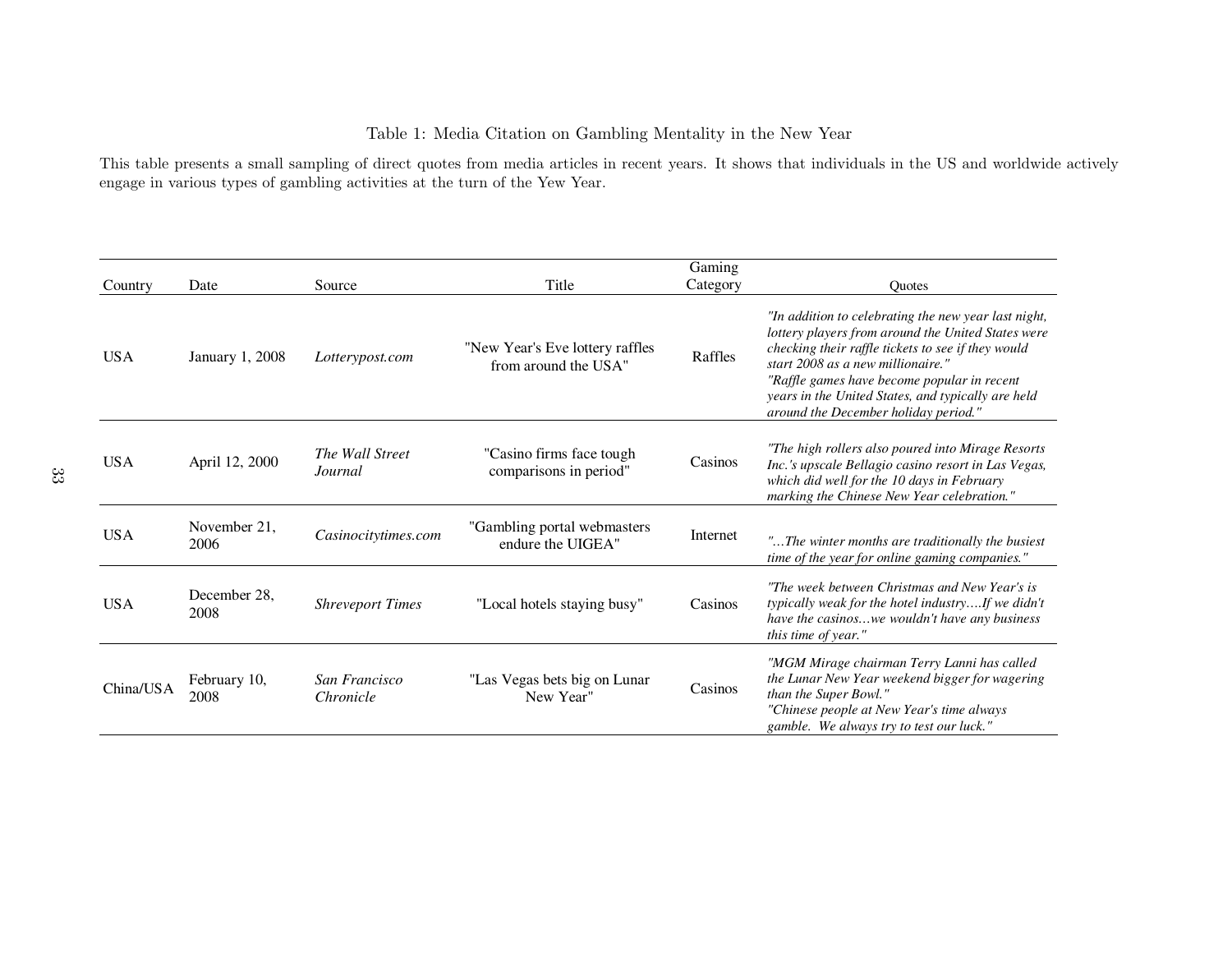# Table 1: Media Citation on Gambling Mentality in the New Year: Cont'd

|                       |                      |                                          |                                                                                        | Gaming                               |                                                                                                                                                                                                                                                                                                                                                                                                                                                               |
|-----------------------|----------------------|------------------------------------------|----------------------------------------------------------------------------------------|--------------------------------------|---------------------------------------------------------------------------------------------------------------------------------------------------------------------------------------------------------------------------------------------------------------------------------------------------------------------------------------------------------------------------------------------------------------------------------------------------------------|
| Country               | Date                 | Source                                   | Article Title                                                                          | Category                             | <b>Ouotes</b>                                                                                                                                                                                                                                                                                                                                                                                                                                                 |
| China/USA             | January 29,<br>1998  | <b>New York Times</b>                    | "Bettors Try to Ride the Tiger;<br>Chinese Hope Good Luck<br>Accompanies the New Year" | Casinos                              | "While many people gathered in Chinatown today<br>to watch the lion dance and New Year's parade,<br>hundreds of others chose the baccarat tables, pai<br>gow poker games and slot machines at the lavish<br>casinos."<br>"While buses run every day of the week to<br>Foxwoods and Atlantic city, the weeklong<br>celebration of Chinese New Year is among the<br>casino's busiest times."                                                                    |
| Greece                | December 30,<br>2005 | Bloomberg.com                            | "Greece's New Year Gambling<br><b>Tradition Bolsters Casinos'</b><br>Earnings"         | Casinos,<br>Internet,<br>Sportsbooks | "most of Greece's 11 million people will<br>welcome the New Year in their traditional way:<br>gambling."<br>"During the holidays, families and companies<br>gather to cut a cake and the person who finds a<br>coin in his or her slice is said to enjoy good luck<br>for the new year."                                                                                                                                                                      |
| <b>New</b><br>Zealand | December 21,<br>2004 | New Zealand Dept.<br>of Internal Affairs | "Gambling Inspectors, Christmas at<br>casinos"                                         | Casinos                              | "The Department of Internal Affairs has<br>Gambling Inspectors working in all six of the<br>country's casinos. For them, Christmas is the<br>busiest time of the year. There are far more<br>gamblers in casinos at this time of year and much<br>more is gambled."<br>"With many more people in casinos, and many of<br>them having indulged in the Christmas spirit,<br>Inspectors are often called on to handle gamblers'<br>complaints."                  |
| Turkey                | December 14,<br>2008 | Sundayszaman.com                         | "Turks dream of big money as New<br>Year's Eve approaches"                             | Lotteries                            | "The hype surrounding the Dec. 31st jackpot is a<br>normalized part of Turkish culture surrounding<br>New Year's."<br>"People if every age and background are buying<br>tickets for the big drawing. Religious or not,<br>young or old, male or female, the New Year's<br>Jackpot has become an established part of the<br>seasonal culture for a few weeks each year, as<br>Turks set their worries aside and dream of what<br>they would do with millions." |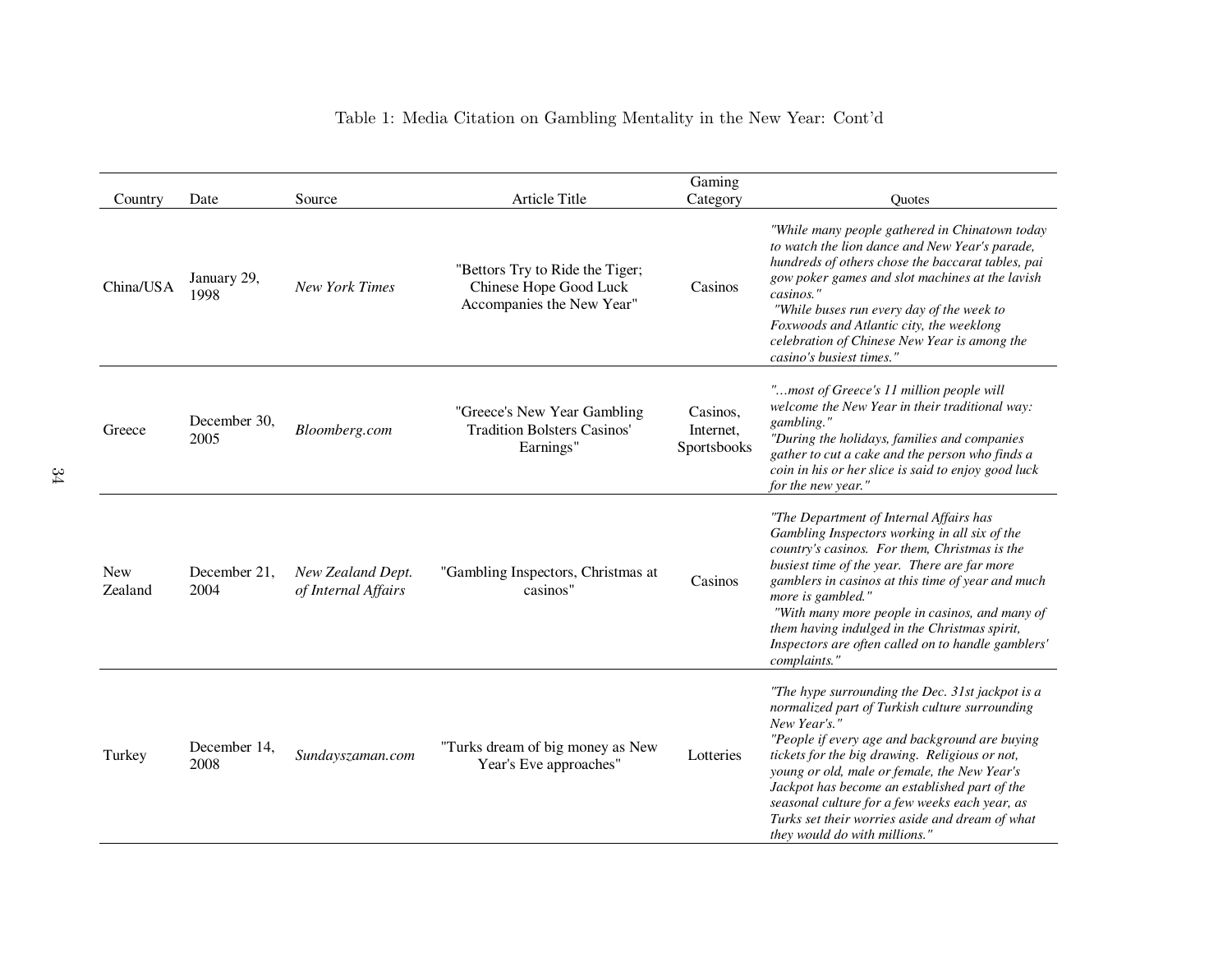#### Table 2: Summary statistics for US option, US stock, and China stock samples

In the first two rows of Panel A are statistics for the US option sample from 1996–2006 collected from OptionMetrics. The average annualized implied volatility (ImpVol), monthly volume (Volume), and adjusted option volume (Adj. Volume) across all firm-months are reported. OTM calls have a ratio of the strike price to stock price above 1.05 and ATM calls have a ratio between 0.975 and 1.025. We only include options with non-zero trading volume and contracts expiring in the following month. For a given stock, at the end of each month we compute the implied volatility as the average annualized implied volatility (in percent) of all OTM and ATM calls. For a given stock, the monthly volume of OTM (ATM) calls is calculated as the average monthly trading volume across all OTM (ATM) calls in a given month. To account for the upward time trend in option volume, for a given stock we separately compute for OTM and ATM calls the percentage change of the current month volume from its past 12-month moving average, and label it the adjusted option volume. The last five rows of Panel A show equity-based option volume data from OCC reports, including all strikes and maturities from 2000–2008. The average weekly option volume (Volume), call volume (Call), put volume (Put), and  $C/P$  ratios  $(C/P)$  across all account types are reported. For a given stock, weekly volume refers to the average weekly option volume, call volume refers to the average weekly volume on open buy call options, and put volume refers to the average weekly volume on open buy put options, all in thousands of contracts. The C/P ratio is the ratio of open buy call option volume divided by open buy put option volume. Open buys are new purchases of call options and include no buying to cover previous short call positions. "Firm" refers to an account established by a clearing member for the purposes of the clearing member. "Customer" refers to an account established by a clearing member on behalf of its customers. Based on the size of each transaction, customers are classified into three groups: 1–10 contracts per transaction, 11–49, and 50 and above. Panel B reports summary statistics of the US stock sample over the period 7/63–12/07. The lottery feature measures include stock price (PRC) (or logarithmic stock price, LOGPRC), idiosyncratic volatility (IVOL), idiosyncratic skewness (ISKEW), expected idiosyncratic skewness (EISKEW), and the lottery feature index (LOTT). PRC is the closing stock price measured at the end of the preceding month. IVOL is the standard deviation of at least 17 daily residual returns from the Fama-French three-factor model within the preceding month. ISKEW is the skewness of at least 26 weekly residual returns over the past 12 months, where the residual returns are obtained from the model with the market and squared market factors. EISKEW is the expected 12-month ahead weekly idiosyncratic skewness based on monthly forecasts. LOTT is the average ranking of PRC, IVOL, and EISKEW. For each feature the ranking is based on 20 portfolios sorted by the feature. These portfolios are indexed from 0 to 19, with 19 indicating the lowest PRC, highest IVOL, or highest EISKEW group. Panel C reports the summary statistics of the China stock sample from 1994–2006 for the monthly return (RET), logarithmic stock price (LOGPRC), and idiosyncratic volatility (IVOL). RET refers to percentage monthly returns, with months redefined to account for the Chinese New Year. LOGPRC is logarithmic stock price in local currency measured at the end of the preceding month. IVOL is the standard deviation of at least 15 daily residual returns in the preceding month from the regression of daily returns on both the Shanghai and Shenzhen A share indices.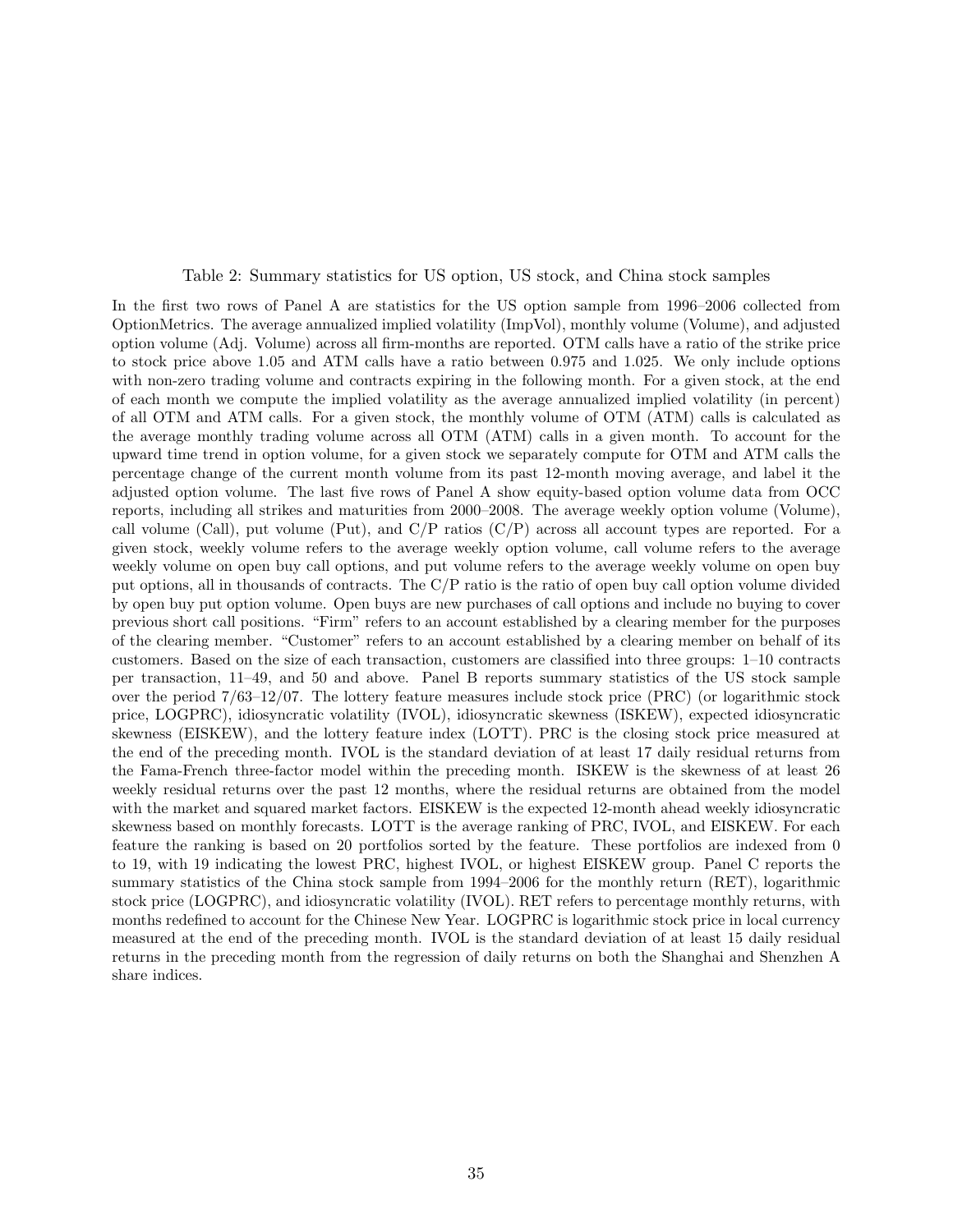|                          | Panel A: US option sample   |        |         |             |  |  |  |  |
|--------------------------|-----------------------------|--------|---------|-------------|--|--|--|--|
| <i>OptionMetrics</i>     | Ave. $#$ of firms           | ImpVOL | Volume  | Adj. Volume |  |  |  |  |
| <b>ATM Calls</b>         | 1963                        | 42.33  | 1852    | 0.119       |  |  |  |  |
| OTM Calls                | 1963                        | 55.32  | 775     | 0.077       |  |  |  |  |
| <b>OCC</b> Reports       | Volume                      | Call   | Put     | C/P         |  |  |  |  |
| Firm                     | 3684                        | 1885   | 1799    | 1.30        |  |  |  |  |
| Customer                 | 11542                       | 6617   | 4925    | 1.64        |  |  |  |  |
| $1 - 10$                 | 2149                        | 1404   | 745     | 2.23        |  |  |  |  |
| 11-49                    | 2320                        | 1448   | 873     | 2.05        |  |  |  |  |
| 50 and up                | 7073                        | 3765   | 3307    | 1.36        |  |  |  |  |
| Panel B: US stock sample |                             |        |         |             |  |  |  |  |
|                          | $#$ of firm-month obs       | Mean   | Median  | Stdev       |  |  |  |  |
| LOGPRC                   | 2,545,129                   | 2.27   | 2.50    | 1.25        |  |  |  |  |
| <b>IVOL</b>              | 2,513,228                   | 2.96   | 2.23    | 2.75        |  |  |  |  |
| <b>ISKEW</b>             | 2,471,403                   | 0.62   | 0.52    | 1.02        |  |  |  |  |
| <b>EISKEW</b>            | 1,868,909                   | 0.60   | 0.58    | 0.38        |  |  |  |  |
| <b>LOTT</b>              | 2,558,395                   | 9.66   | 10.00   | 4.78        |  |  |  |  |
|                          | Panel C: China stock sample |        |         |             |  |  |  |  |
|                          | $#$ of firm-month obs       | Mean   | Median  | Stdev       |  |  |  |  |
| <b>RET</b>               | 72,376                      | 0.21   | $-1.06$ | 14.70       |  |  |  |  |
| LOGPRC                   | 72,376                      | 2.01   | 2.03    | 0.54        |  |  |  |  |
| <b>IVOL</b>              | 72,376                      | 1.61   | 1.42    | 0.87        |  |  |  |  |

Table 2: Summary statistics for US option, US stock, and China stock samples: Cont'd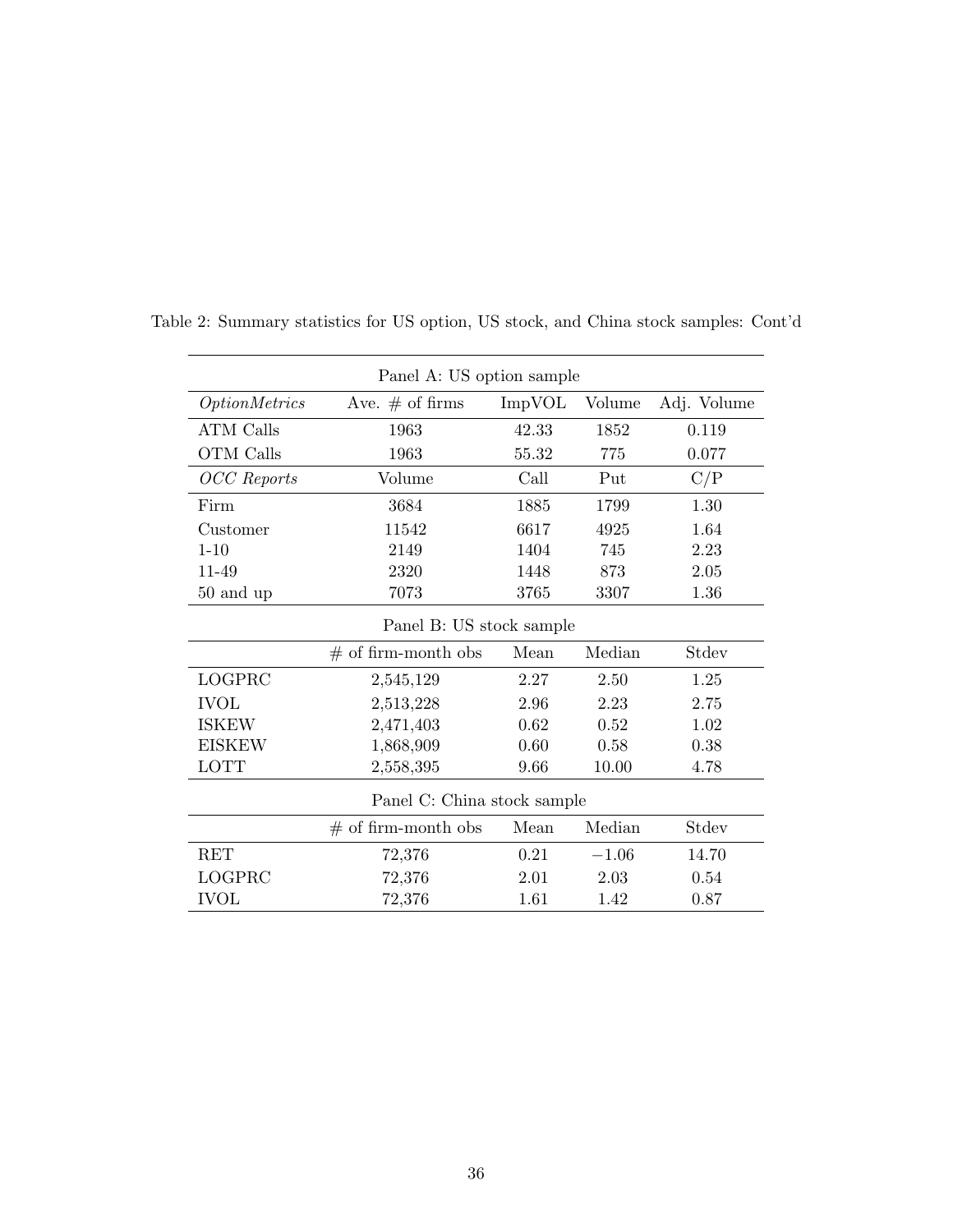Table 3: Summary statistics of lottery feature portfolios, correlation matrix, and regressions to forecast idiosyncratic skewness

Panel <sup>A</sup> reports the characteristics of quintiles sorted on the lottery feature index (LOTT) over the period 7/63–12/07. LOGPRC is the logarithmic stock price. IVOL is the idiosyncratic volatility, EISKEW is the expected idiosyncratic skewness. ISKEW is the idiosyncratic skewness. All are definedin Table 2. ME(%) refers to the total market capitalization within the quintile as a percentage of the total market cap across all firms. Panel B reports the correlations between lottery feature measures and other firm characteristics. RET(<sup>−</sup>1) and RET(−12,<sup>−</sup>2) refer to the return in the prior monthand the prior  $2<sup>nd</sup>$  through  $12<sup>th</sup>$  months, respectively. LOGME is logarithmic firm size, defined as the market equity measured at the end of the preceding month. LOGBM is logarithmic book-to-market equity. Book-to-market equity (BM), from June of year s through May of year  $s + 1$ , is book equity measured at the fiscal year-end through December of year  $s - 1$ , over market equity measured at the end of December of year  $s - 1$ . Share turnover (TURN) is the total monthly trading volume over shares outstanding in the preceding month, multiplied by 100. Trading volume of NASDAQ firms isdivided by two. Panel C reports the average coefficients of the monthly cross-sectional regressions of future ISKEW measured over months  $t$  through  $t+11$  on past ISKEW measured over months  $t-12$  through  $t-1$ , and a set of firm characteristics. EISKEW in month t is calculated based on ISKEW and other firm characteristics observed at the end of month  $t - 1$  and the regression coefficients estimated in month  $t - 12$ . The time series means of the coefficients from monthly cross-sectional regressions are reported with the Newey-West (1987) t-statistics in brackets.

|                | Panel A: Summary statistics of portfolios sorted based on LOTT |                |               |                       |              |             |               |                                                                           |               |             |  |
|----------------|----------------------------------------------------------------|----------------|---------------|-----------------------|--------------|-------------|---------------|---------------------------------------------------------------------------|---------------|-------------|--|
|                | LOTT rank                                                      | Ave. $# firms$ |               | <b>LOTT</b><br>LOGPRC |              | <b>IVOL</b> | <b>EISKEW</b> | <b>ISKEW</b>                                                              | $ME(\%)$      |             |  |
|                | L                                                              | 958            |               | 2.85<br>3.57          |              | 1.26        | 0.25          | 0.28                                                                      | 81.86%        |             |  |
|                | $\overline{2}$                                                 | 964            |               | 6.70                  | 2.87         | 1.79        | 0.47          | 0.50                                                                      | 10.75%        |             |  |
|                | $\boldsymbol{3}$                                               | 959            |               | 9.80                  | 2.46         | 2.22        | 0.63          | 0.63                                                                      | 4.25\%        |             |  |
|                | 4                                                              | 954            |               | 12.83                 | 1.83         | 3.11        | 0.80          | 0.77                                                                      | $2.01\%$      |             |  |
|                | H                                                              | 949            |               | 16.13                 | 1.07         | 5.58        | 1.05          | 1.00                                                                      | 1.14\%        |             |  |
|                | Panel B: Correlation matrix                                    |                |               |                       |              |             |               |                                                                           |               |             |  |
|                | <b>IVOL</b>                                                    | <b>ISKEW</b>   | <b>EISKEW</b> | <b>LOTT</b>           | <b>LOGME</b> |             | LOGBM         | $\operatorname{RET}(-1)$                                                  | $RET(-12,-2)$ | <b>TURN</b> |  |
| LOGPRC         | $-0.54$                                                        | $-0.19$        | $-0.80$       | $-0.75$               | 0.73         |             | $-0.09$       | 0.09                                                                      | 0.24          | 0.08        |  |
| <b>IVOL</b>    |                                                                | 0.15           | 0.51          | 0.58                  | $-0.34$      |             | $-0.06$       | 0.15                                                                      | $-0.12$       | 0.12        |  |
| <b>ISKEW</b>   |                                                                |                | 0.37          | 0.25                  | $-0.24$      |             | 0.09          | 0.11                                                                      | 0.18          | $-0.01$     |  |
| <b>EISKEW</b>  |                                                                |                |               | 0.82                  | $-0.83$      |             | 0.18          | $-0.07$                                                                   | $-0.27$       | $-0.19$     |  |
| <b>LOTT</b>    |                                                                |                |               |                       | $-0.73$      |             | 0.05          | $-0.01$                                                                   | $-0.16$       | $-0.04$     |  |
|                |                                                                |                |               |                       |              |             |               | Panel C: Firm-level monthly cross-sectional regression to forecast EISKEW |               |             |  |
|                | Intercept                                                      | LOGPRC         | <b>IVOL</b>   | <b>ISKEW</b>          | <b>LOGME</b> |             | <b>LOGBM</b>  | $\operatorname{RET}(-1)$                                                  | $RET(-12,-2)$ | TURN        |  |
|                |                                                                |                | $(*100)$      |                       |              |             | $(*100)$      | $(*100)$                                                                  | $(*100)$      | $(*100)$    |  |
| Coeffient      | 1.22                                                           | $-0.11$        | 1.03          | 0.05                  | $-0.08$      |             | 1.60          | $-0.10$                                                                   | $-0.09$       | $-0.30$     |  |
| $t$ -statistic | [61.42]                                                        | [16.48]        | $[6.31]$      | [26.97]               | [26.98]      |             | $[5.94]$      | $[7.90]$                                                                  | $[14.09]$     | $[6.25]$    |  |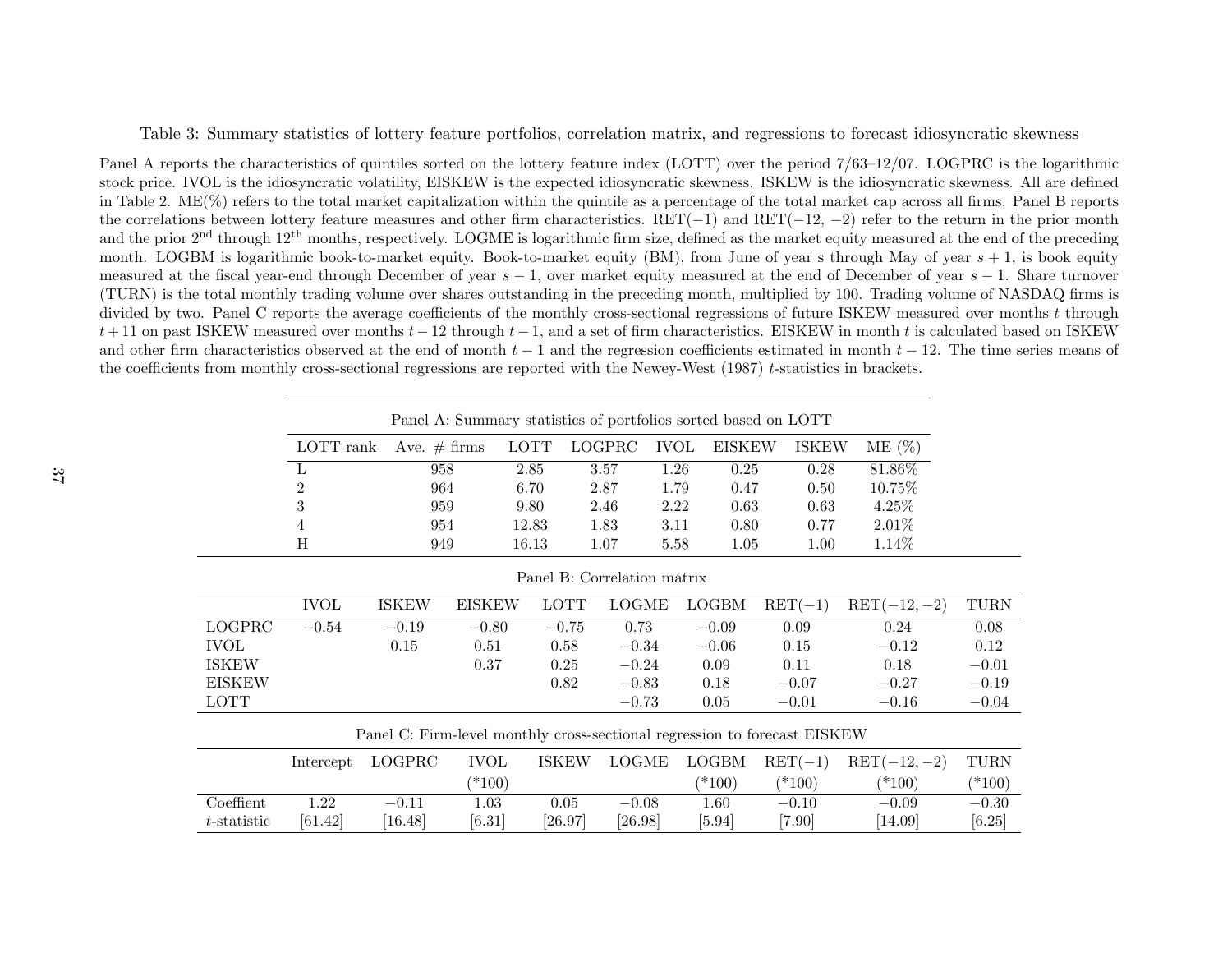# Table 4: Implied volatility and adjusted option volume of call options

Panel <sup>A</sup> reports the mean monthly implied volatility spreads, first averaged across all firms and then averaged across years for <sup>a</sup> <sup>g</sup>iven month. It shows that the implied volatility spread between out-of-the-money (OTM) and at-the-money (ATM) calls is higher in January than in other months. That is, relative to ATM calls, OTM calls are the most expensive in January. Panel <sup>B</sup> reports the average monthly adjusted volume spread, first averaged across all firms and then average across years for <sup>a</sup> <sup>g</sup>iven month. It shows that the adjusted option trading volume spread between OTM and ATM calls is higher in January than in other months. That is, relative to ATM calls, OTM calls are most heavily traded in January. OTM and ATM callsare defined in Table 2. In brackets are bootstrapped <sup>t</sup>-statistics.

|                                      | Panel A: Implied volatility |                              |         |        |          |                        |                      |        |          |          |        |            |          |
|--------------------------------------|-----------------------------|------------------------------|---------|--------|----------|------------------------|----------------------|--------|----------|----------|--------|------------|----------|
|                                      | Jan                         | Non-Jan                      | Feb     | Mar    | Apr      | May                    | Jun                  | Jul    | Aug      | Sept     | Oct    | <b>Nov</b> | Dec      |
| <b>OTM</b>                           | 57.36                       | 54.40                        | 55.70   | 55.53  | 57.00    | 54.46                  | 53.04                | 52.59  | 51.92    | 53.40    | 55.57  | 54.23      | 54.98    |
| ATM                                  | 43.88                       | 45.01                        | 44.86   | 48.09  | 46.96    | 44.11                  | 43.95                | 42.80  | 43.58    | 44.27    | 45.87  | 46.41      | 44.23    |
| OTM-ATM                              | 0.13                        | 0.09                         | 0.11    | 0.07   | 0.10     | 0.10                   | 0.09                 | 0.10   | 0.08     | 0.09     | 0.10   | 0.08       | 0.11     |
| $t$ (OTM-ATM)                        | [8.00]                      | $[13.61]$                    | [6.02]  | [5.26] | [3.53]   | [11.81]                | $\left[14.45\right]$ | [6.89] | $[2.92]$ | $[3.63]$ | [8.18] | [1.38]     | $[5.36]$ |
| $Jan-(NonJan)$                       |                             | 0.04                         |         |        |          |                        |                      |        |          |          |        |            |          |
| $t(\text{Jan}-(\text{NonJan}))$      |                             | $[5.55]$                     |         |        |          |                        |                      |        |          |          |        |            |          |
|                                      |                             |                              |         |        |          | Panel B: Option volume |                      |        |          |          |        |            |          |
|                                      | Jan                         | Non-Jan                      | Feb     | Mar    | Apr      | May                    | Jun                  | Jul    | Aug      | Sept     | Oct    | <b>Nov</b> | Dec      |
| <b>OTM</b>                           | 0.49                        | 0.04                         | $-0.27$ | 0.21   | 0.06     | 0.01                   | 0.14                 | 0.34   | $-0.08$  | $-0.10$  | 0.22   | $-0.08$    | $-0.01$  |
| ATM                                  | 0.27                        | 0.10                         | $-0.19$ | 0.19   | 0.40     | 0.05                   | 0.09                 | 0.23   | $-0.12$  | 0.27     | 0.19   | $-0.21$    | 0.25     |
| OTM-ATM                              | 0.22                        | $-0.06$                      | $-0.08$ | 0.02   | $-0.35$  | $-0.03$                | 0.05                 | 0.11   | 0.04     | $-0.37$  | 0.02   | $0.13\,$   | $-0.26$  |
| $t$ (OTM-ATM)                        | $[1.79]$                    | $[1.49]$                     | [0.59]  | [0.12] | $[2.16]$ | [0.24]                 | [0.41]               | [0.69] | [0.31]   | [4.68]   | [0.13] | $[1.25]$   | [2.73]   |
| $Jan-(NonJan)$<br>$t$ [Jan-(NonJan)] |                             | 0.29<br>$\left[ 2.09\right]$ |         |        |          |                        |                      |        |          |          |        |            |          |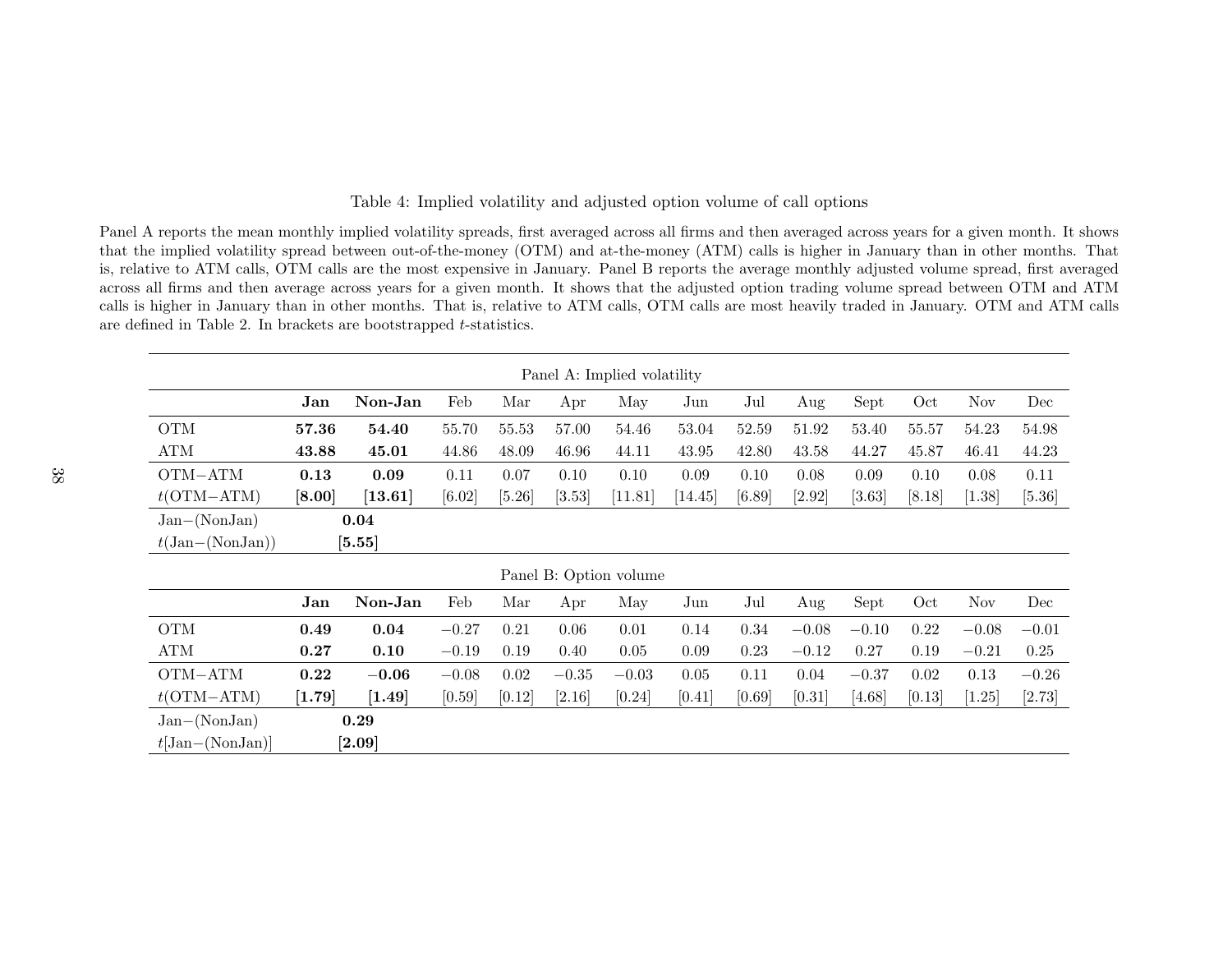## Table 5: Open buy call/put volume and premium ratios of customers versus firms

Panel A reports the mean open buy call/put ratios by customer type and firm. The difference between January and non-January is reported under Jan−(NonJan). The difference between customer type and firm of open buy call/put ratios in January is reported for each customer type under (Customer−Firm)Jan. Panel B reports the average premium per option for the open call contracts purchased by customers, versus firms, within January and all other months. Based on the size of each transaction, customers are classified into three groups: 1–10 contracts per transaction, 11–49, and 50 and above. The average premium of the option is calculated as the dollar value of the total weekly premium divided by the number of contracts purchased. Panel C reports the average premium per option for the open put buy contracts. In all three panels, January weeks are defined as all weeks with a Friday ending in January. Non-January weeks include all other weeks. The difference between customer type and firm of open buy premium differentials, between January and other months, is reported for each customer type under (Customer–Firm)J<sub>an–Non</sub>J<sub>an</sub>. In brackets are bootstrapped t-statistics.

| Panel A: Open buy call/put ratio                       |                      |                                |                      |                       |          |  |  |  |  |
|--------------------------------------------------------|----------------------|--------------------------------|----------------------|-----------------------|----------|--|--|--|--|
|                                                        |                      | Customer                       |                      |                       | Firm     |  |  |  |  |
|                                                        | All                  | $1 - 10$                       | $11 - 49$            | $50\&$ Up             | All      |  |  |  |  |
| Jan                                                    | 1.613                | 2.429                          | 2.060                | 1.342                 | 1.293    |  |  |  |  |
| NonJan                                                 | 1.451                | 2.122                          | 1.838                | 1.226                 | 1.165    |  |  |  |  |
| $Jan-(NonJan)$                                         | $\,0.162\,$          | 0.307                          | 0.222                | 0.116                 | 0.128    |  |  |  |  |
| $t[\text{Jan}-(\text{NonJan})]$                        | $[1.89]$             | [2.04]                         | $[2.19]$             | $[1.90]$              | $[2.39]$ |  |  |  |  |
| $(Customer-Firm)_{Jan}$                                | 0.320                | 1.140                          | 0.770                | 0.050                 |          |  |  |  |  |
| $t$ [(Customer-Firm) $_{\text{Jan}}$ ]                 | $\left[ 2.21\right]$ | $\left[ 5.50 \right]$          | $\bm{[4.62]}$        | [0.49]                |          |  |  |  |  |
|                                                        |                      | Panel B: Open buy call premium |                      |                       |          |  |  |  |  |
|                                                        | Customer             |                                |                      |                       |          |  |  |  |  |
|                                                        | All                  | $1 - 10$                       | $11 - 49$            | 50&Up                 | All      |  |  |  |  |
| Jan                                                    | 3.662                | 3.696                          | 2.693                | 2.693                 | 4.328    |  |  |  |  |
| NonJan                                                 | 3.182                | 3.297                          | 2.379                | 2.237                 | 3.203    |  |  |  |  |
| $Jan-(NonJan)$                                         | 0.480                | 0.399                          | 0.313                | 0.456                 | 1.126    |  |  |  |  |
| $t[\text{Jan}-(\text{NonJan})]$                        | $[1.39]$             | [3.88]                         | $[5.96]$             | [6.74]                | $[8.35]$ |  |  |  |  |
| $(Customer-Firm)_{Jan-NonJan}$                         | $-0.736$             | $-0.727$                       | $-0.812$             | $-0.670$              |          |  |  |  |  |
| $t$ [(Customer-Firm) $_{\text{Jan-NonJan}}$ ]          | $\bm{[2.28]}$        | $\left[ 2.25\right]$           | $\left[ 2.59\right]$ | $\left[ 2.00 \right]$ |          |  |  |  |  |
|                                                        |                      | Panel C: Open buy put premium  |                      |                       |          |  |  |  |  |
|                                                        |                      | Customer                       |                      |                       | Firm     |  |  |  |  |
|                                                        | All                  | $1 - 10$                       | $11 - 49$            | $50\&$ Up             | All      |  |  |  |  |
| Jan                                                    | 3.217                | 3.151                          | 2.591                | 2.687                 | 6.306    |  |  |  |  |
| NonJan                                                 | 2.738                | 2.927                          | 2.400                | 2.483                 | 6.074    |  |  |  |  |
| $Jan-(NonJan)$                                         | 0.479                | 0.225                          | 0.191                | 0.204                 | 0.232    |  |  |  |  |
| $t[Jan-(Non-Jan)]$                                     | 1.55                 | 5.99                           | 7.39                 | 3.18                  | 0.18     |  |  |  |  |
| $(Customer-Firm)_{Jan-NonJan}$                         | $-0.026$             | $-0.007$                       | $-0.041$             | $-0.028$              |          |  |  |  |  |
| $t[(\text{Customer}-\text{Firm})_{\text{Jan-NonJan}}]$ | [0.03]               | [0.01]                         | [0.04]               | [0.03]                |          |  |  |  |  |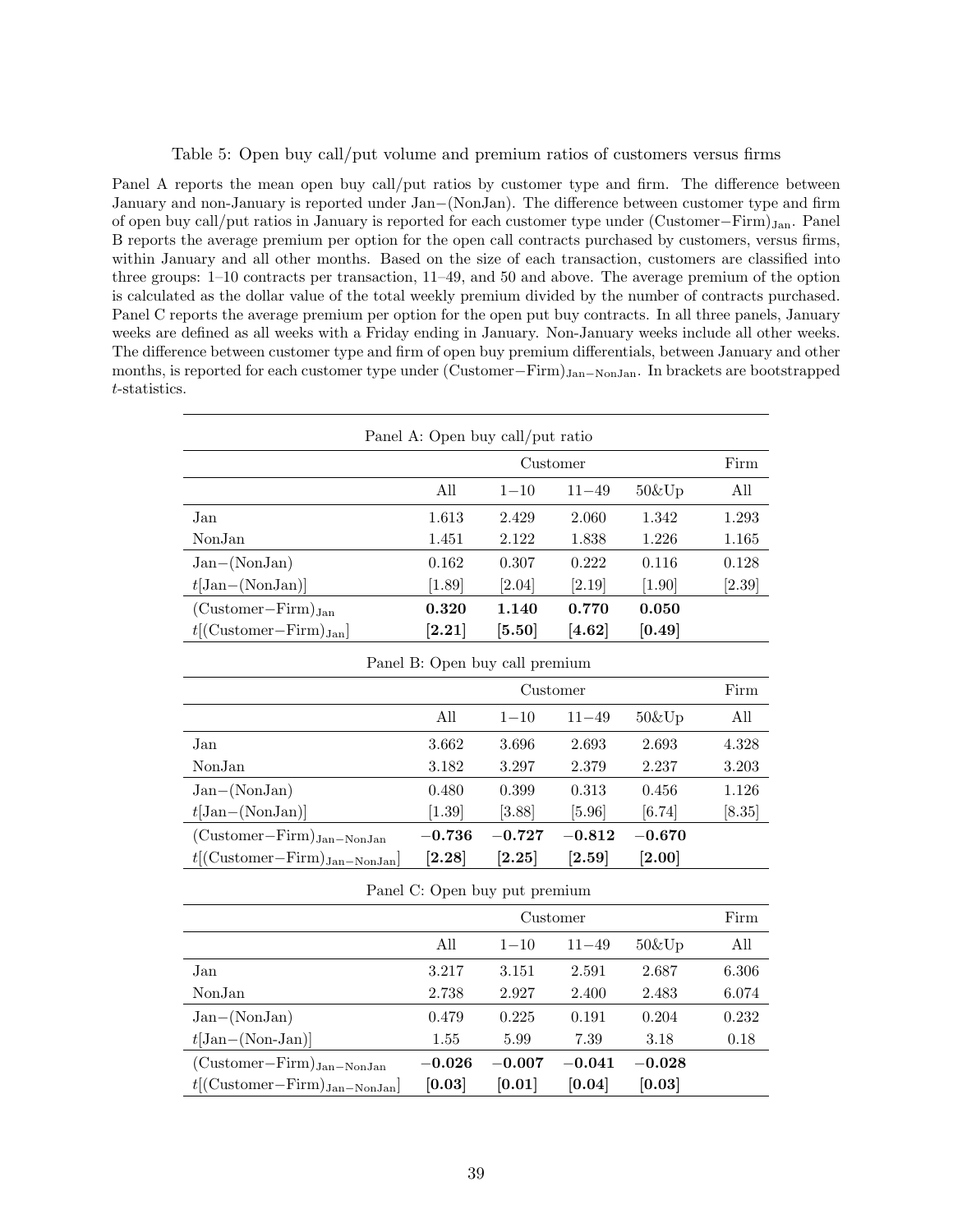### Table 6: Monthly returns of portfolios sorted on lottery features

This table shows that stocks with strong lottery features outperform those with weak lottery features in January, but tend to underperform in other months, for both value-weighted (Panel A) and equal-weighted (Panel B) returns. It reports the average monthly percentage returns of quintiles of stocks sorted on stock price (PRC), idiosyncratic volatility (IVOL), expected idiosyncratic skewness (EISKEW), and the lottery feature index (LOTT). The variables PRC, IVOL, EISKEW, and LOTT are defined in Table 2. Average percentage returns of these quintiles, from 7/63–12/07, are shown across all months, in January and in non-January months. W(weak) refers to the lowest LOTT, IVOL, or EISKEW, and the highest PRC quintile. S(strong) refers to the highest LOTT, IVOL, or EISKEW quintile, and the lowest PRC quintile. <sup>S</sup><sup>−</sup><sup>W</sup> refers to the long minus short portfolio thatis long the strongest lottery feature quintile and short the weakest quintile.  $\alpha(S-W)$  for all months, January, and non-January months refers to the monthly average abnormal return across those periods, where the abnormal return is defined relative to the three-factor model with factor loadingsestimated using all months over the full sample. Newey-West  $(1987)$  t-statistics are reported in brackets.

|                |         | January              |             |               |                         | Non-January          |             |               |         |                      |            |               |
|----------------|---------|----------------------|-------------|---------------|-------------------------|----------------------|-------------|---------------|---------|----------------------|------------|---------------|
|                |         |                      |             |               | Panel A: Value-weighted |                      |             |               |         |                      |            |               |
| Rank           | LOTT    | $\operatorname{PRC}$ | <b>IVOL</b> | <b>EISKEW</b> | <b>LOTT</b>             | PRC                  | <b>IVOL</b> | <b>EISKEW</b> | LOTT    | PRC                  | $\it IVOL$ | <b>EISKEW</b> |
| (Weak)<br>W    | 0.96    | 0.94                 | 0.96        | 0.89          | 1.61                    | 1.51                 | 1.53        | 1.46          | 0.90    | 0.89                 | 0.91       | $0.83\,$      |
| $\overline{2}$ | 1.03    | 1.03                 | 1.03        | 1.07          | 3.52                    | 2.97                 | 2.19        | 2.91          | 0.80    | 0.86                 | $\,0.92\,$ | $0.90\,$      |
| 3              | 0.82    | 1.00                 | 1.07        | 1.05          | 3.67                    | 4.54                 | 3.08        | 4.62          | 0.56    | 0.69                 | 0.89       | 0.73          |
| 4              | 0.59    | 0.83                 | 0.73        | 0.92          | 5.88                    | 7.55                 | 3.65        | 7.63          | 0.12    | 0.22                 | 0.47       | 0.31          |
| S(Strong)      | 0.38    | 0.90                 | $-0.01$     | 1.04          | 8.82                    | 12.56                | 5.43        | 12.36         | $-0.38$ | $-0.15$              | $-0.50$    | $0.01\,$      |
| $S-W$          | $-0.58$ | $-0.04$              | $-0.97$     | 0.15          | 7.21                    | 11.05                | 3.91        | 10.90         | $-1.28$ | $-1.04$              | $-1.41$    | $-0.83$       |
|                | [1.74]  | [0.11]               | [3.02]      | [0.44]        | [4.04]                  | [5.47]               | [3.41]      | [5.44]        | [3.80]  | [3.07]               | [4.19]     | [2.45]        |
| $\alpha(S-W)$  | $-0.86$ | $-0.63$              | $-1.26$     | $-0.46$       | 4.13                    | 6.53                 | 0.92        | 5.94          | $-1.31$ | $-1.28$              | $-1.46$    | $-1.05$       |
|                | [4.09]  | [2.69]               | [6.38]      | [2.32]        | [2.60]                  | [4.02]               | $[1.59]$    | [3.92]        | [5.87]  | [5.27]               | [6.99]     | [4.94]        |
|                |         |                      |             |               | Panel B: Equal-weighted |                      |             |               |         |                      |            |               |
| Rank           | LOTT    | $\operatorname{PRC}$ | <b>IVOL</b> | <b>EISKEW</b> | LOTT                    | $\operatorname{PRC}$ | <b>IVOL</b> | <b>EISKEW</b> | LOTT    | $\operatorname{PRC}$ | $\it IVOL$ | <b>EISKEW</b> |
| (Weak)<br>W    | 1.20    | 1.14                 | $1.17\,$    | $1.04\,$      | 2.24                    | $1.90\,$             | 2.83        | 1.72          | 1.11    | 1.08                 | 1.02       | $0.98\,$      |
| $\overline{2}$ | 1.33    | 1.20                 | 1.39        | 1.17          | 3.99                    | 3.36                 | 4.15        | 3.04          | 1.09    | 1.01                 | 1.14       | $1.00\,$      |
| 3              | 1.24    | 1.16                 | 1.40        | 1.20          | 5.16                    | 5.04                 | 5.60        | 4.96          | 0.89    | 0.81                 | 1.02       | 0.86          |
| 4              | 1.19    | 0.94                 | $1.25\,$    | $1.07\,$      | 8.03                    | 7.75                 | 7.71        | 7.83          | 0.58    | 0.32                 | $0.67\,$   | $0.45\,$      |
| S(Strong)      | 1.42    | 1.94                 | 1.10        | 1.92          | 13.72                   | 15.05                | 12.85       | 14.80         | 0.32    | 0.76                 | 0.04       | $0.75\,$      |
| $S-W$          | 0.22    | 0.79                 | $-0.07$     | 0.88          | 11.48                   | 13.15                | 10.01       | 13.08         | $-0.80$ | $-0.32$              | $-0.98$    | $-0.23$       |
|                | [0.69]  | $[2.50]$             | [0.23]      | [2.81]        | $[5.51]$                | [6.40]               | [5.63]      | [6.10]        | [2.64]  | $[1.12]$             | [3.03]     | [0.82]        |
| $\alpha(S-W)$  | $-0.08$ | 0.36                 | $-0.39$     | 0.37          | 8.51                    | 9.76                 | 7.05        | 8.98          | $-0.86$ | $-0.49$              | $-1.07$    | $-0.43$       |
|                | [0.37]  | [1.53]               | $[1.87]$    | $[1.72]$      | [4.35]                  | $[5.05]$             | [4.60]      | [4.70]        | [4.04]  | [2.13]               | [5.05]     | $[1.99]$      |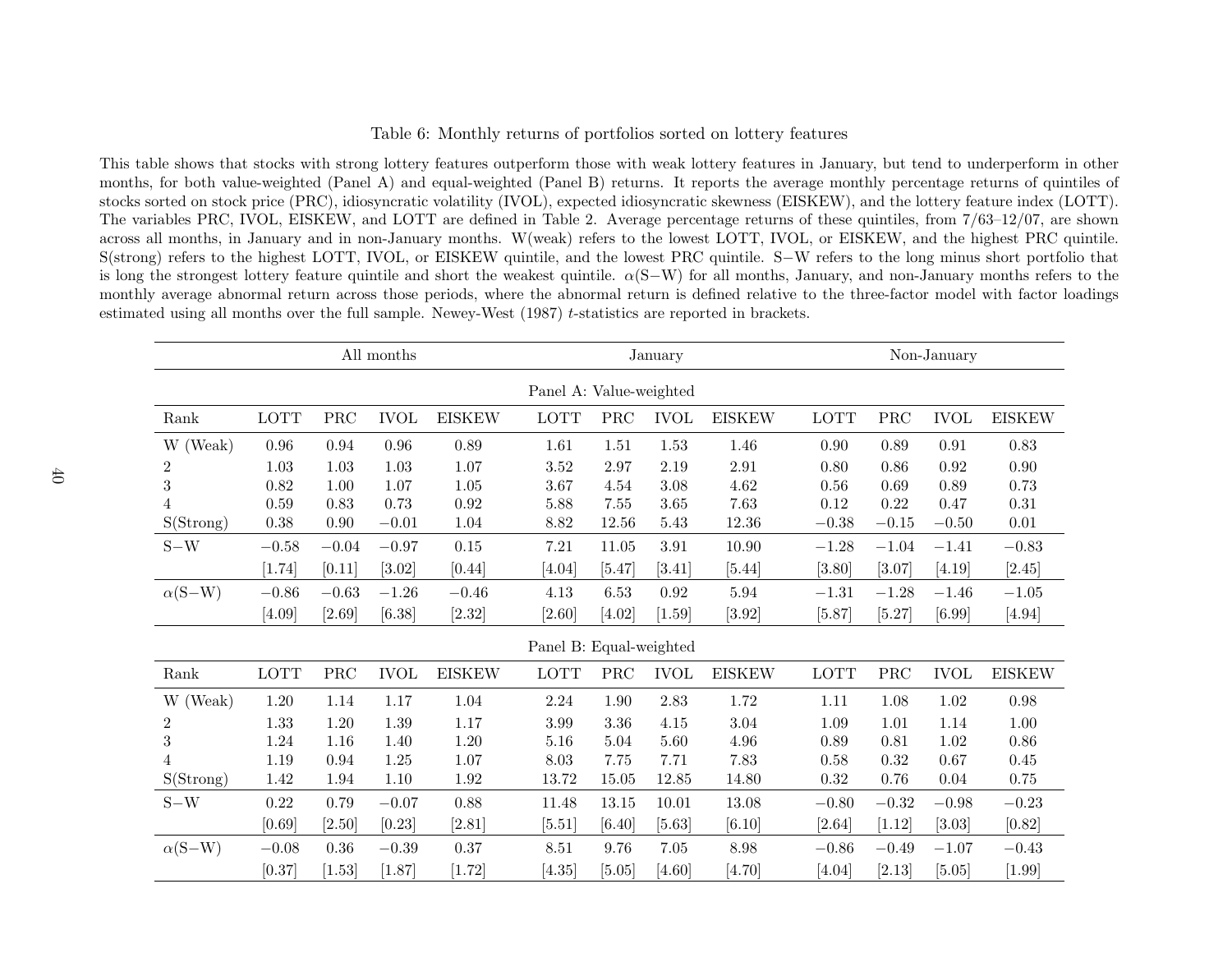| Table 7: Month-by-month long-short portfolio returns |
|------------------------------------------------------|
|------------------------------------------------------|

This table shows that the significant overperformance of lottery-type stocks occurs mainly in January. Panels <sup>A</sup> and <sup>B</sup> report the month-by-month average value- and equal-weighted long-short portfolio returns, respectively. The long-short portfolio is long the strongest lottery feature quintile and short the weakest feature quintile. The lottery features include low stock price (PRC), high idiosyncratic volatility (IVOL), high expected idiosyncraticskewness (EISKEW), and high lottery-feature index (LOTT), all defined in Table 2. Newey-West (1987)  $t$ -statistics are reported in brackets.

| Panel A: Value-weighted |          |          |         |          |         |                         |          |          |          |         |            |          |
|-------------------------|----------|----------|---------|----------|---------|-------------------------|----------|----------|----------|---------|------------|----------|
|                         | Jan      | Feb      | Mar     | Apr      | May     | Jun                     | Jul      | Aug      | Sept     | Oct     | <b>Nov</b> | Dec      |
| PRC                     | 11.05    | 0.78     | 0.25    | $-1.47$  | 0.40    | $-1.89$                 | $-1.40$  | $-1.21$  | $-0.78$  | $-2.55$ | $-0.70$    | $-2.75$  |
|                         | [5.47]   | [0.80]   | [0.34]  | [2.69]   | [0.39]  | [3.07]                  | $[1.86]$ | $[1.68]$ | [0.92]   | [2.15]  | [0.44]     | $[2.31]$ |
| <b>IVOL</b>             | 3.91     | $-0.56$  | $-1.72$ | $-0.90$  | $-1.17$ | $-1.33$                 | $-2.59$  | $-0.56$  | $-1.54$  | $-3.39$ | $-0.21$    | $-1.58$  |
|                         | [3.41]   | [0.57]   | [1.63]  | [1.11]   | [1.16]  | [1.54]                  | $[2.83]$ | [0.98]   | $[1.64]$ | [4.41]  | [0.20]     | [1.74]   |
| <b>EISKEW</b>           | 10.90    | 1.77     | $-0.13$ | $-1.05$  | 0.19    | $-1.02$                 | $-0.96$  | $-1.23$  | $-0.41$  | $-3.45$ | $-1.03$    | $-1.90$  |
|                         | $[5.44]$ | $[2.01]$ | [0.19]  | $[1.86]$ | [0.19]  | [1.63]                  | $[1.20]$ | [1.72]   | [0.52]   | [4.85]  | [0.84]     | $[1.60]$ |
| <b>LOTT</b>             | 7.21     | 0.16     | $-1.32$ | $-1.73$  | $-0.24$ | $-2.11$                 | $-2.14$  | $-1.28$  | $-0.83$  | $-1.95$ | $-0.77$    | $-1.88$  |
|                         | [4.04]   | [0.19]   | [1.71]  | [2.44]   | [0.27]  | $[3.63]$                | $[3.07]$ | $[1.97]$ | [1.18]   | [1.85]  | [0.53]     | $[1.87]$ |
|                         |          |          |         |          |         | Panel B: Equal-weighted |          |          |          |         |            |          |
|                         | Jan      | Feb      | Mar     | Apr      | May     | Jun                     | Jul      | Aug      | Sept     | Oct     | <b>Nov</b> | Dec      |
| <b>PRC</b>              | 13.15    | 2.12     | 1.06    | 0.13     | 0.89    | $-1.06$                 | 0.04     | $-0.81$  | $-0.06$  | $-1.36$ | $-1.46$    | $-2.86$  |
|                         | [6.40]   | [2.55]   | [1.74]  | [0.31]   | [1.08]  | $[1.82]$                | [0.09]   | $[1.45]$ | [0.11]   | [1.83]  | $[1.32]$   | $[2.42]$ |
| <b>IVOL</b>             | 10.01    | 0.67     | $-0.50$ | $-0.80$  | $-0.47$ | $-1.30$                 | $-1.69$  | $-0.95$  | $-0.78$  | $-1.98$ | $-0.61$    | $-2.41$  |
|                         | $[5.63]$ | [0.67]   | [0.78]  | [1.28]   | [0.63]  | [2.43]                  | $[3.08]$ | $[2.01]$ | [0.98]   | [2.85]  | [0.54]     | [2.71]   |
| <b>EISKEW</b>           | 13.08    | 2.56     | 0.81    | $-0.09$  | 0.69    | $-0.29$                 | 0.32     | $-0.84$  | 0.17     | $-2.13$ | $-1.46$    | $-2.40$  |
|                         | [6.10]   | [3.06]   | [1.49]  | [0.16]   | [0.85]  | [0.51]                  | [0.62]   | $[1.40]$ | [0.29]   | [3.41]  | [1.55]     | $[2.08]$ |
| <b>LOTT</b>             | 11.48    | 1.30     | $-0.26$ | $-0.49$  | 0.07    | $-1.44$                 | $-0.81$  | $-1.17$  | $-0.35$  | $-1.55$ | $-1.24$    | $-2.73$  |
|                         | [5.51]   | [1.59]   | [0.45]  | [0.90]   | [0.09]  | [2.95]                  | $[2.03]$ | [2.12]   | [0.56]   | [2.40]  | [1.17]     | [2.55]   |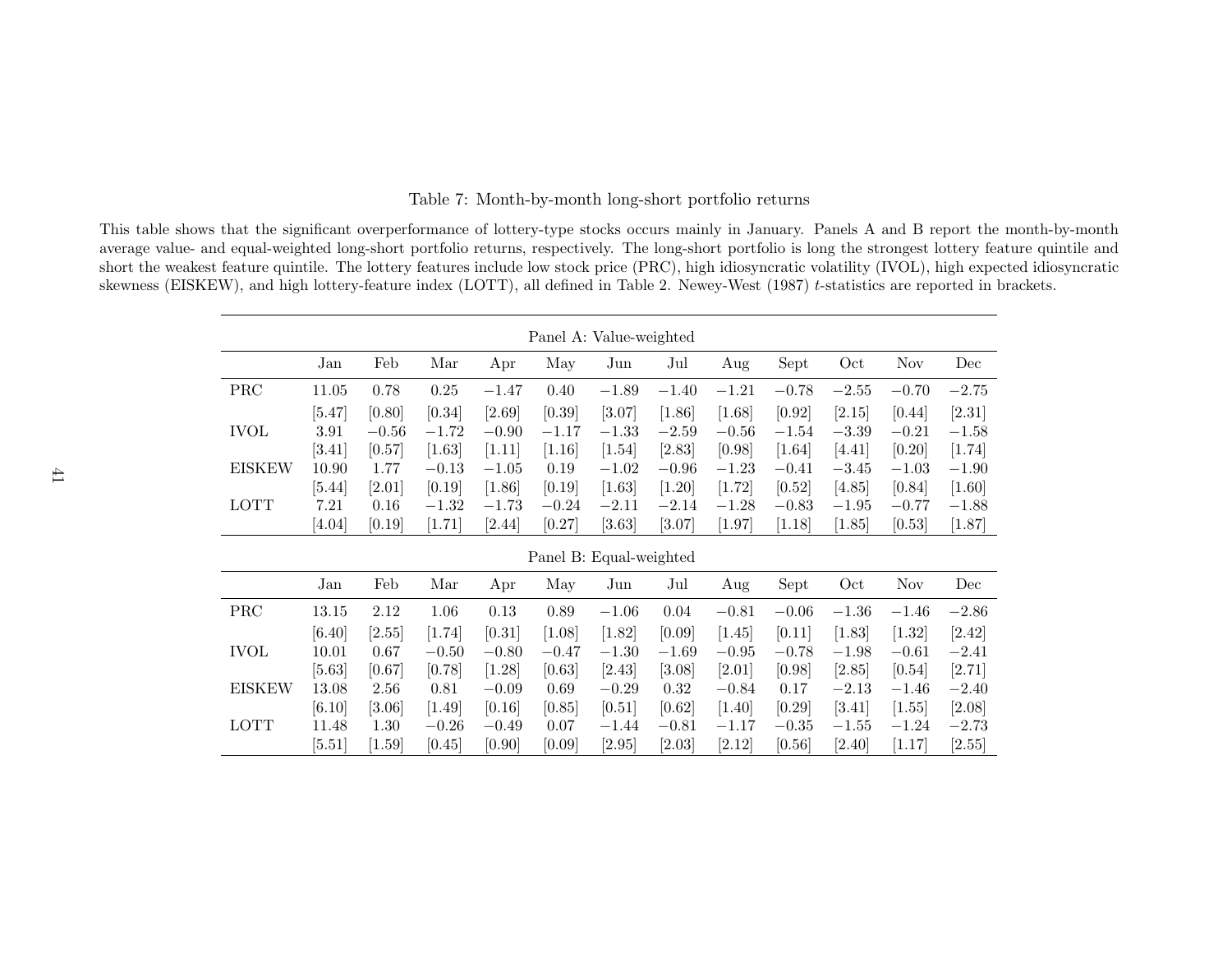# Table 8: Fama-MacBeth regressions at the firm level for January returns

Panel A shows that the three lottery feature variables and the lottery index independently and incrementally, relative to a number of well-known return predictors and measures of systematic risk, forecast individual stock returns in January. It reports the firm-level Fama-MacBeth (1973) regression results during 1/64– 1/07 for January returns. The dependent variable is the percentage January returns of individual stocks. LOTT, LOGPRC, IVOL, EISKEW, ME, BM, RET( $-1$ ), RET( $-12, -2$ ), and RET( $-36, -13$ ) are defined in Tables 2 and 3. LOGME is logarithmic market equity. LOGBM is logarithmic book-to-market equity.  $\beta_{\text{MKT}}$ ,  $\beta_{\text{SMB}}$ , and  $\beta_{\text{HML}}$  refer to loadings on the three Fama-French factors, which are estimated using at least 15 daily returns within the current January from the Fama-French three-factor model. Panel B splits the full sample based on past returns or institutional trading in the first quarter of the year, and shows that the forecast power of LOTT is significant for all subsamples. The specifications  $(1)-(4)$  in Panel A are run in Panel B. WINNER refers to stocks with positive past twelve-month returns as of the most recent December. LOSER refers to those with negative cumulative returns over the same horizon. IO-NBUY refers to stocks that are either untraded or net sold by institutions, defined as no net change or a net decrease in institutional ownership, in the first quarter of the current year. IO-BUY refers to stocks that are net bought by institutions, defined as a net increase in institutional ownership over the same time horizon. LOTT' is re-defined lottery feature index using only stocks in each of the subsamples. The control variables include all other characteristics and factor loadings in Panel A. All returns are expressed on a monthly basis. Newey-West (1987) t-statistics are reported in brackets. The R-squares are adjusted for degrees of freedom and their time series means are reported.

|                          |             |            |            |            | Panel A: Full sample |                      |                    |                    |                    |                    |
|--------------------------|-------------|------------|------------|------------|----------------------|----------------------|--------------------|--------------------|--------------------|--------------------|
|                          | (1)         | (2)        | (3)        | (4)        | (5)                  | (6)                  | (7)                | (8)                | (9)                | (10)               |
| LOTT                     | $0.812\,$   |            |            |            |                      | 0.312                |                    |                    |                    |                    |
|                          | [5.92]      |            |            |            |                      | [3.54]               |                    |                    |                    |                    |
| LOGPRC                   |             | $-4.441$   |            |            |                      |                      | $-3.244$           |                    |                    | $-1.774$           |
|                          |             | [6.95]     |            |            |                      |                      | $[5.63]$           |                    |                    | $[2.84]$           |
| <b>IVOL</b>              |             |            | 1.462      |            |                      |                      |                    | 0.752              |                    | 0.300              |
| <b>EISKEW</b>            |             |            | $[7.84]$   | 14.582     |                      |                      |                    | [6.71]             | 13.908             | $[2.39]$<br>5.689  |
|                          |             |            |            | $[7.00]$   |                      |                      |                    |                    | [5.45]             | $[1.94]$           |
| <b>LOGME</b>             |             |            |            |            | $-1.554$             | $-0.930$             | $-0.164$           | $-1.065$           | $0.402\,$          | 0.131              |
|                          |             |            |            |            | [7.83]               | $[7.63]$             | [1.07]             | [6.33]             | $[1.42]$           | [0.42]             |
| <b>LOGBM</b>             |             |            |            |            | 0.028                | 0.184                | 0.243              | 0.264              | 0.194              | 0.410              |
|                          |             |            |            |            | [0.09]               | [0.63]               | [0.88]             | [0.93]             | [0.83]             | [1.19]             |
| $\operatorname{RET}(-1)$ |             |            |            |            | $-0.142$             | $-0.144$             | $-0.124$           | $-0.161$           | $-0.121$           | $-0.140$           |
|                          |             |            |            |            | $[7.00]$             | $[7.08]$             | [6.89]             | $[7.79]$           | [5.45]             | [4.95]             |
| $RET(-12,-2)$            |             |            |            |            | $-0.202$             | $-0.174$             | $-0.094$           | $-0.166$           | $-0.046$           | $-0.061$           |
| $RET(-36, -13)$          |             |            |            |            | [3.56]<br>$-0.316$   | $[3.51]$<br>$-0.283$ | [2.27]<br>$-0.187$ | [3.28]<br>$-0.265$ | [0.89]<br>$-0.221$ | [1.17]<br>$-0.182$ |
|                          |             |            |            |            | [4.03]               | [4.12]               | [3.49]             | [3.88]             | [3.82]             | [3.57]             |
| $\beta_{\rm MKT}$        |             |            |            |            | 1.135                | 1.073                | 1.029              | 1.033              | $\,0.934\,$        | 0.888              |
|                          |             |            |            |            | $[5.46]$             | [5.17]               | [5.14]             | [5.45]             | [5.78]             | [5.73]             |
| $\beta_{\rm SMB}$        |             |            |            |            | 0.283                | 0.260                | $0.265\,$          | 0.269              | 0.288              | 0.293              |
|                          |             |            |            |            | $[2.03]$             | [2.03]               | [2.11]             | [2.16]             | [2.28]             | $[2.39]$           |
| $\beta_{\rm HML}$        |             |            |            |            | 0.005                | $-0.283$             | $-0.014$           | 0.007              | $-0.059$           | $-0.079$           |
|                          |             |            |            |            | [0.03]               | [4.12]               | [0.07]             | [0.04]             | [0.31]             | [0.43]             |
| <b>INTERCEPT</b>         | ${\rm YES}$ | <b>YES</b> | <b>YES</b> | <b>YES</b> | <b>YES</b>           | <b>YES</b>           | <b>YES</b>         | <b>YES</b>         | <b>YES</b>         | <b>YES</b>         |
| $R^2$                    | $5\%$       | $8\%$      | $4\%$      | $9\%$      | 13%                  | 13%                  | 14%                | 14%                | $15\%$             | 16%                |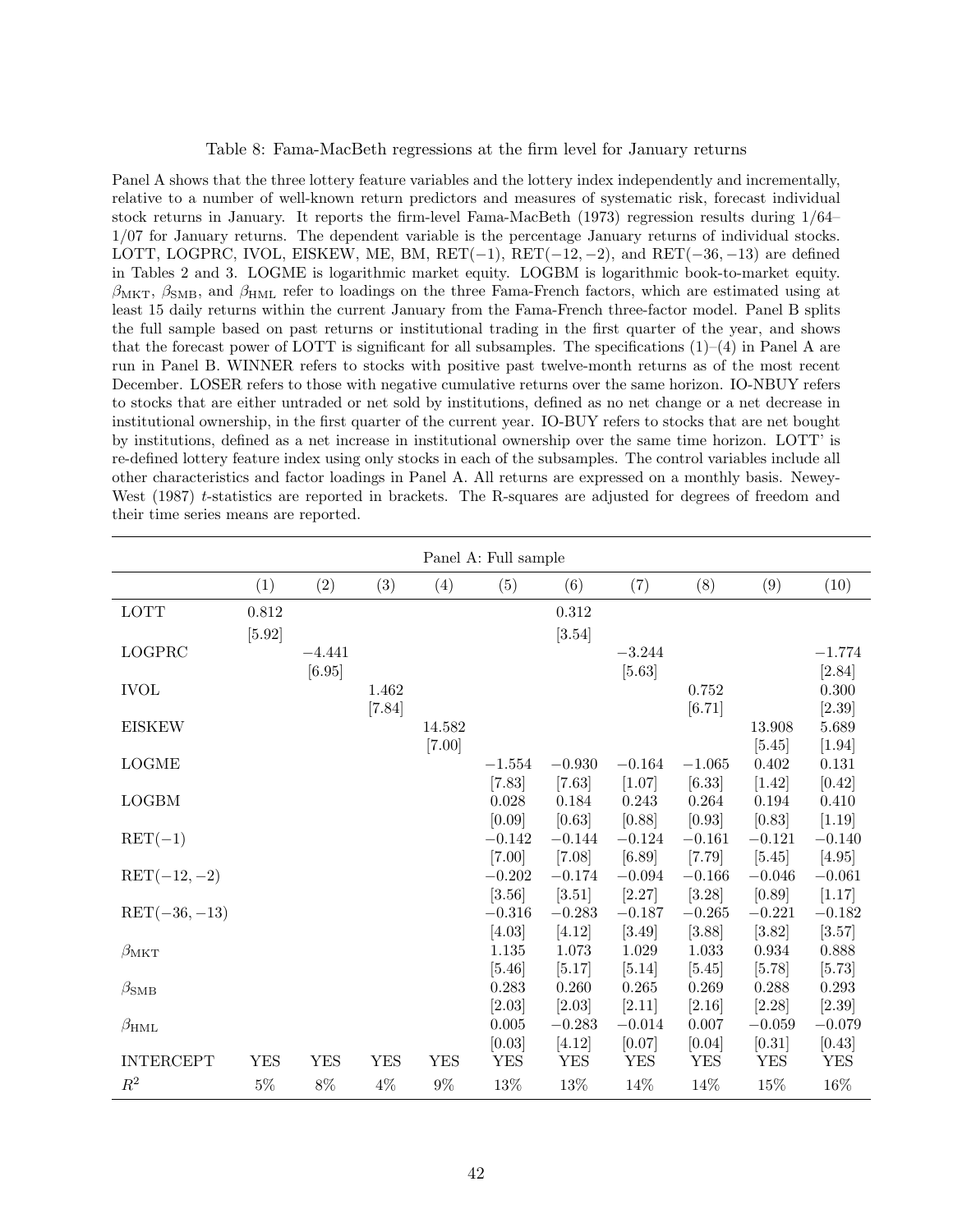| Panel B: Subsamples based past returns and institutional trading |          |          |          |               |  |  |  |  |
|------------------------------------------------------------------|----------|----------|----------|---------------|--|--|--|--|
|                                                                  | WINNER.  | LOSER    | IO-NBUY  | <b>IO-BUY</b> |  |  |  |  |
| (1)                                                              |          |          |          |               |  |  |  |  |
| LOTT'                                                            | 0.350    | 0.503    | 0.458    | 0.479         |  |  |  |  |
|                                                                  | [5.13]   | [5.15]   | $[3.35]$ | $[3.66]$      |  |  |  |  |
| (2)                                                              |          |          |          |               |  |  |  |  |
| LOG(PRC)                                                         | $-2.036$ | $-3.700$ | $-3.116$ | $-3.505$      |  |  |  |  |
|                                                                  | $[5.81]$ | $[5.57]$ | [3.57]   | [3.82]        |  |  |  |  |
| (3)                                                              |          |          |          |               |  |  |  |  |
| <b>IVOL</b>                                                      | 0.416    | 0.606    | 0.634    | 1.137         |  |  |  |  |
|                                                                  | [3.83]   | $[3.97]$ | [4.24]   | $[3.26]$      |  |  |  |  |
| (4)                                                              |          |          |          |               |  |  |  |  |
| <b>EISKEW</b>                                                    | 8.271    | 15.848   | 13.783   | 14.632        |  |  |  |  |
|                                                                  | [4.52]   | [4.79]   | [4.79]   | [3.79]        |  |  |  |  |
| Specifications $(1)$ – $(4)$                                     |          |          |          |               |  |  |  |  |
| Controls                                                         | YES      | YES      | YES      | YES           |  |  |  |  |
| <b>INTERCEPT</b>                                                 | YES      | YES      | YES      | <b>YES</b>    |  |  |  |  |

Table 8: Fama-MacBeth regressions at the firm level for January returns: Cont'd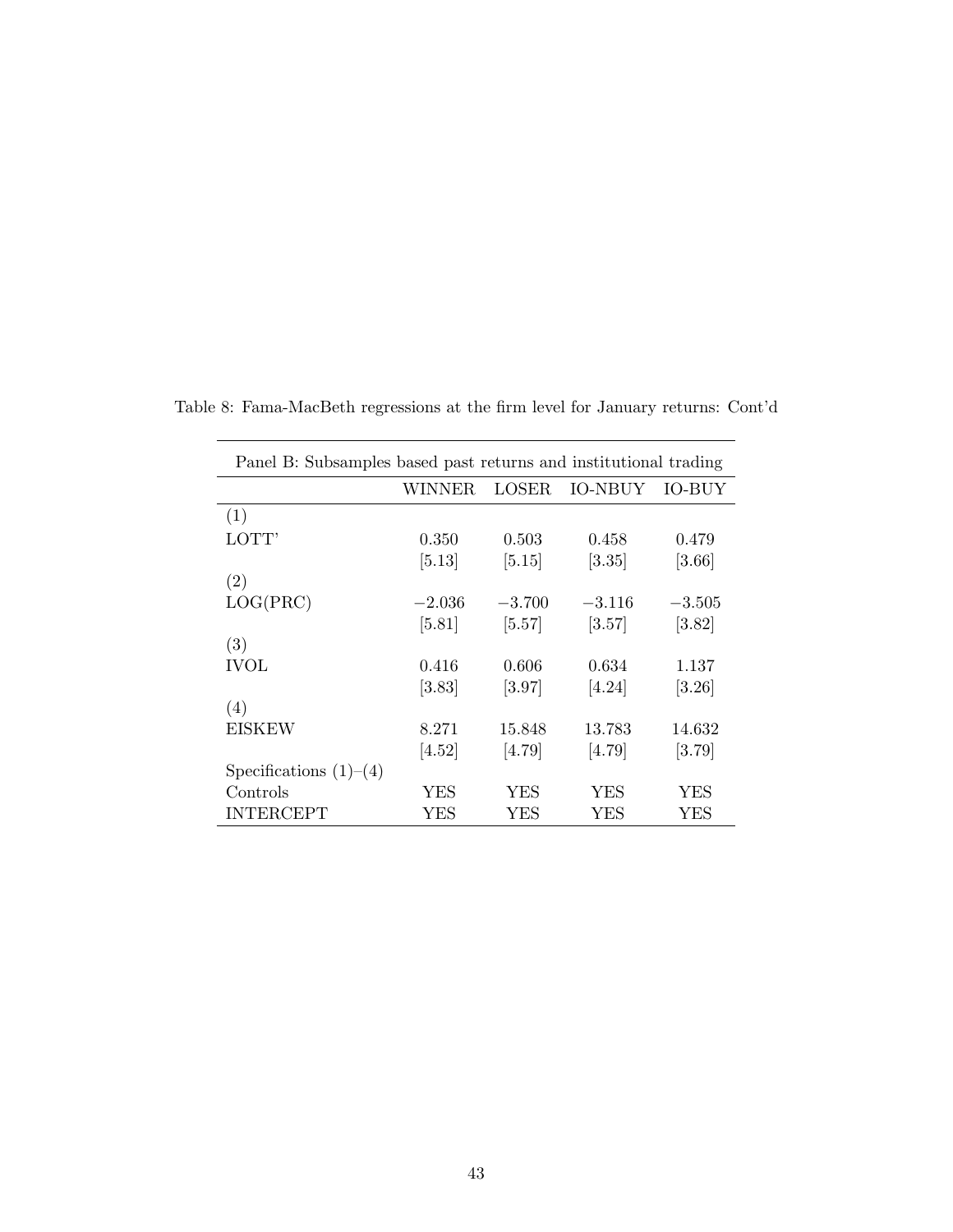#### Table 9: Chinese stock returns: January versus the Chinese New Year

Panel A reports the average monthly percentage returns of the equal-weighted market portfolio over three time intervals for the period 1/94–12/06 for Chinese A shares. The time periods are the Chinese New Year Month (CNY), defined as a 22-trading-day window beginning the first trading-day of the Chinese New Year, trading days in January that precede the New Year Month (JAN), and other times of the year from March through December (OTHER). Other times includes all trading-days in April through December, and trading-days in February and March after the New Year Month. All such February returns are treated as if they occur in March. To account for the variable number of trading days in January and March, portfolio returns are divided by the number of valid trading days within the month and multiplied by 22. Thus, all returns are expressed on a monthly basis. Panel B reports the results of a pooled cross-sectional regression at the firm level. The dependent variable is the monthly individual stock returns minus the equal-weighted monthly market portfolio return. The two lottery feature variables are logarithmic stock price, LOGPRC, and idiosyncratic volatility, IVOL. PRC is defined as the closing price of the last trading day of the previous month. IVOL is the standard deviation of at least 15 daily residual returns in the preceding month from the regression of daily returns on both the Shanghai and Shenzhen A share indices. When the number of trading days in the preceding month is less than 15 for the overall market, IVOL from month  $t-2$  is used. LOGPRC×CNY is equal to LOGPRC when the return is measured over the Chinese New Year Month, and zero otherwise. LOGPRC×JAN is equal to LOGPRC when the return is measured over January, and zero otherwise. Similar definitions hold for IVOL×CNY and IVOL×AN. T-statistics reported in brackets are based on standard errors that cluster over both firm and time.

| Panel A: Equal-weighted market portfolio   |                      |                     |                      |  |  |  |  |  |  |  |
|--------------------------------------------|----------------------|---------------------|----------------------|--|--|--|--|--|--|--|
| ALL MONTHS                                 | <b>CNY</b>           | JAN                 | OTHER.               |  |  |  |  |  |  |  |
| 1.18                                       | 5.92                 | $-1.53$             | 0.97                 |  |  |  |  |  |  |  |
| [0.94]                                     | [2.64]               | [0.36]              | [0.68]               |  |  |  |  |  |  |  |
| Panel B: Pooled cross-sectional regression |                      |                     |                      |  |  |  |  |  |  |  |
|                                            | (1)                  | (2)                 | (3)                  |  |  |  |  |  |  |  |
| LOGPRC                                     | $-0.889$             |                     | $-0.860$             |  |  |  |  |  |  |  |
|                                            | $[5.78]$             |                     | $[5.55]$             |  |  |  |  |  |  |  |
| $LOGPRC \times CNY$                        | $-1.283$             |                     | $-1.344$             |  |  |  |  |  |  |  |
|                                            | $\left[ 2.50\right]$ |                     | $\left[ 2.57\right]$ |  |  |  |  |  |  |  |
| $LOGPRC \times JAN$                        | $-0.466$             |                     | $-0.496$             |  |  |  |  |  |  |  |
|                                            | [0.08]               |                     | [0.90]               |  |  |  |  |  |  |  |
| <b>IVOL</b>                                |                      | $-0.479$            | $-0.419$             |  |  |  |  |  |  |  |
|                                            |                      | $[3.86]$            | $[3.34]$             |  |  |  |  |  |  |  |
| <b>IVOL×CNY</b>                            |                      | 0.988               | 1.039                |  |  |  |  |  |  |  |
|                                            |                      | $\left[1.80\right]$ | $\left[ 2.05\right]$ |  |  |  |  |  |  |  |
| <b>IVOL×JAN</b>                            |                      | 0.495               | 0.456                |  |  |  |  |  |  |  |
|                                            |                      | $[1.09]$            | $[1.06]$             |  |  |  |  |  |  |  |
| <b>INTERCEPT</b>                           | <b>YES</b>           | <b>YES</b>          | <b>YES</b>           |  |  |  |  |  |  |  |
| $R^2$                                      | $1.10\%$             | $0.19\%$            | $1.26\%$             |  |  |  |  |  |  |  |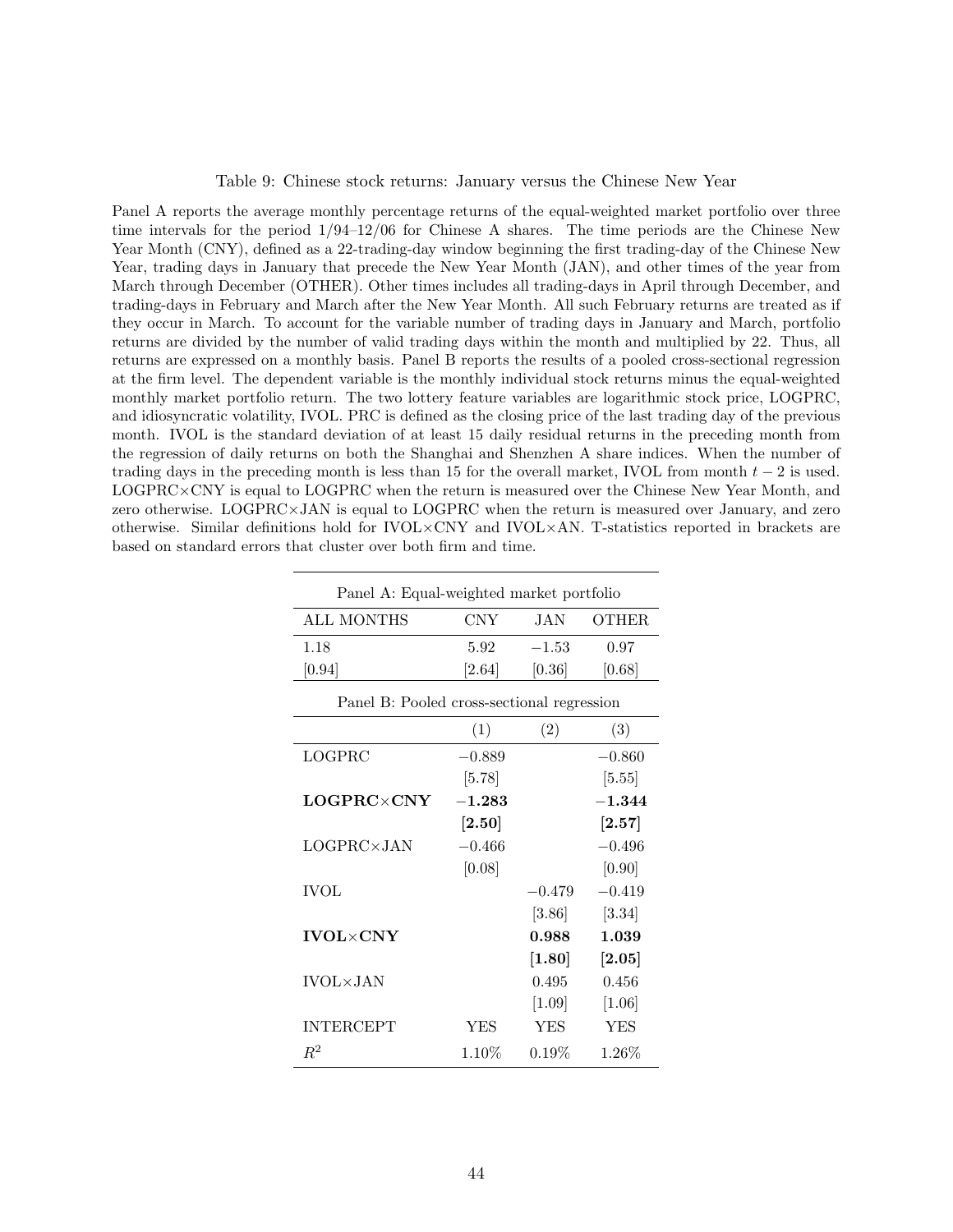Figure 1: January seasonality of the per capita gaming revenue from the Las Vegas Strip

This figure shows that casino gambling in Las Vegas exhibits January seasonality. Panel A depicts the yearby-year average monthly per capita gaming revenue from the Las Vegas Strip in January and non-January months over the period 1997–2007. The per capita gaming revenue is defined as the monthly gaming revenue over the total number of monthly visitors in Las Vegas. Panel B depicts the month-by-month per capital gaming revenue, averaged across the eleven-year period, and the percentage of monthly visitors relative to annual visitors and to total monthly population. The per capita gaming revenues in Panel B are defined as monthly gaming revenues over either total monthly population (including local residents and visitors) or the total number of monthly visitors.



Panel A: Per capita gaming revenue—January vs. non-January



Panel B: Per capita gaming revenue—month-by-month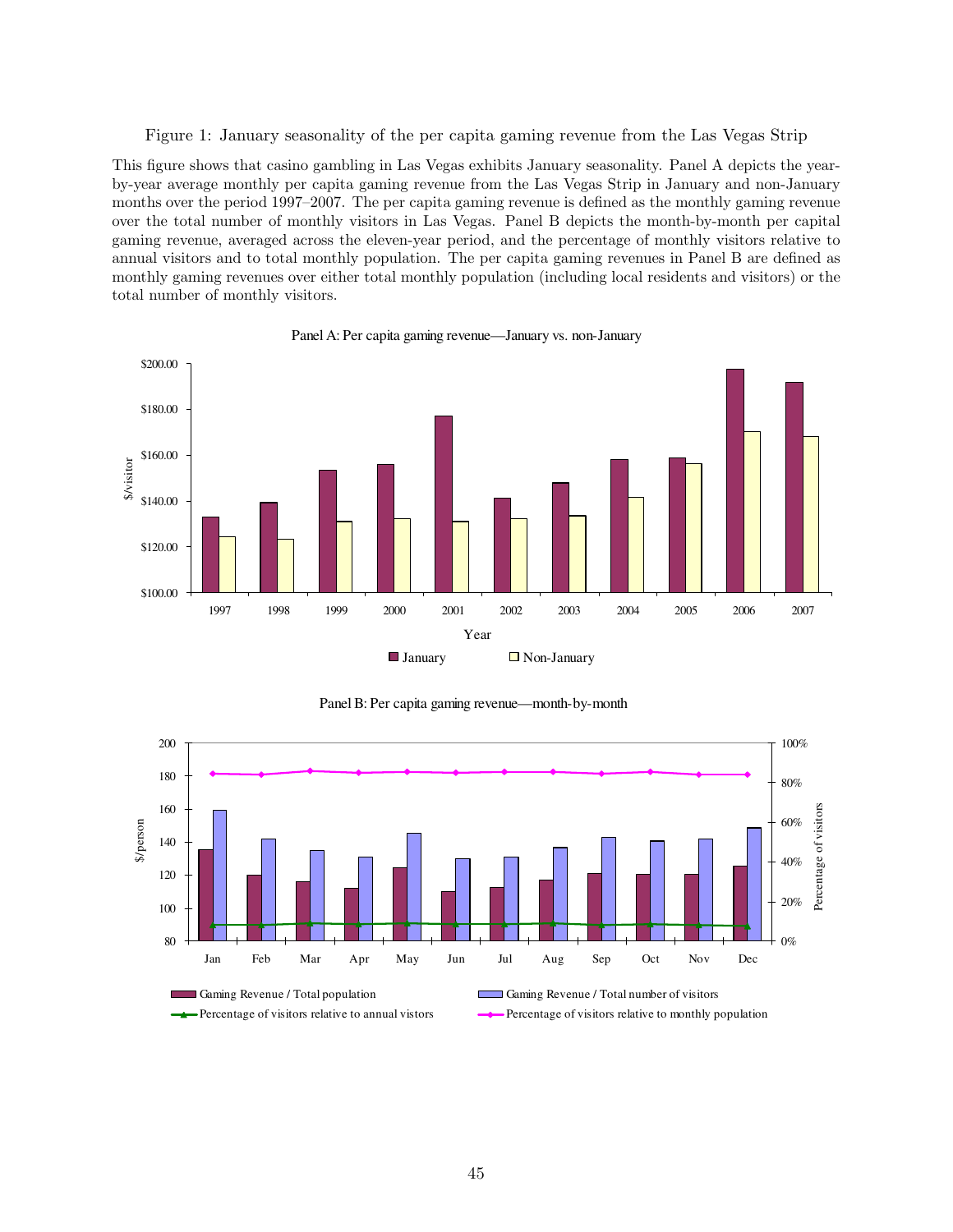Figure 2: January returns on the hedge portfolios based on the lottery feature index

Panels <sup>A</sup> and <sup>B</sup> depict the year-by-year January raw returns on the hedge portfolio that is long the highest lottery index (LOTT) quintile and short the lowest quintile. In Panel B, stocks with the end-of-December price below \$5 are excluded. Panels <sup>C</sup> and <sup>D</sup> depict the ROLL-adjusted January returns for the two portfolios. The returns are equal-weighted. For each firm we compute the bid-ask-spread-adjusted returns as the raw percentage returns minus the percentage effective bid-ask spread (ROLL) proposed by Roll (1984). These figures show that the trading strategy based on lotteryfeatures involves limited downside risk over the sample period.



**Year**

**Year**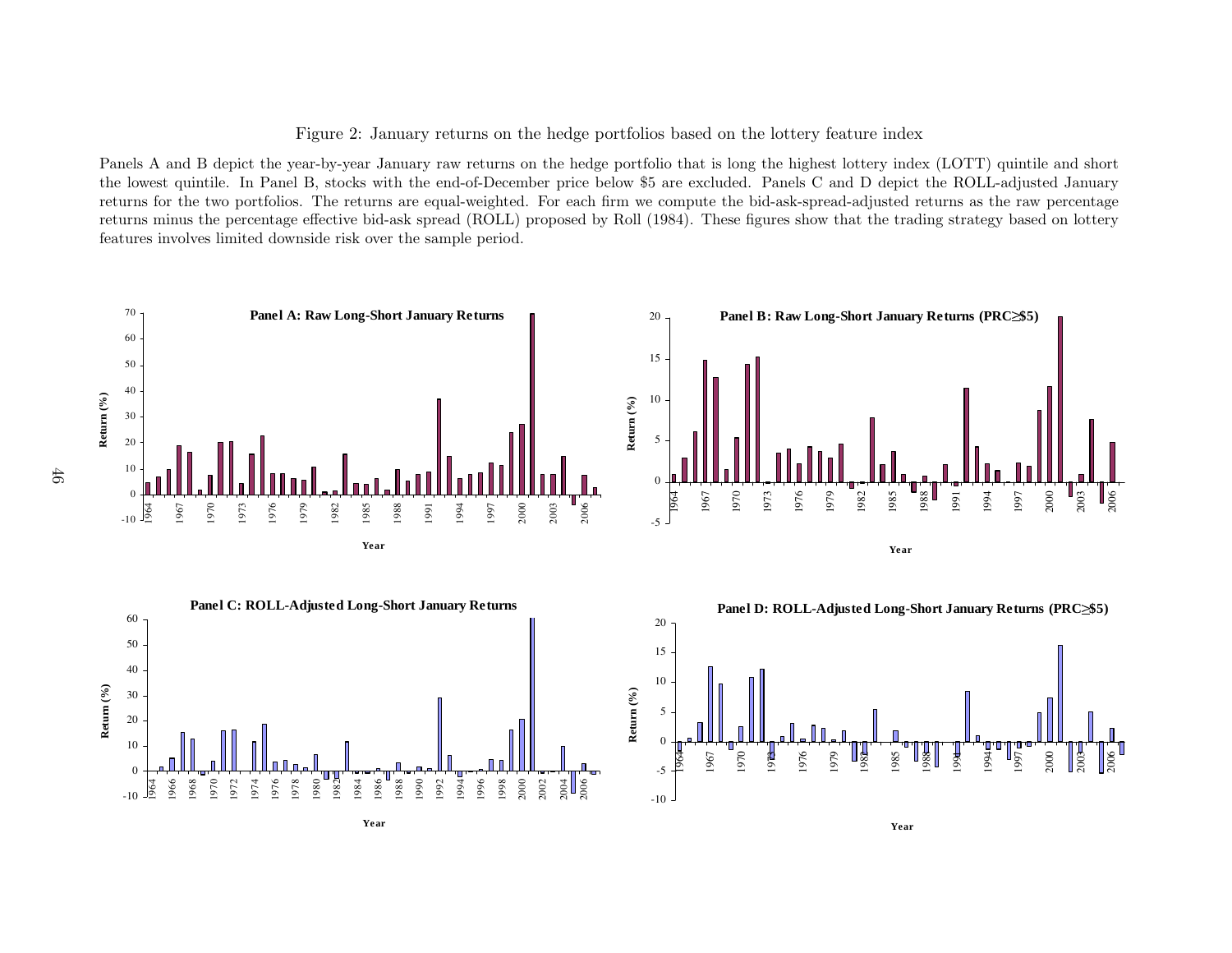#### Figure 3: Daily returns and excess turnover of lottery-type stocks at the turn-of-the-year

The figure depicts average daily returns and excess turnover for 20 trading-days before through 20 tradingdays after January 1st over the period 1964–2007. Day 0 is the first trading-day in January. Stocks must have positive daily turnover to be included. High LOTT stocks are defined as the top quintile of stocks based on the lottery-feature index (LOTT), defined in Table 1. High LOTT WINNER stocks are lottery-type stocks, defined as above, with positive past 12-month returns as of the end of November of the previous year. High LOTT IO-NBUY stocks are lottery-type stocks (defined as above) without a net increase in institutional ownership during the first quarter of the current year. Low LOTT stocks are defined as the bottom quintile based on LOTT. Excess turnover is defined as the percentage change in the daily turnover from its average over February through November of the previous year. The portfolio composition remains constant across the trading days. Daily returns and excess turnover are equal-weighted and in percent.



Panel A: Average daily returns at the turn-of-the-year

Trading days



Panel B: Average daily excess turnover at the turn-of-the-year

Trading days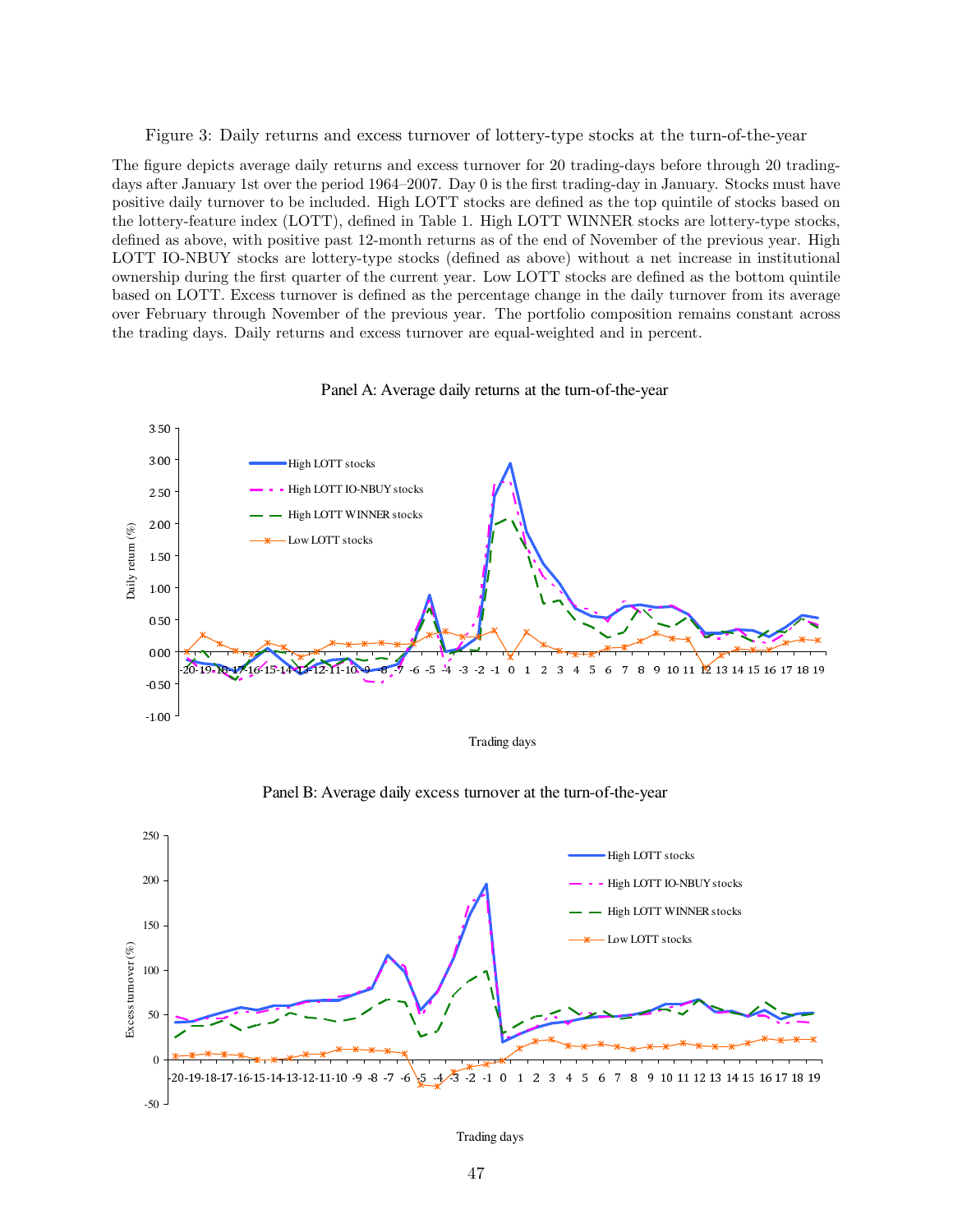Figure 4: Cumulative buy-and-hold returns from February to December based on the lottery index and changes in institutional ownership

The figure in Panel A depicts the cumulative percentage value- and equal-weighted returns on the highest (H) and the lowest (L) lottery index (LOTT) quintiles of stocks for which institutional investors are net sellers in the first quarter of the year from 1981 through 2007. Panel B depicts these returns for stocks for which institutional investors are net buyers in the first quarter of the year. The LOTT quintiles are formed at the end of the December preceding January of year s. We keep the composition of each quintile constant and compute value- and equal-weighted quintile monthly returns from February to December of year s. Then we cumulate these mean quintile monthly returns separately for each month from February through December. Delisting returns are incorporated in the month of delisting. If delisting returns are missing they are replaced by −30% (Shumway 1997). The figures show that for the year excluding January, stocks in the highest LOTT quintile are expected to have lower returns than those in the lowest LOTT quintile. In particular, among stocks for which individual investors are net buyers the lottery-type stocks are expected to deliver negative returns by the end of the year.



Panel A: Stocks with institutions as the net sellers





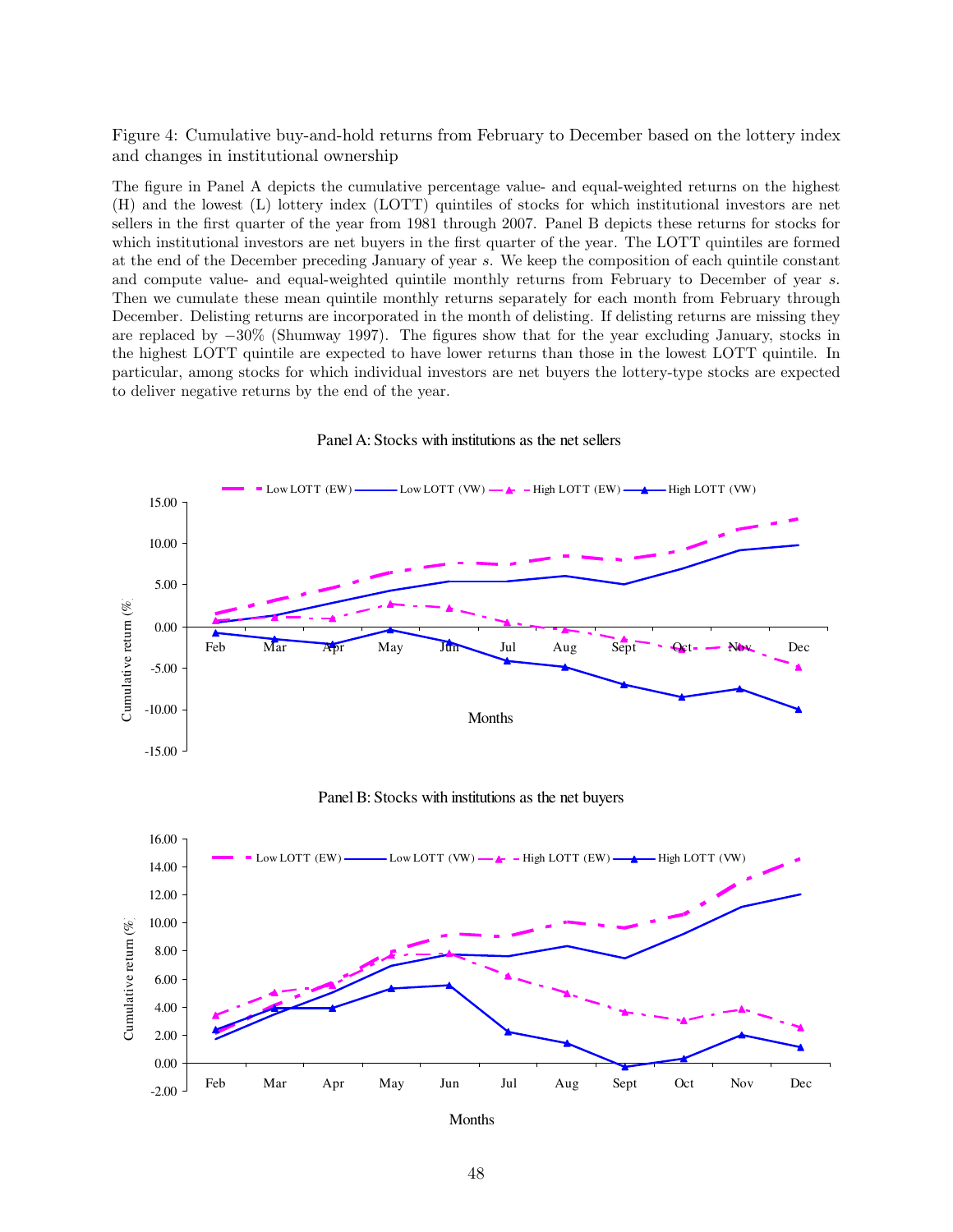# Appendix

The appendix presents supplementary results about the robustness of our findings.

# A. Alternative Measures

This section shows that our main results are robust to alternative measures of idiosyncratic volatility (IVOL) or idiosyncratic skewness (ISKEW).

# 1 Idiosyncratic volatility

We consider five alternative measures of idiosyncratic volatility (IVOL). For each measure of IVOL, we sort stocks based on their December measure into quintiles and compute the mean quintile returns in the following January. The evidence presented in Table A1 shows that the highest IVOL quintile on average outperforms the lowest IVOL quintile in January for all measures.

[INSERT TABLE A1 HERE]

# 1.1 IVOL based on past 3-month daily returns

We compute the daily residual returns from the Fama-French 3-factor models using at least 30 out of the 62 daily returns over the past 3 months.  $IVOL<sub>D</sub>$  is defined as the standard deviation of the residual returns.

## 1.2 IVOL based on past 12-month weekly returns

We compute the weekly residual returns from the Fama-French 3-factor models using at least 30 out of the 52 weekly returns over the past 12 months.  $\text{IVOL}_W$  is defined as the standard deviation of the residual returns.

## 1.3 IVOL based on the EGARCH model

Following Fu (2008) and Spiegel and Wang (2006), we apply the EGARCH model (Nelson 1991) to compute the expected idiosyncratic volatility. The function form for the EGARCH is,

$$
r_{j,t} = \alpha_j + \beta_{m,j} \text{MKT}_t + \beta_{s,j} \text{SMB}_t + \beta_{h,j} \text{HML}_t + \epsilon_{j,t}, \qquad \epsilon_{j,t} \approx N(0, \sigma_{j,t}^2)
$$
(A-1)

$$
\ln \sigma_{\text{EG}_{\text{IVOL}},j,t}^2 = \alpha_j + \sum_{\phi=1}^p b_{j,\phi} \ln \sigma_{j,t-1}^2 + \sum_{\psi=1}^q c_{j,\psi} \{ \theta \frac{\epsilon_{j,t-k}}{\sigma_j, t-l} + \gamma \left[ \left| \frac{\epsilon_{j,t-k}}{\sigma_j, t-l} \right| \right] - \sqrt{\frac{2}{n}} \}
$$
 (A-2)

where monthly residual returns are computed from the three-factor model in equation  $(A-1)$ , and the conditional variance for firm j,  $\sigma_{\text{EG}_{\text{IVOL}},j,t}^2$ , is computed from the past p residual variances and q-period return shocks. Equations  $(A-1)$  and  $(A-2)$  are estimated for each stock using at least the past 60 monthly returns from month  $t - 60$  through  $t - 1$ . IVOL<sub>EGARCH</sub> is defined as the square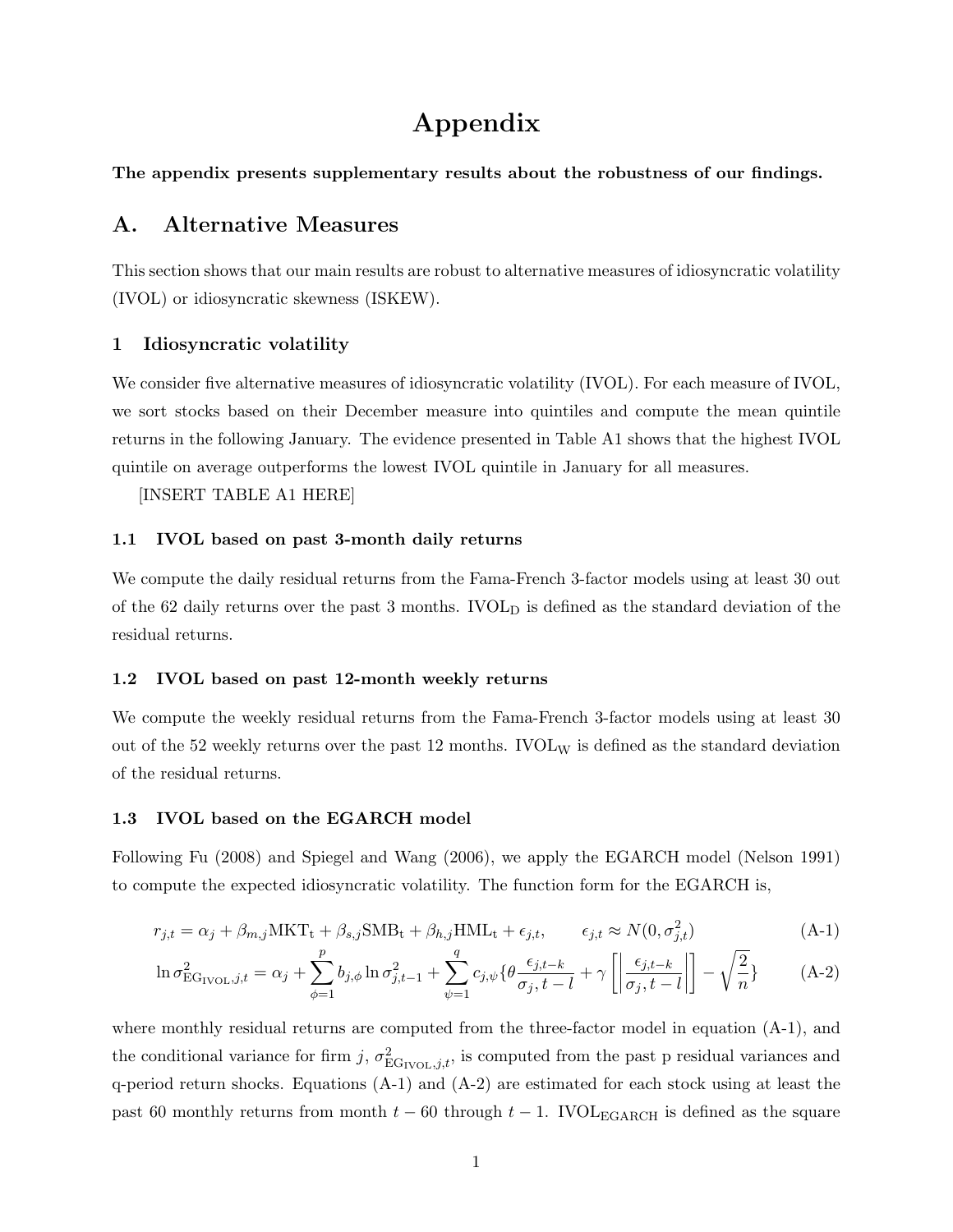root of  $\sigma_{\text{EG}_{\text{IVOL}},j,t}^2$ . The benefit of the EGARCH versus the GARCH model is that is does not require restricting the parameters to insure a non-negative variance.

# 1.4 IVOL based on the AR(2) model

Following Chua, Goh, and Zhang (2007), in the AR(2) model, we use the squared residual from equation  $(A-1)$ . The idiosyncratic variance for firm j is defined as:

$$
\sigma_{AR_{\text{IVOL}},j,t}^2 = \theta_{1,j} + \theta_{2,j}\varepsilon_{j,t-1}^2 + \theta_{3,j}\varepsilon_{j,t-2}^2 + \eta_{j,t}.
$$
 (A-3)

An AR(2) is preferred to an AR(1) process since the latter tends to have high serial correlation. IVOL<sub>AR(2)</sub> is defined as the square root of  $\sigma_{AR_{\text{IVOL}},j,t}^2$ .

#### 1.5 IVOL based on option implied volatility

Following Diavatopoulos, Doran, and Peterson (2008), we use daily implied volatility data, obtained from Optionmetrics, from January 1996 through June 2006 to compute implied volatility. Since there are a variety of strike prices and maturities for each firm on a given day, we calculate a standardized implied volatility by employing the most weight on implied volatilities with at-themoney options closest to 30 days to expiration for both calls and puts. The implied volatility for a stock is defined as the average implied volatility across all options to reduce the measurement error associated with inverting option prices to obtain implied volatilities. To compute idiosyncratic volatility, we further estimate firm's market beta based on at least 60 prior monthly returns over the rolling window  $(t - 60,t - 1)$  from the following regression:

$$
r_{j,t} = \alpha_j + \beta_j \text{MKT}_t + \nu_{j,t} \tag{A-4}
$$

where MKT is the return on the CRSP value-weighted index. The results are similar if we compute market beta based on the Fama-French 3-factor model or through portfolio betas (Fu 2008). To calculate the idiosyncratic portion of implied volatility, we express implied market volatility as a function of market volatility, in a fashion similar to Dennis, Mayhew, and Stivers (2006), such that:

$$
\sigma_{\text{TV},j,t}^2 = \beta_j^2 \sigma_{\text{MKT},t}^2 + \sigma_{\text{IV}_{\text{IVOL}},j,t}^2,\tag{A-5}
$$

where  $\sigma_{\text{MKT},t}^2$  is the implied market variance from VIX on day t,  $\sigma_{\text{TV},j,t}^2$  is the implied total variance for firm j at time t,  $\beta_j$  is the market beta from the estimation of equation (A-5), and  $\sigma_{\text{IV}_{\text{IVOL}},j,t}^2$  is the idiosyncratic portion of implied variance for firm  $j$  at time  $t$ . IVOL<sub>OPTION</sub> is defined as the square root of  $\sigma_{\text{IV}_{\text{IVOL}},j,t}^2$ . Theoretically, this value should not be less than or equal to zero, but empirically it is possible. A small number of them have non-positive values and we set these equal to zero. Shown in Table A1, in January, the highest IVOL quintile of stocks on average outperforms the lowest IVOL quintile. Both value- and equal-weighted H−L returns are positive and statistically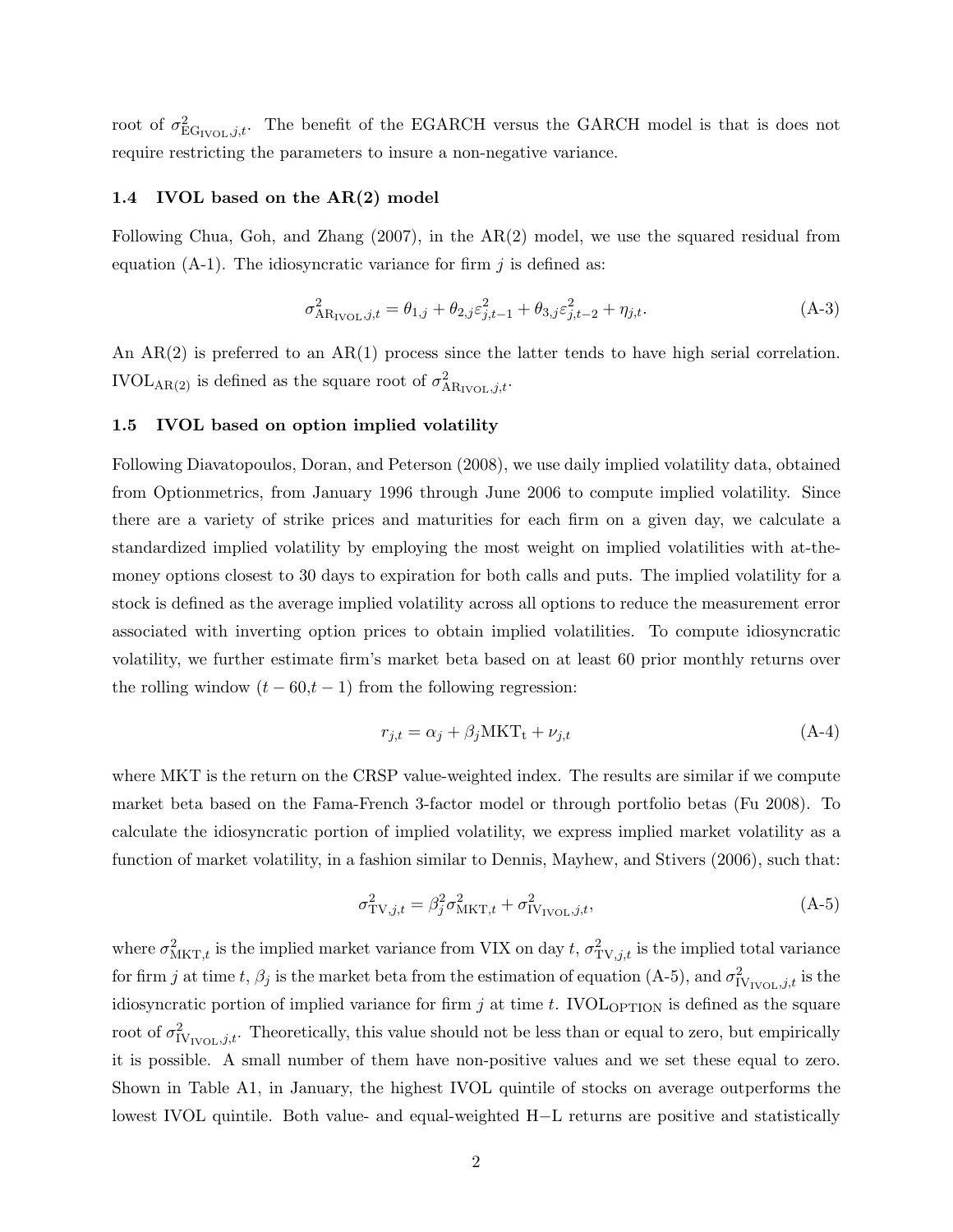significant for all five measures. The alphas relative to the Fama-French three-factor model are also positive and statistically significant. Overall, Table A1 shows that the outperformance of highly volatility stocks in January is robust to the choice of IVOL measures.

# 2 Idiosyncratic skewness

We consider five alternative specification to estimate idiosyncratic expected skewness (EISKEW). The specifications of EISKEW are presented in Table A2. For each measure of EISKEW, we sort stocks based on the December measure into quintiles and compute the mean returns in the following January.

# [INSERT TABLES A2 AND A3 HERE]

Shown in Table A3, for all five alternative EISKEW measures, the highest EISKEW quintile on average outperforms the lowest EISKEW quintile in January. The January return differentials between the highest and lowest quintiles range from 9.90% to 13.63%, with significant Fama-French alphas ranging from 5.53% to 9.87%. In other words, our results are insensitive to the specifications to forecast EISKEW.

# References

- Chua, C. T., J. Goh, and Z. Zhang, 2007, Expected volatility, unexpected volatility, and the cross-section of stock returns, Working paper, Singapore Management University.
- Dennis, P., S. Mayhew, and C. Stivers, 2006, Stock returns, implied volatility innovations, and the asymmetric volatility phenomena, *Journal of Financial and Quantitative Analysis* 41, 381–406.
- Diavatopoulos, D., J. S. Doran, and D. R. Peterson, 2008, The information content in implied idiosyncratic volatility and the cross-section of stock returns: Evidence from the option markets, Journal of Futures Markets 28, 1013–1116.
- Fu, F., 2008, Idiosyncratic risk and the cross-section of expected stock returns, Journal of Financial Economics. forthcoming.
- Nelson, D., 1991, Conditional heteroskedasticity in asset returns: A new approach, Econometrica 59, 347–370.
- Spiegel, M. and X. Wang, 2006, Cross-sectional variation in stock returns: Liquidity and idiosyncratic risk, Working paper, Yale University.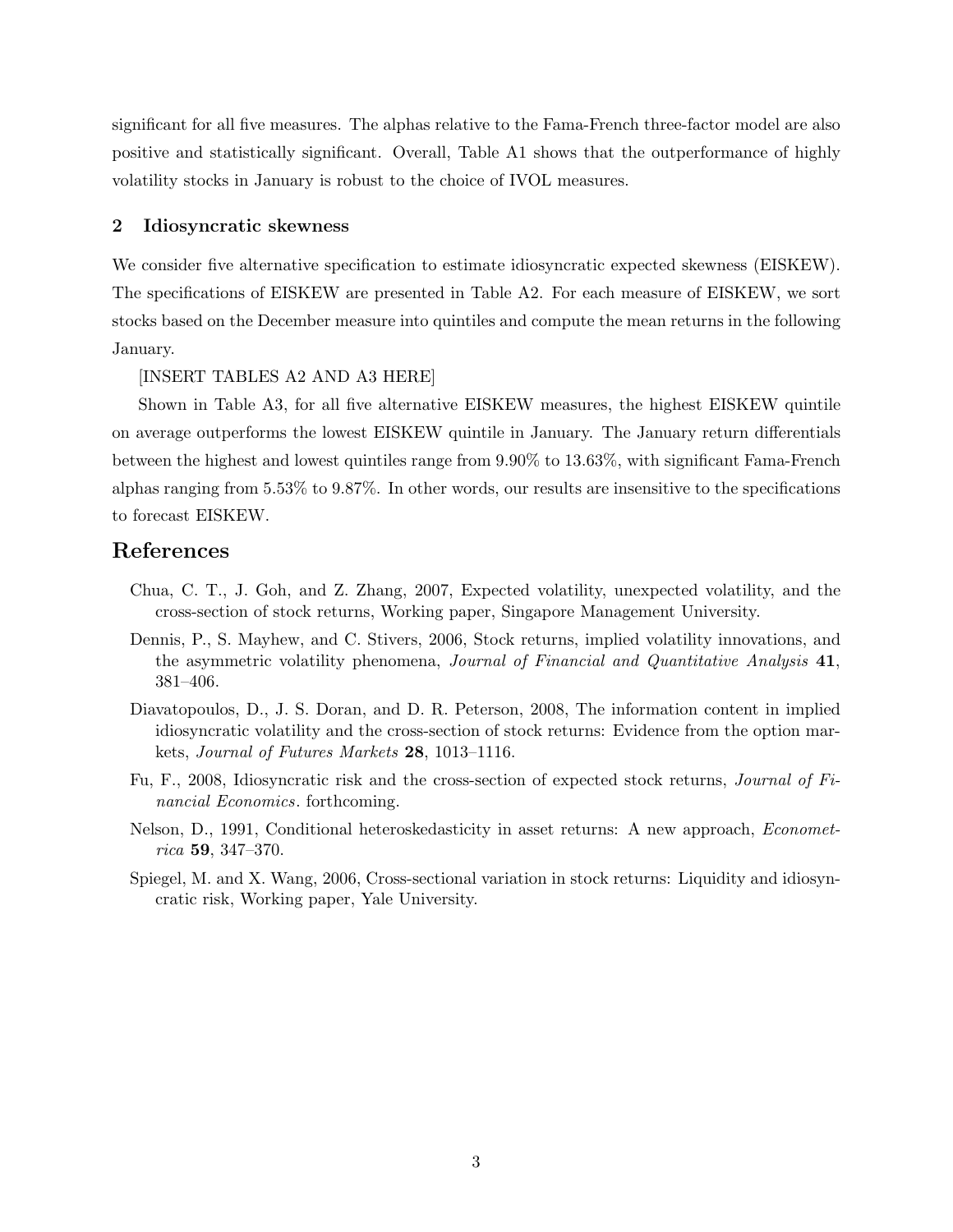| This table reports the average January returns of quintiles sorted based on five measures of IVOL over             |
|--------------------------------------------------------------------------------------------------------------------|
| the period of 1964–2007 for the first four measures and 1997–2006 for the last measure. The five IVOL              |
| measures are defined in the appendix. Stocks at the end of December are sorted into quintiles based on             |
| IVOL measures and the value- and equal-weighted January portfolio returns are calculated. H-L refers to            |
| the hedge portfolio that is long the highest IVOL quintile and short the lowest IVOL quintile. $\alpha(HL)$ refers |
| to the average abnormal return across all Januarys, where abnormal January returns are defined relative            |
| to the three-factor model with factor loadings estimated using all monthly returns over the full sample.           |

Newey-West (1987) t-statistics are reported in brackets.

Table A1: Mean January returns of quintiles based on alternative measures of IVOL

|                     |                         |                          | Panel A: Value-weighted |                       |                   |  |  |  |
|---------------------|-------------------------|--------------------------|-------------------------|-----------------------|-------------------|--|--|--|
| Rank                | IVOL <sub>D</sub>       | <b>IVOL</b> <sub>W</sub> | $\rm IVOL_{EGARCH}$     | IVOL <sub>AR(2)</sub> | <b>IVOLOPTION</b> |  |  |  |
| $L$ (low)           | 1.45                    | 1.51                     | 2.05                    | 1.75                  | $-0.76$           |  |  |  |
| $\overline{2}$      | 2.30                    | 2.17                     | 2.04                    | 2.87                  | $-1.29$           |  |  |  |
| 3                   | 3.31                    | 2.96                     | $3.68\,$                | 3.47                  | $-0.24$           |  |  |  |
| 4                   | 4.03                    | 4.08                     | 4.60                    | 5.84                  | 1.21              |  |  |  |
| H<br>(high)         | 6.26                    | 6.80                     | 8.58                    | 8.78                  | 4.00              |  |  |  |
| $H-L$               | 4.81                    | $5.29\,$                 | 6.53                    | $7.03\,$              | 4.76              |  |  |  |
|                     | [4.08]                  | $[4.72]$                 | [4.61]                  | [5.14]                | [2.24]            |  |  |  |
| $\alpha(H-L)$       | 1.45                    | 1.99                     | 4.89                    | $5.35\,$              | 4.08              |  |  |  |
|                     | [2.30]                  | [3.06]                   | [3.14]                  | [3.67]                | [2.21]            |  |  |  |
|                     | Panel B: Equal-weighted |                          |                         |                       |                   |  |  |  |
| Rank                | IVOL <sub>D</sub>       | <b>IVOL</b> <sub>W</sub> | $IVOL_{EGARCH}$         | $IVOL_{AR(2)}$        | <b>IVOLOPTION</b> |  |  |  |
| $L$ (low)           | 2.63                    | 2.59                     | 2.82                    | 2.42                  | $-0.71$           |  |  |  |
| $\overline{2}$      | 3.83                    | 3.79                     | 3.09                    | $3.09\,$              | $-1.30$           |  |  |  |
| 3                   | 5.61                    | 5.57                     | 4.61                    | 4.26                  | $-0.21$           |  |  |  |
| $\overline{4}$      | 7.70                    | 8.20                     | 6.62                    | 7.01                  | 1.33              |  |  |  |
| $H_{\rm}$<br>(high) | 13.27                   | 13.29                    | 10.80                   | 11.16                 | 4.25              |  |  |  |
| $H-L$               | 10.64                   | 10.69                    | 7.98                    | 8.74                  | 4.96              |  |  |  |
|                     | [5.77]                  | [6.02]                   | [5.78]                  | [5.88]                | [2.27]            |  |  |  |
| $\alpha(H-L)$       | 7.40                    | 7.39                     | 7.11                    | 7.23                  | 4.18              |  |  |  |
|                     | [4.61]                  | [4.72]                   | [5.13]                  | 5.02                  | [2.30]            |  |  |  |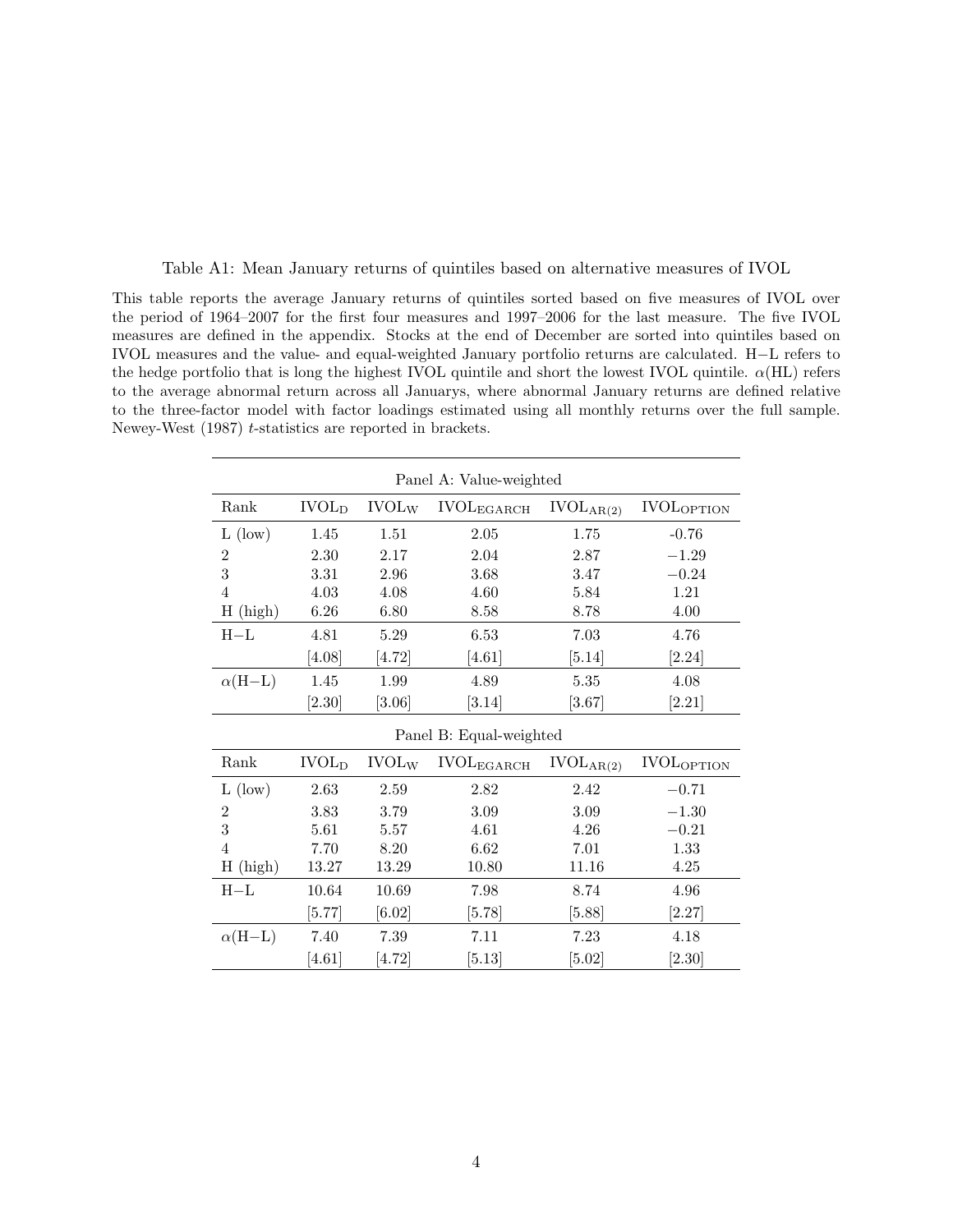# Table A2: Monthly cross-sectional regression at the firm level to forecast idiosyncratic skewness

This table reports the results from the monthly cross-sectional regressions of future ISKEW measured over months t through  $t + 11$  on past ISKEW measured over months  $t - 12$  through  $t - 1$ , and a set of firm characteristics from July of 1964 through December of 2007. The dependent variable is the idiosyncratic skewness (ISKEW) of weekly returns over month  $(t+1,t+12)$ . The time series mean of the coefficients from monthly cross-sectional regressions are reported. RET(−1) and RET(−12, −2) refer to the return in the prior month and the prior 2<sup>nd</sup> through 12<sup>th</sup> months, respectively. LOGME is logarithmic firm size, defined as the market equity measured at the end of the preceding month. LOGBM is logarithmic book-to-marketequity. Book-to-market equity (BM), from June of year s through May of year  $s+1$ , is book equity measured at the fiscal year-end through December of year  $s - 1$ , over market equity measured at the end of December of year  $s - 1$ . Share turnover (TURN) is the total monthly trading volume over shares outstanding in the preceding month, multiplied by 100. Trading volume of NASDAQ firms is divided by two. The time series means of thecoefficients from monthly cross-sectional regressions are reported with the Newey-West (1987) <sup>t</sup>-statistics in brackets.

| <b>Spec</b>  | Intercept  | LOGPRC   | <b>IVOL</b> | <b>ISKEW</b> | <b>LOGME</b> | <b>LOGBM</b> | $RET(-1)$ | $RET(-12,-2)$ | <b>TURN</b> |
|--------------|------------|----------|-------------|--------------|--------------|--------------|-----------|---------------|-------------|
|              |            |          | $(*100)$    |              |              | $(*100)$     | $(*100)$  | $(*100)$      | $(*100)$    |
| Ι            | <b>YES</b> | $-0.250$ | $-0.173$    | 0.063        |              |              |           |               |             |
|              |            | [37.84]  | [0.77]      | [27.34]      |              |              |           |               |             |
| $\rm II$     | <b>YES</b> |          |             | 0.067        | $-0.130$     | 1.014        | $-0.141$  | $-0.138$      | $-0.241$    |
|              |            |          |             | [32.16]      | [54.89]      | [3.05]       | [9.34]    | [14.48]       | [4.76]      |
| III          | <b>YES</b> | $-0.133$ |             |              | $-8.877$     |              |           | $-0.061$      |             |
|              |            | [17.07]  |             |              | [20.35]      |              |           | [10.45]       |             |
| IV           | <b>YES</b> |          | 3.061       | 0.061        | $-11.711$    | 1.698        | $-0.195$  | $-0.124$      | $-0.469$    |
|              |            |          | [14.33]     | [30.42]      | [49.46]      | [5.56]       | [12.39]   | [14.81]       | [9.61]      |
| $\mathbf{V}$ | <b>YES</b> | $-0.125$ |             | 0.057        | $-8.176$     |              |           | $-0.083$      | $-0.269$    |
|              |            | [17.37]  |             | [31.93]      | [24.46]      |              |           | [13.59]       | $[5.40]$    |